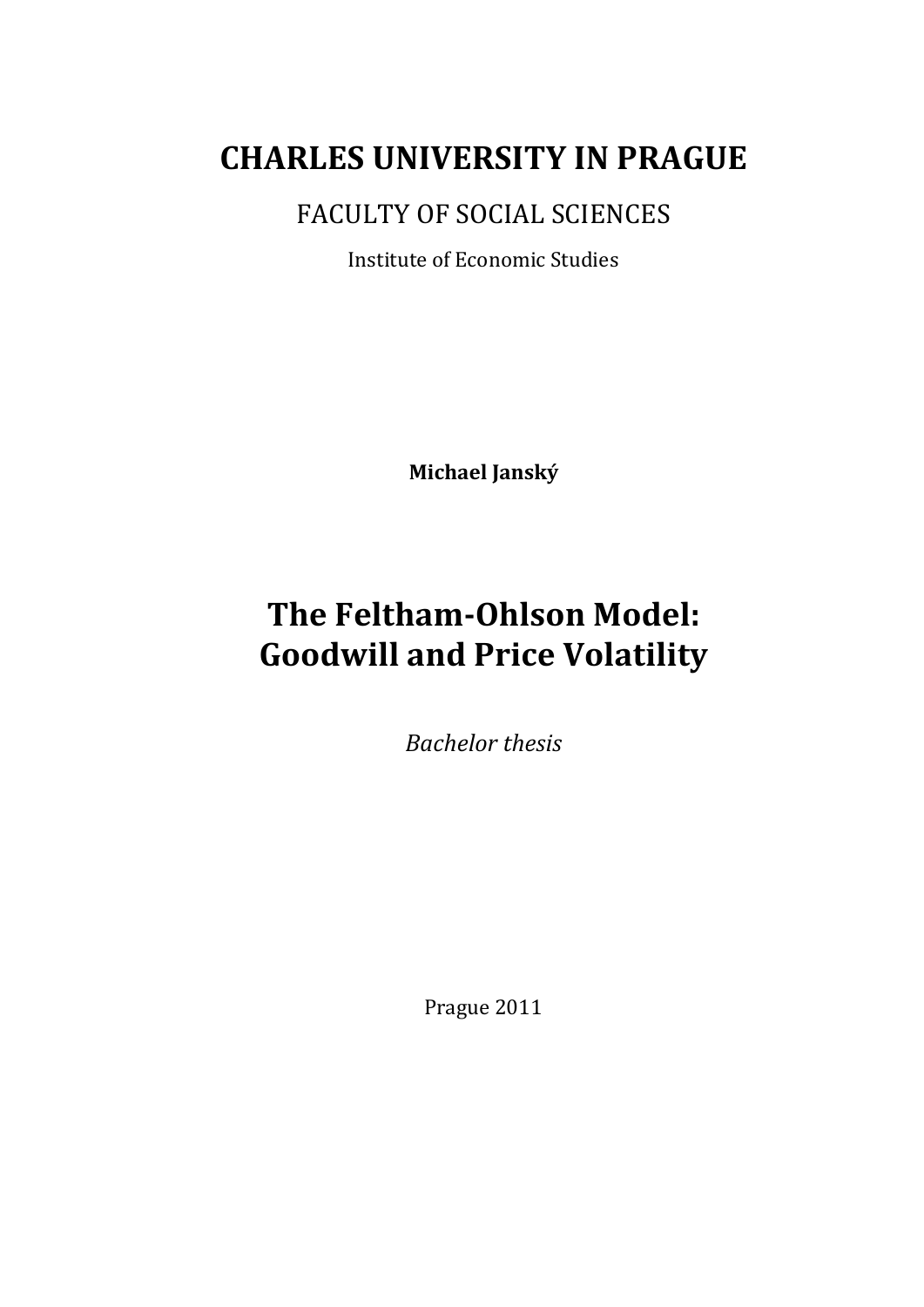Author: **Michael Janský** Supervisor: **Jiří Novák, Ph.D.**

Year defended: **2011**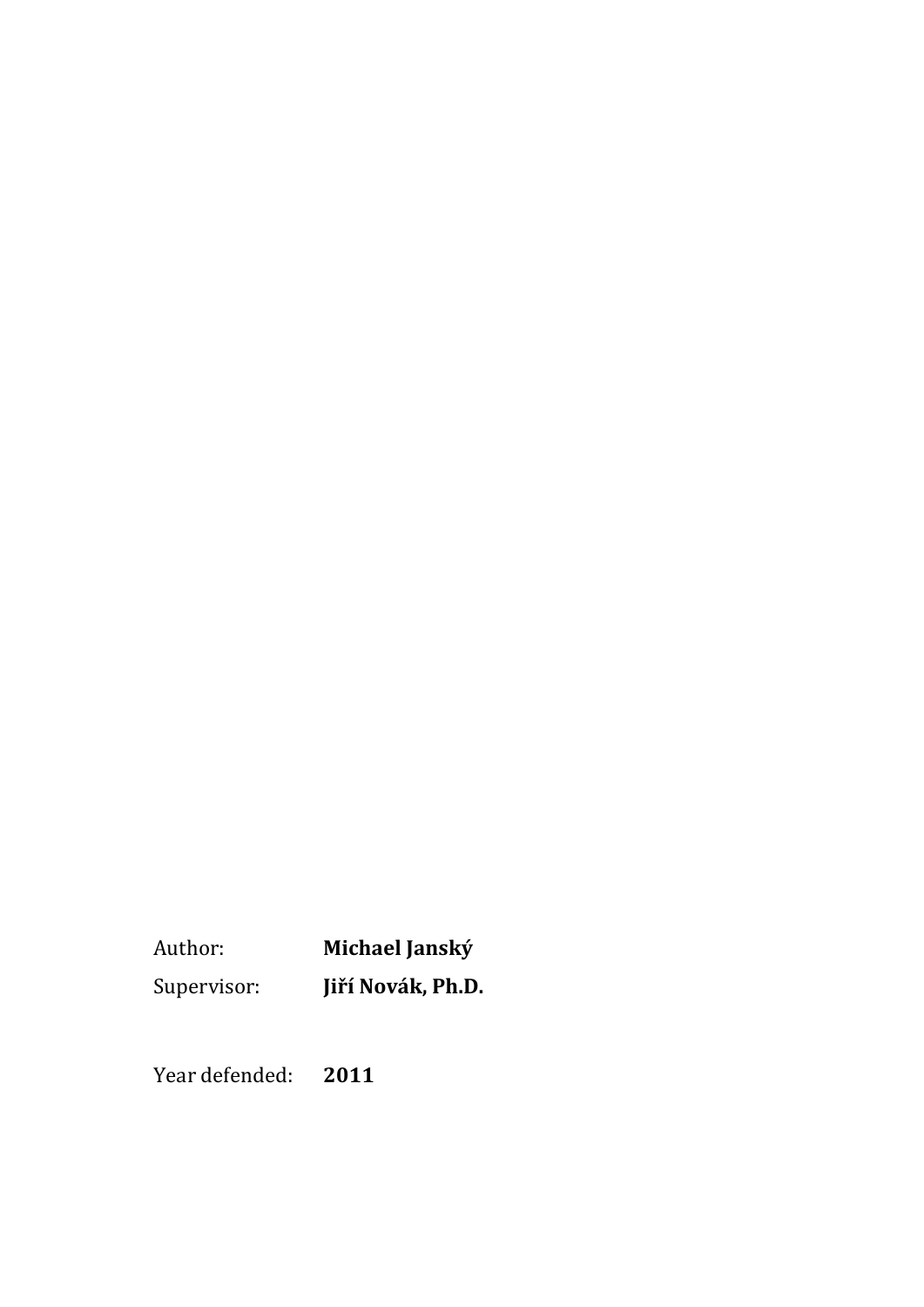## Suggested citation

JANSKÝ, Michael. *The Feltham-Ohlson Model: Goodwill and Price Volatility.* Prague, 2011. 80 p. Bachelor thesis (Bc.) Charles University in Prague, Faculty of Social Sciences, Institute of Economic Studies. Department of Finance and Capital Markets. Supervisor Jiří Novák, Ph.D.

### Bibliografická evidence

JANSKÝ, Michael. *The Feltham-Ohlson Model: Goodwill and Price Volatility.* Praha, 2011. 80 str. Bakalářská práce (Bc.) Universita Karlova v Praze, Fakulta sociálních věd, Institut ekonomických studií. Katedra financí a kapitálových trhů. Vedoucí práce Jiří Novák, Ph.D.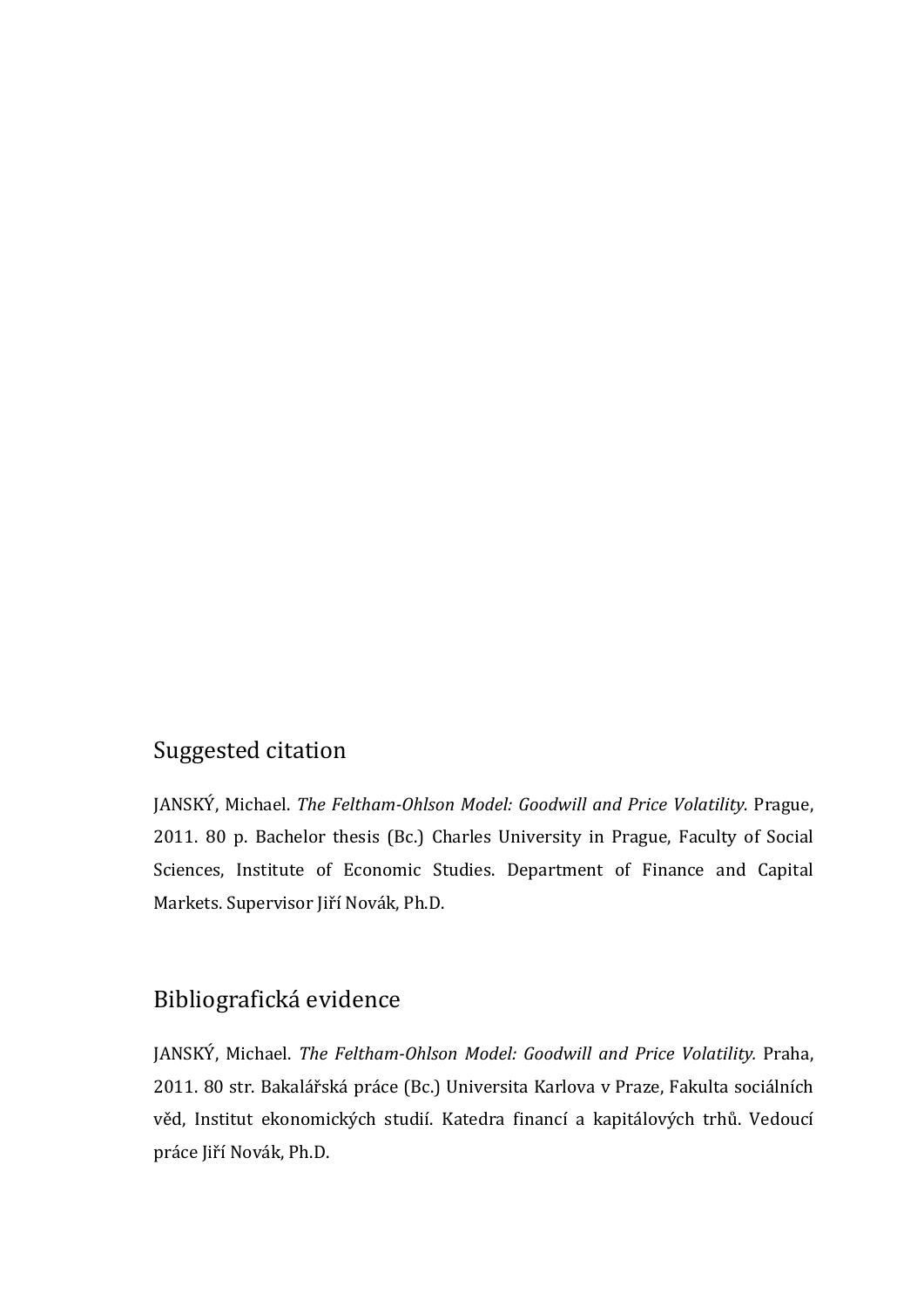### Abstract

This paper derives and tests the hypothesis that there exists a positive relationship between the amount of unrecognized goodwill a company has in relation to the book value of its equity, and the volatility of the price of its stock and the average trading volume of its shares, and that further this relationship is stronger when the source of that goodwill cannot be traced to items recognized in accounting. The hypothesis is derived from the theory of residual income valuation and the Feltham-Ohlson model of company valuation, and is tested on the accounting and market data of 92 companies listed on the New York Stock Exchange. While the results do not offer sufficient reason to reject any of the paper's hypotheses, they provide only partial support to them, and further research is required.

### Abstrakt

Tato práce odvozuje a testuje hypotézu, že vyšší hodnota dobrého jména firmy v poměru k účetní hodnotě vlastního jmění zvyšuje volatilitu ceny akcií a objem obchodování, a že dále tento vztah je silnější, pokud zdroje dobrého jména nemohou být zaneseny do účetnictví. Hypotéza je odvozena z teorie oceňování residuálních přijmů a Feltham-Ohlsonova modelu oceňování společností, a je testována na účetních a tržních datech 92 společností obchodovaných na newyorské burze cenných papírů. Ačkoli výsledky testů nedávají dostatek důvodů k zamítnutí žádné z hypotéz, poskytují jim jenom částečnou podporu, a je potřeba provést další výzkum.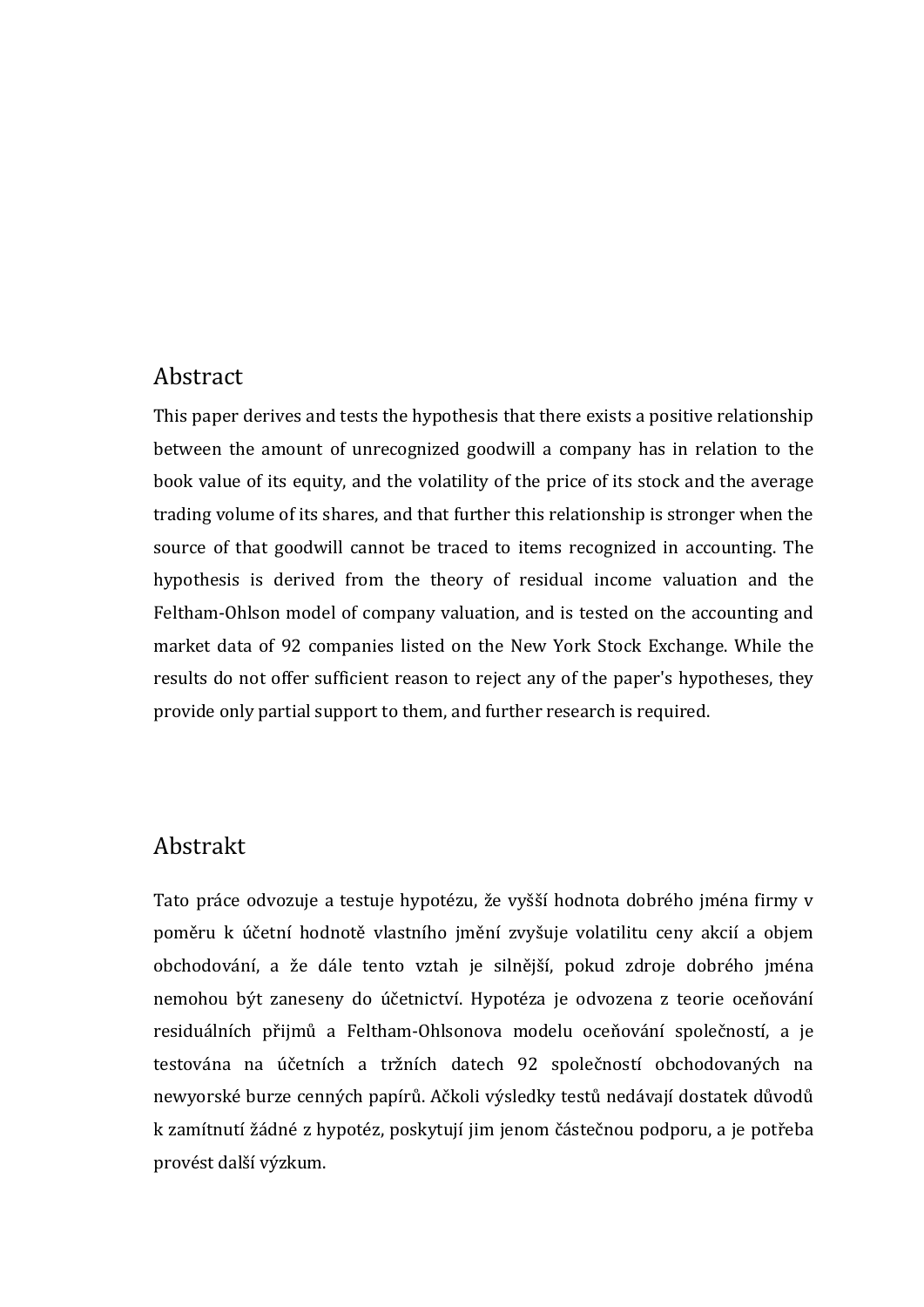## Keywords

unrecognized goodwill, price volatility, Feltham-Ohlson model, trading volume, residual income valuation

## Klíčová slova

dobré jméno firmy, goodwill, volatilita ceny akcie, Feltham-Ohlsonův model, objem obchodování, oceňování residuálního zisku

## Extent

89 785 characters (49.88 normal pages)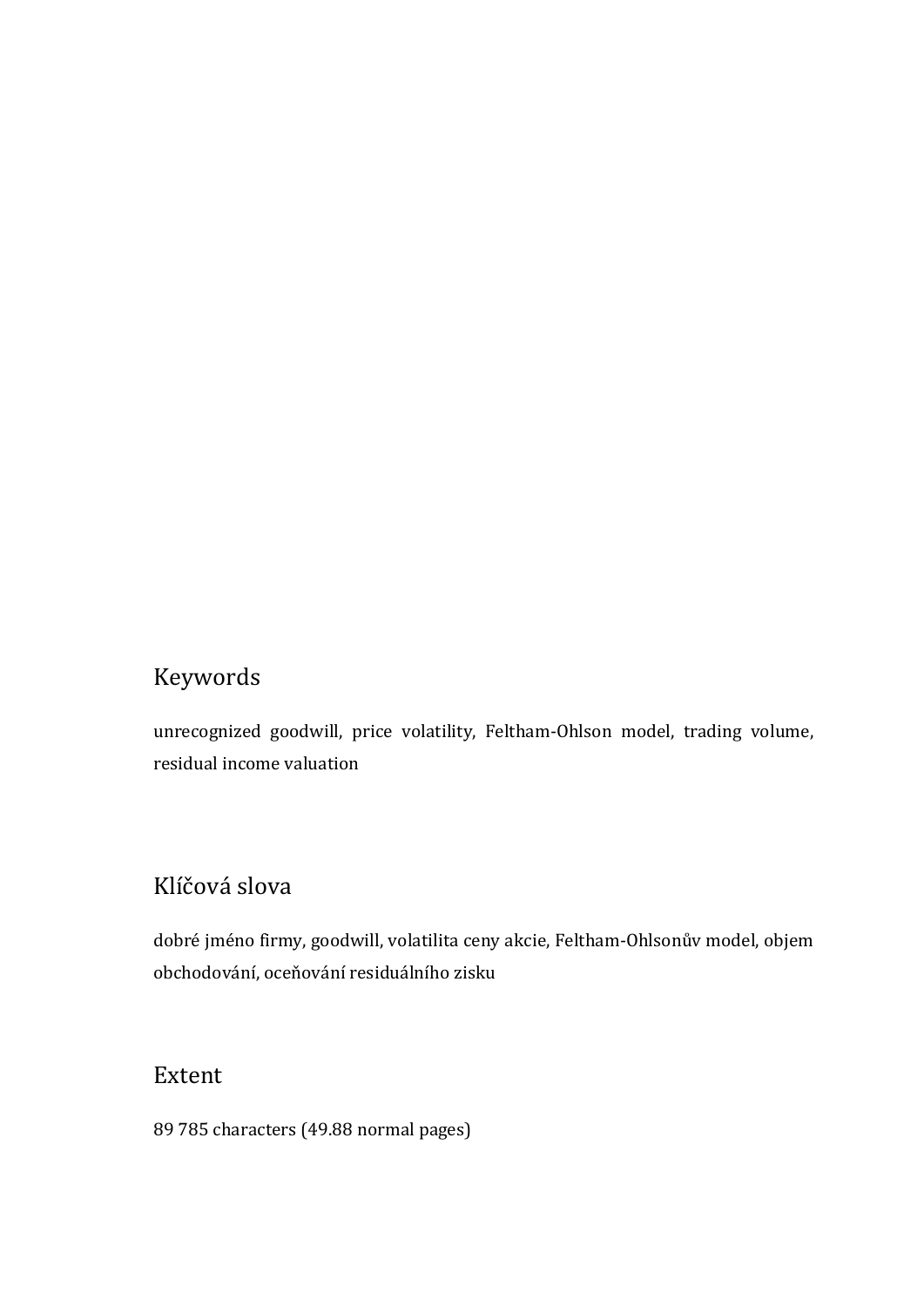## Declaration

- 1. I hereby declare that I have worked out this thesis on my own, using only the sources listed herein.
- 2. I hereby declare that this thesis has not been used to obtain another academic title.
- 3. I give my consent for this work to be made available for study and research purposes.

In Prague May 19, 2011, signed in my own hand

## Prohlášení

- 1. Prohlašuji, že jsem předkládanou práci zpracoval samostatně a použil jen uvedené prameny a literaturu.
- 2. Prohlašuji, že práce nebyla využita k získání jiného titulu.
- 3. Souhlasím s tím, aby práce byla zpřístupněna pro studijní a výzkumné účely.

V Praze dne **19.5.2011 Michael Janský**

\_\_\_\_\_\_\_\_\_\_\_\_\_\_\_\_\_\_\_\_\_\_\_\_\_\_\_\_\_\_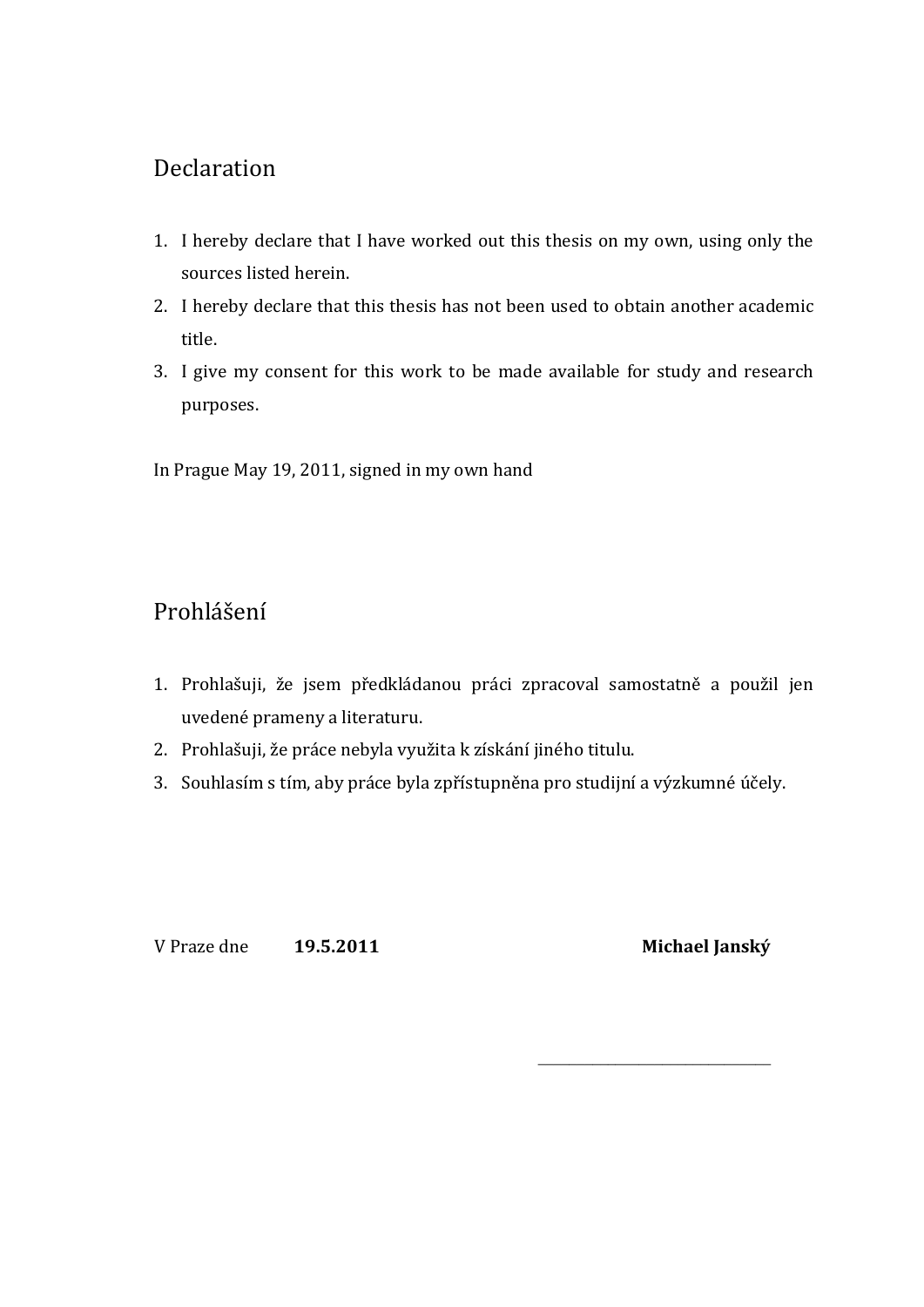## Acknowledgements

I would hereby like to thank Mr. Jiří Novák, Ph.D., for introducing me to financial markets and financial accounting research, and for the supervision of this thesis.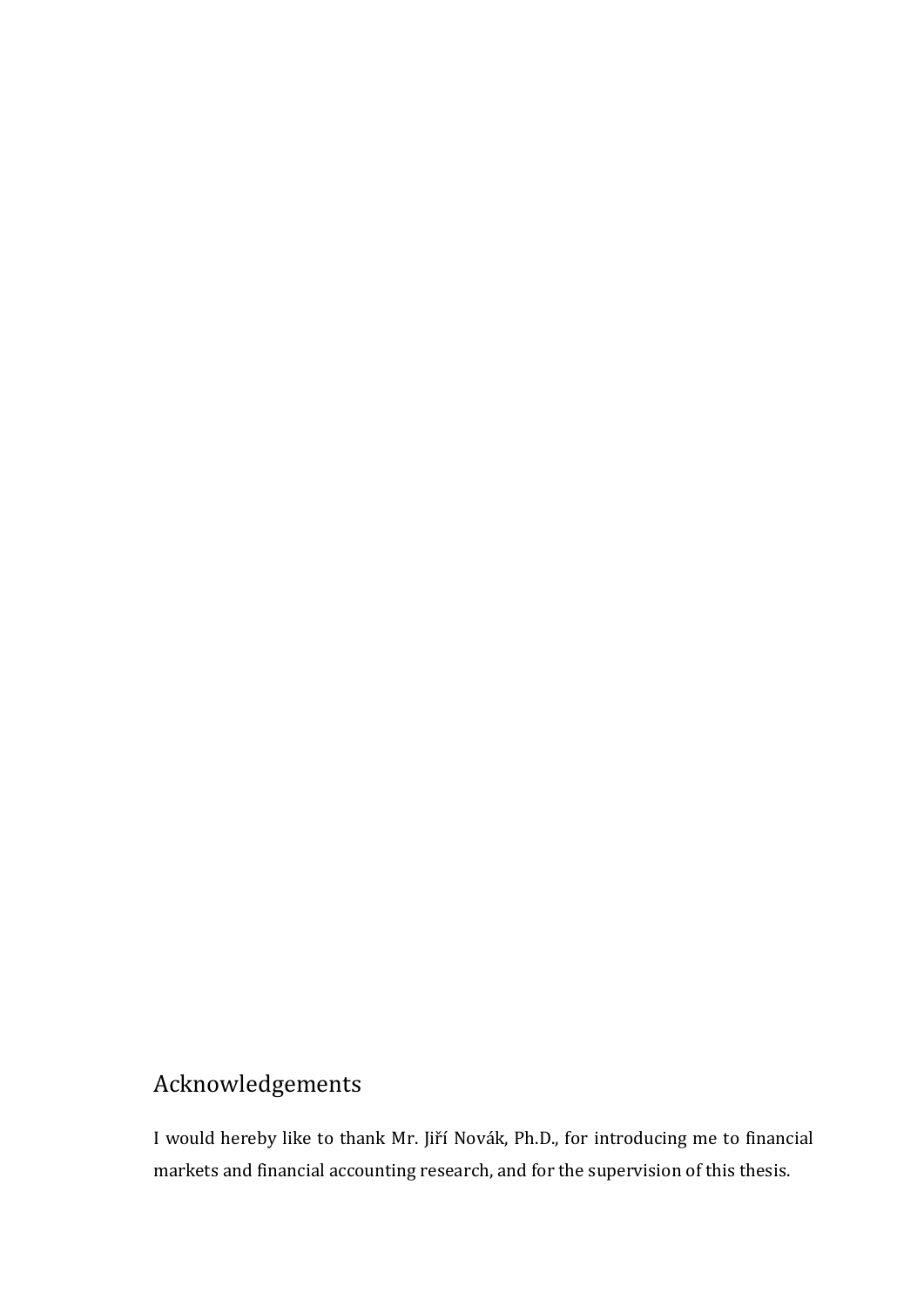## Institute of Economic Studies Bachelor thesis proposal

The following is based on the official proposal handed in at IES FSV UK June 11, 2010. The proposed name of the work was changed to reflect the final title, and the contents of the proposal were changed to reflect the final state of the work.

| Author:         | Michael Janský                                          |
|-----------------|---------------------------------------------------------|
| Supervisor:     | Jiří Novák, Ph.D.                                       |
| Title:          | The Feltham-Ohlson Model: Goodwill and Price Volatility |
| Specialization: | economic theory/ekonomické teorie                       |
|                 |                                                         |
| Proposed:       | 11 June 2010                                            |
| Submitted:      | May 2011                                                |

Defended: 2011, summer term

This paper derives and tests the hypothesis that there exists a positive relationship between the amount of unrecognized goodwill a company has in relation to the book value of its equity, and the volatility of the price of its stock and the average trading volume of its shares, and that further this relationship is stronger when the source of that goodwill cannot be traced to items recognized in accounting.

The hypothesis is derived from the theory of residual income valuation and the Feltham-Ohlson model of company valuation, and is tested on the accounting and market data of 92 companies listed on the New York Stock Exchange.

The main components of this paper are: (i) the theory of unrecognized goodwill, residual income valuation, and the Feltham-Ohlson model, (ii) own work linking the theory to the hypotheses, (iii) the design of the empirical research, and (iv) tests of the hypotheses by means of equality-of-means tests and linear regression.

The basic literature used in the working-out of this paper is the following: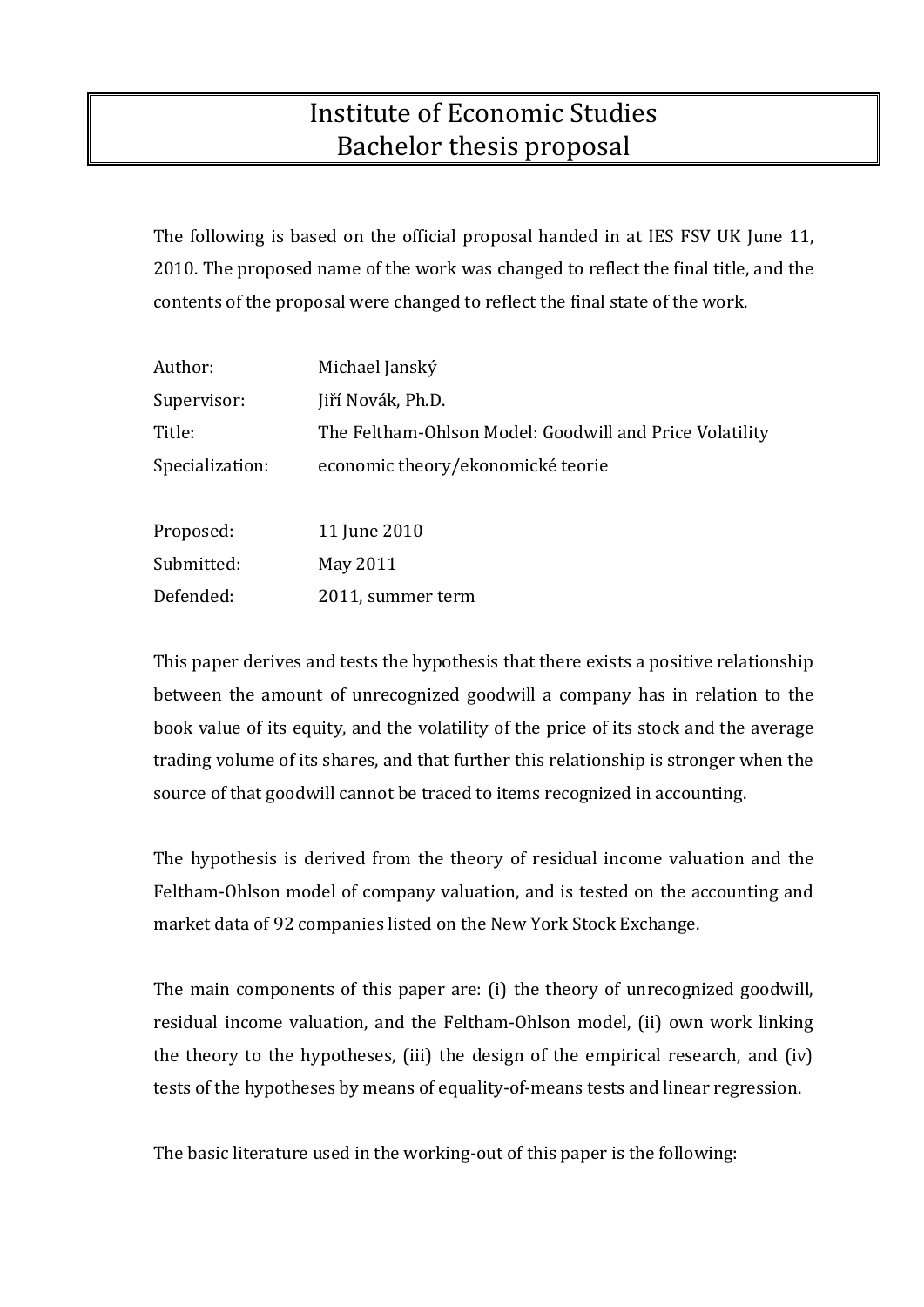- 1. Feltham, G. A. & Ohlson, J. A. (1995) 'Valuation and Clean Surplus Accounting for Operating and Financial Activities', *Contemporary Accounting Research*, vol. 11, no. 2, pp. 689–731.
- 2. Ohlson, J. A. (1995) 'Earnings, Book Values, and Dividends in Equity Valuation', *Contemporary Accounting Research*, vol. 11, no. 2, pp. 661–687.
- 3. Liu, J. & Ohlson, J. A. (2000) 'The Feltham-Ohlson (1995) model: empirical implications', *Journal of Accounting, Auditing and Finance*.

In Prague June 11, 2010, modified May 19, 2011

Signed

Michael Janský, author

Jiří Novák, Ph.D., supervisor

\_\_\_\_\_\_\_\_\_\_\_\_\_\_\_\_\_\_\_\_\_\_\_\_\_\_\_\_\_\_\_\_\_\_

\_\_\_\_\_\_\_\_\_\_\_\_\_\_\_\_\_\_\_\_\_\_\_\_\_\_\_\_\_\_\_\_\_\_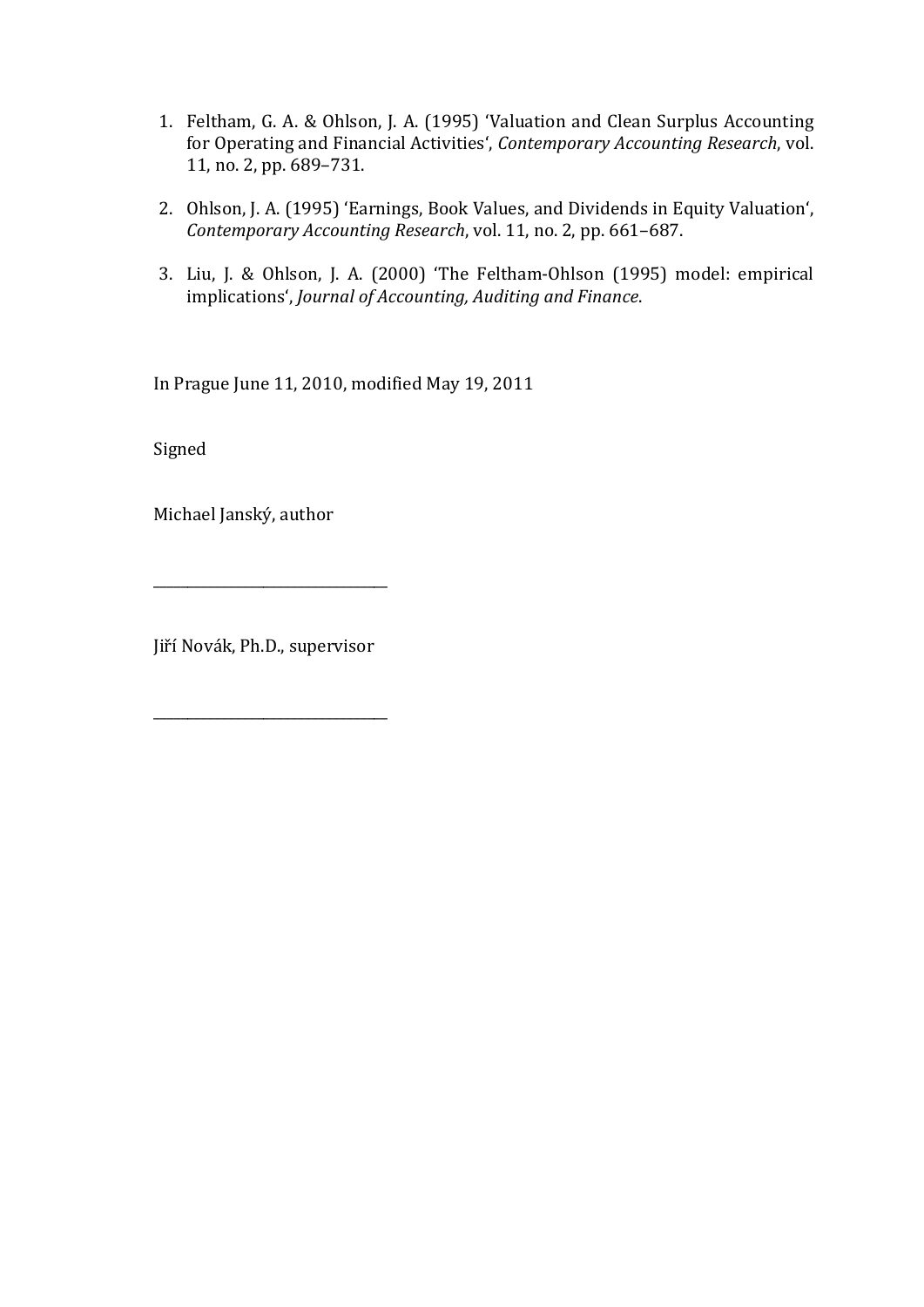## TABLE OF CONTENTS

| $\mathbf{1}$ . |      |  |  |  |  |
|----------------|------|--|--|--|--|
| 2.             |      |  |  |  |  |
| 2.1.           |      |  |  |  |  |
|                | 2.2. |  |  |  |  |
|                | 2.3. |  |  |  |  |
|                | 2.4. |  |  |  |  |
|                | 2.5. |  |  |  |  |
| 3.             |      |  |  |  |  |
|                | 3.1. |  |  |  |  |
|                |      |  |  |  |  |
|                | 3.2. |  |  |  |  |
|                |      |  |  |  |  |
|                |      |  |  |  |  |
|                |      |  |  |  |  |
| 4.             |      |  |  |  |  |
|                | 4.1. |  |  |  |  |
|                | 4.2. |  |  |  |  |
|                |      |  |  |  |  |
|                | 5.1. |  |  |  |  |
|                | 5.2. |  |  |  |  |
| 6.             |      |  |  |  |  |
|                |      |  |  |  |  |
|                |      |  |  |  |  |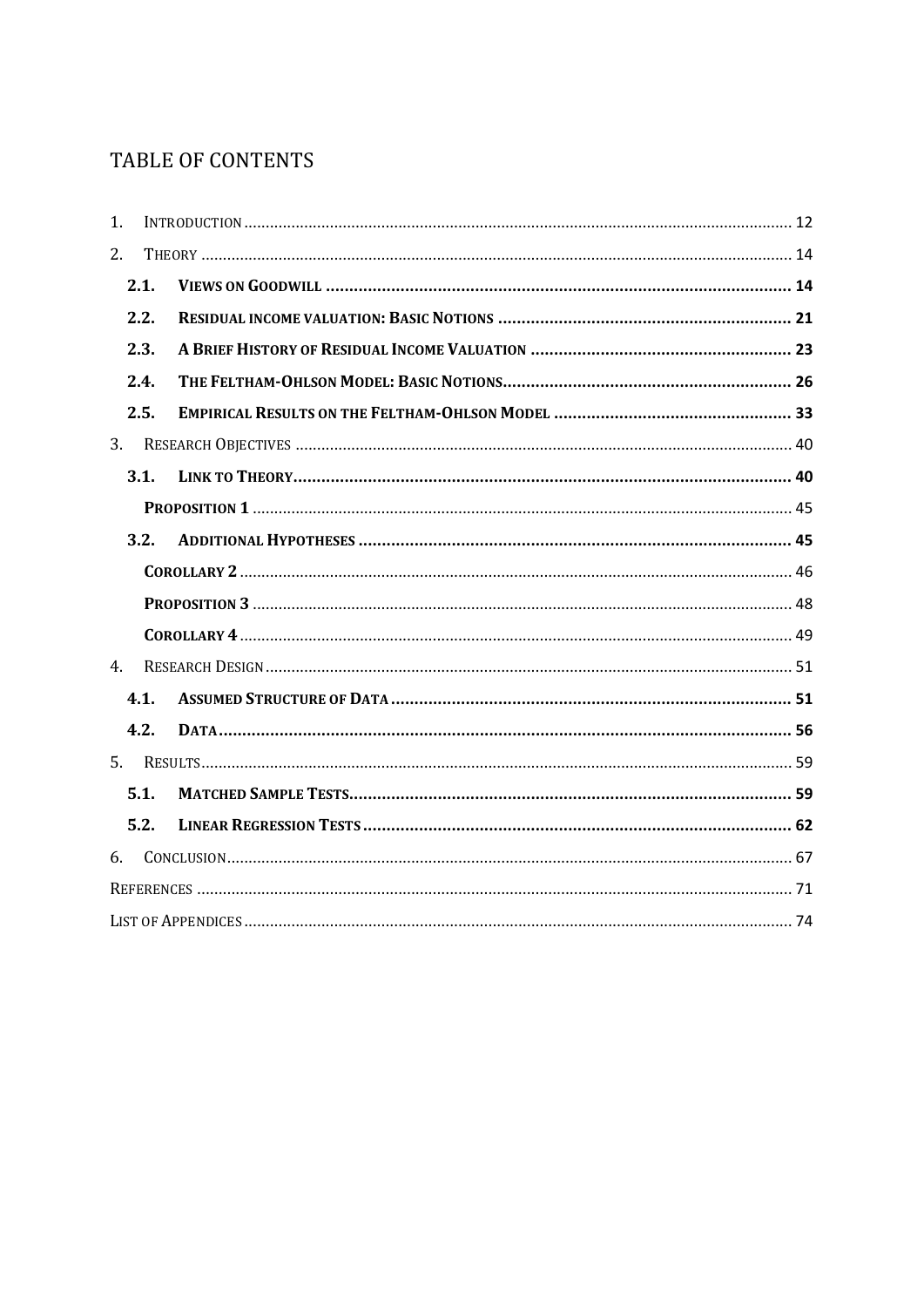### <span id="page-10-0"></span>1. INTRODUCTION

This paper tests the hypothesis that the amount of unrecognized goodwill a company has in relation to its recognized equity increases the volatility of the market price of its stock, as well as the traded volume of said stock.

Unrecognized goodwill is a property of a company that is characterized by its  $intangible<sup>1</sup>$  $intangible<sup>1</sup>$  $intangible<sup>1</sup>$  nature and by the fact that it is generally thought to impact the value of the company's equity. Some of the more precise definitions of unrecognized goodwill to be found in literature describe it as any asset that is not permitted to be recognized in accounting, but that influences the performance of the company. Goodwill may be recognized as an asset only when it is the product of a merger or acquisition (M&A), in which case it is the premium paid by the acquirer for the target over the fair value of the target's assets. The "recognized goodwill" asset, as this type of goodwill is commonly known, is different from unrecognized goodwill in that it is transaction-derived, arising from the necessity to balance the accounting, whereas unrecognized goodwill is a fundamental quality of the company possessing it.

Common examples of sources of goodwill to be found in literature are the value of brand names, patents, research and development results, business synergies (i.e. the company as a whole being more productive than the sum of its parts would imply, be it a team of workers that work well together, or a certain technological or organizational process that improves productivity by its particular composition), management ability, customer loyalty or confidence, awareness generated by good

<span id="page-10-1"></span> $1$  Often, the term "unrecognized goodwill" is equivalent to the term "intangible assets". The definitions of goodwill and intangible assets vary across literature. Sometimes they coincide to mean the same, sometimes they do not. In most cases however, one is at least a subset of the other.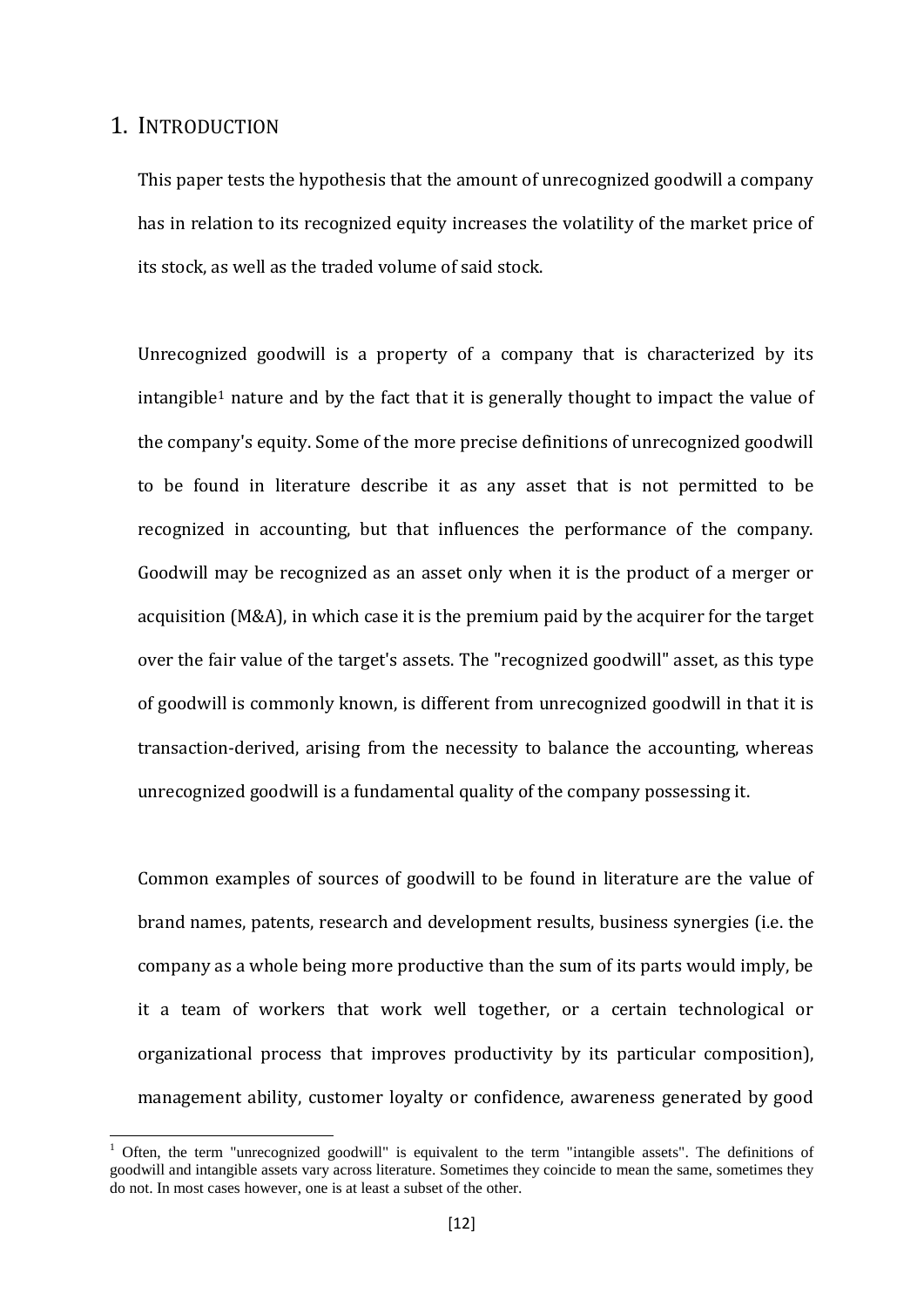marketing, etc. The common denominator of unrecognized goodwill is that it is internally-generated (the term "internally generated" is sometimes swapped for "unrecognized" in literature), i.e. attributable, directly or indirectly, to the efforts of the company. Thus, for example an opportunity created by the opening of borders and markets of an emerging country is not unrecognized goodwill of any market actor. In contrast, an opportunity for higher profit margins on a new product created by the success of its predecessor is unrecognized goodwill of the company in question. Finally, most definitions of goodwill stress permanence: the ability of a company to perform above expectations has market value only if it is lasting.

It is the difficulty to consistently define and/or objectively value unrecognized goodwill, as well as the uncertainty of the materialization of its effects, that is cited as a reason for the prohibition of its entering into the books by many accounting standards. Even if it were possible to accurately define and objectively value goodwill, the valuation may only be performed through expectation of its impact on the company's future performance, and uncertain future benefits are prohibited to be recorded as assets by conservative accounting.

It is this difficulty of description, as well as the uncertain nature of the valuation, of that form the basis for my hypothesis that the amount of unrecognized goodwill relative to book equity increases stock price variance and trading volume. The elementary reasoning behind this is that if goodwill is hard to determine and hard to value, there will be a larger variance in its valuation than in the valuation of the company's recognized properties. To support this reasoning by theory, I have chosen to base my research on the approach to company value known as residual income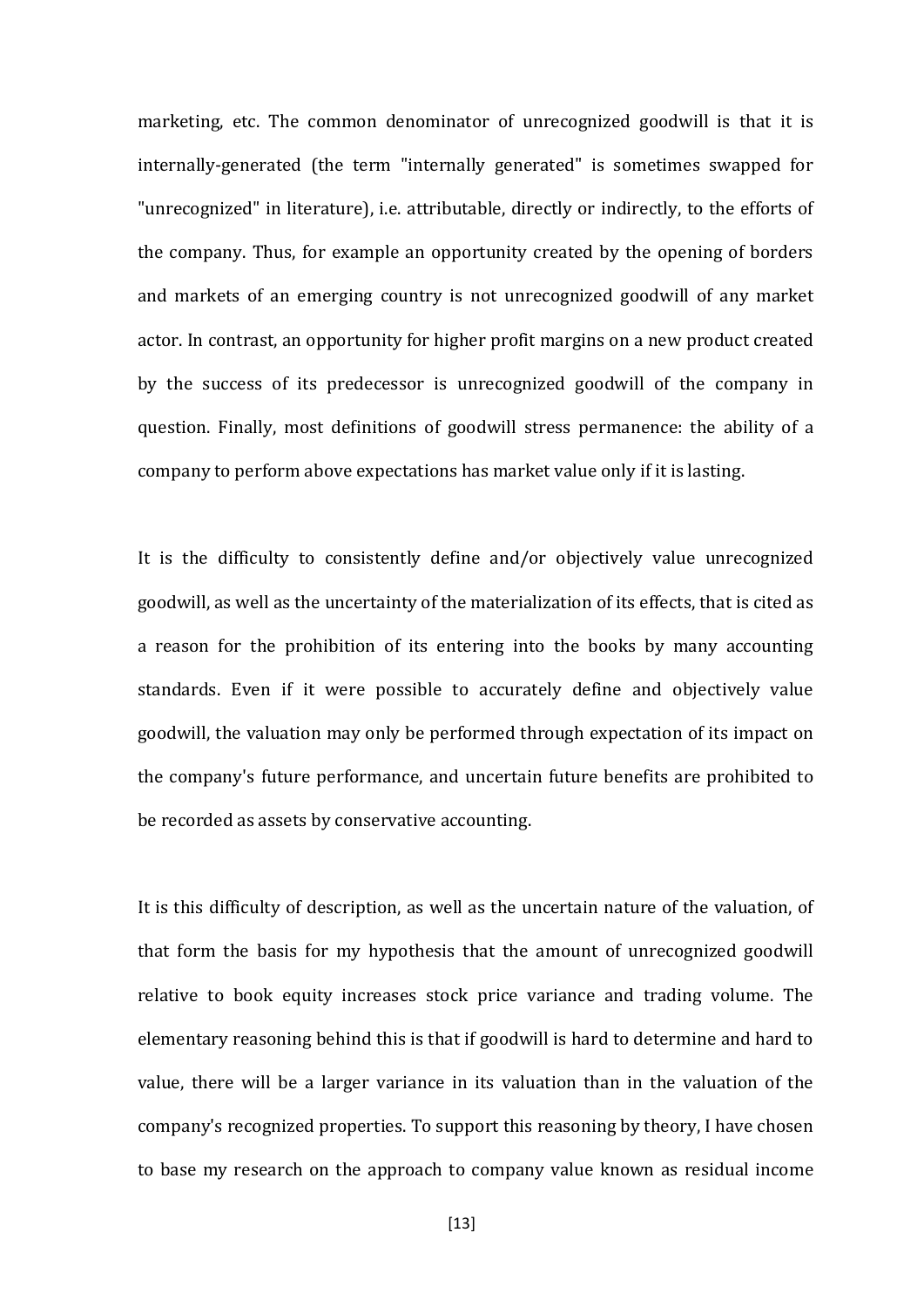valuation (RIV), and its concrete incarnation in the model of Feltham and Ohlson (1995), as the theory of this approach provides a precise and robust apparatus for integrating goodwill into company valuation, as well as for obtaining more precise results about its effects on value.

The remainder of this paper is organized as follows: Section 2 contains the theoretical background of this paper: it provides an exposition of the views on goodwill in literature, and of the theory of residual income valuation and the Feltham-Ohlson model, as well as of the available literature on these two topics. Section 3 summarizes the consequences of the theory for my hypothesis about goodwill and price volatility, and derives additional hypotheses. Section 4 contains the research design and an overview of descriptive statistics used. Section 5 presents results and Section 6 concludes.

### <span id="page-12-0"></span>2. THEORY

### <span id="page-12-1"></span>2.1.VIEWS ON GOODWILL

Traditionally, we distinguish between two types of goodwill: recognized, which is recorded on the balance sheet, and unrecognized, which is not. From this point forward, any use of the word "goodwill" shall be taken to mean "unrecognized goodwill" unless explicitly stated otherwise.

As put forward in Introduction, the main characteristics of goodwill are (i) the difficulty of the identification of its sources and, consequently, its estimation, (ii) intangibility and the prohibition of its recognition unless bought, and, for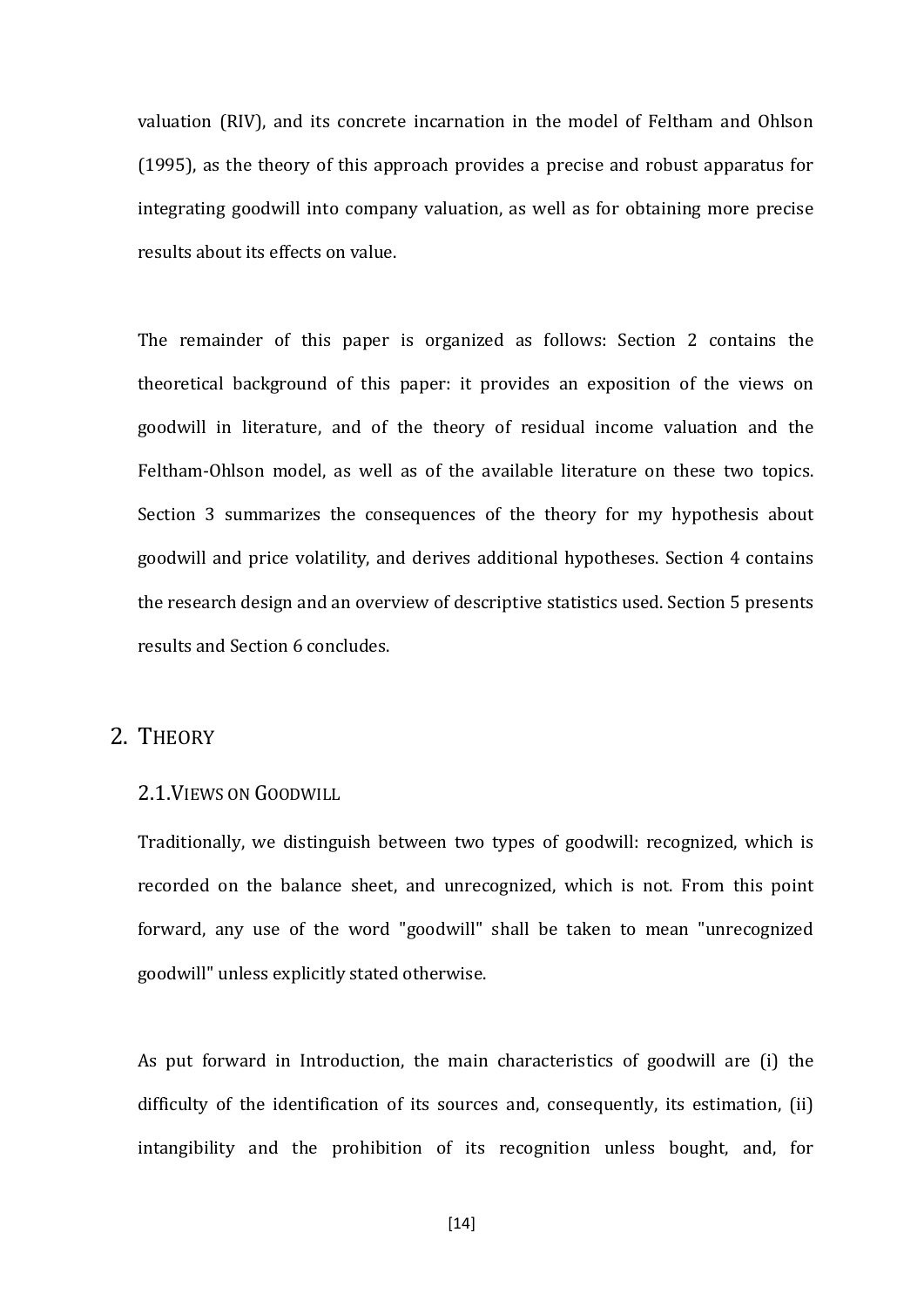unrecognized goodwill, (iii) its effect on value, (iv) requirement on internal origin, and (v) requirement on the permanence of a value-related effect for its source to be classified as goodwill. The final requirement rules out transitory effects (such as accounting standards chages, one-time market events, etc.,) as candidates for goodwill components, even though transitory effects may still influence estimates of value as long as they are expected (see Appendices for a discussion of transitory effects and value).

Recognized goodwill may, under most accounting systems, only arise from mergers and acquisitions. That goodwill is defined as the difference between the purchase price of the target, and the fair value of its assets. The reason this goodwill may be recognized is to maintain accounting consistency: the acquirer adds the net fair value of the pruchased assets on their balance sheet under whichever type of assets they are, but if the pruchase price was higher, there has to be a corresponding item created in assets to reflect that the company paid for more than that. That item is the recognized goodwill asset. In this sense, M&A goodwill is essentially a "plug" that keeps the accounting balanced, as is often cited by researchers. Further, by the act of paying for its acquisition, the purchaser accounts for M&A goodwill mark-to-market, i.e. its net present value<sup>[2](#page-13-0)</sup> is zero (as the purchaser has paid for all benefits in excess of fair value that they expect to obtain from the M&A action) and thus M&A goodwill should have no impact on the acquirer's unrecognized goodwill, nor in fact on the value of the acquirer's equity. For this reason, we can focus only on unrecognized goodwill and disregard M&A goodwill in further considerations.

<span id="page-13-0"></span> $\frac{1}{2}$  Net present value (NPV) of an asset is the present value of its expected future earnings, less the investment into the asset, i.e.  $NPV = -I_0 + \sum_{t=0}^{\infty} Df^{-t}E(x_t)$ , where *Df* is a discount rate,  $x_t$  is period earnings, and  $I_0$  is the initial investment, i.e. the purchase price.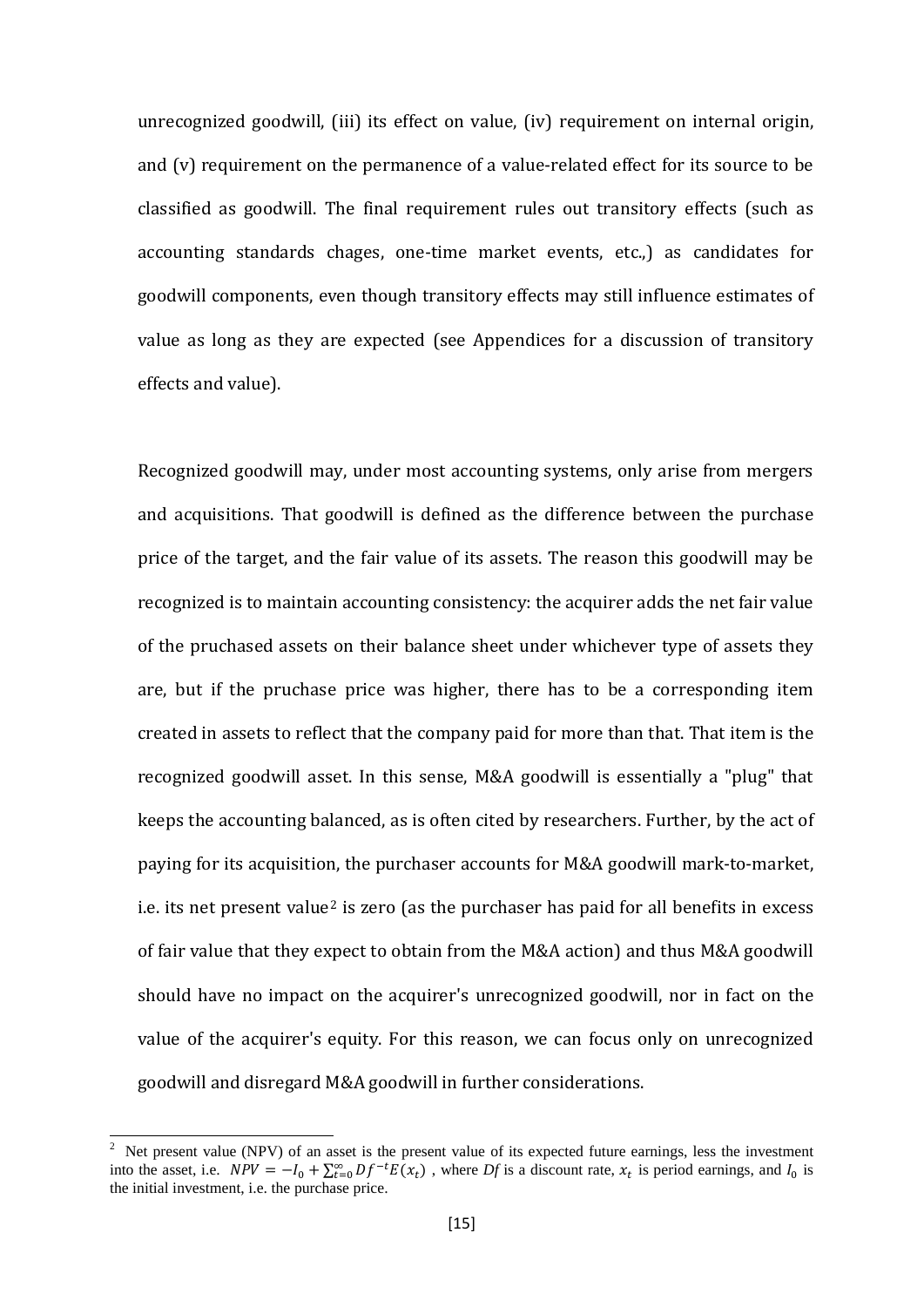Chauvin and Hirschey (1994) note that any internally generated goodwill cannot, for the reason of conflict with the principle of conservative accounting, be recognized, despite being proven to have value. They believe its omission may be in part responsible for the divergence of accounting and market value, which is significant in most stocks today.

The simplest approach is to define goodwill as the difference between market and book value of equity. The approach is as old as Preinreich (1939) and used by many even to this day, e.g. Ahmed and Morton (1998) or Nobes and Norton (1996). However, since the aim of this work is to look for the relationship of goodwill and stock price volatility, using this definition would cause correlation (perfect correlation, barring changes to book value of equity) of the goodwill estimate and market price, ruining the research.

An unpleasant property of the literature on unrecognized (or "economic", as Chewning and Churyk (2003) call it) goodwill is its scarcity. What literature exists on goodwill mostly deals either with recognized goodwill, or the accounting for the same. Still, even from these papers some relevant insights may be gleaned. After all, recognized goodwill should, more or less, stem from the similar sources as unrecognized goodwill, except in that it was purchased, not internally generated (another two terms that reasearchers sometimes use instead of "recognized" and "unrecognized").

[16]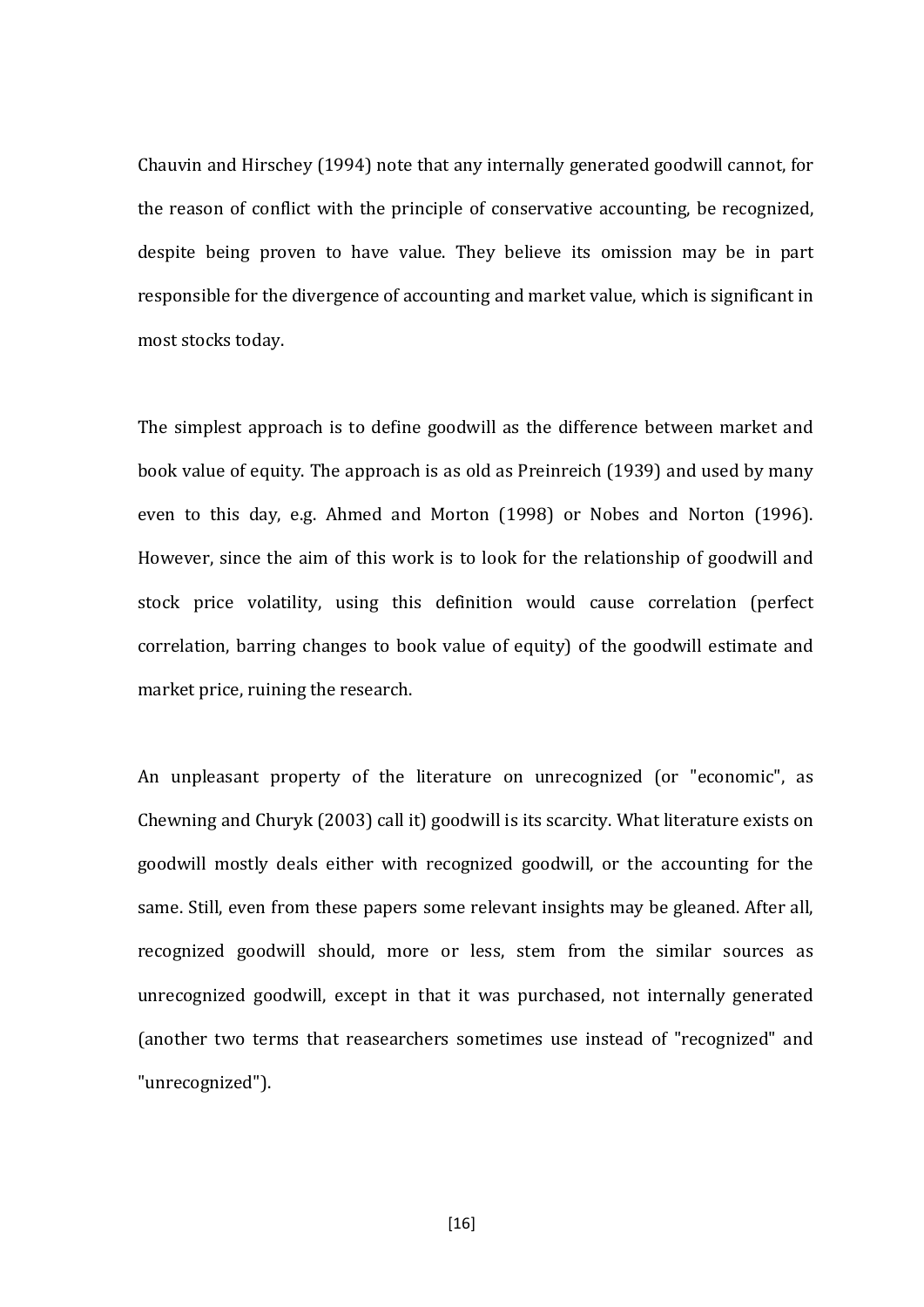For example, Chewning and Churyk (2003) find, in an empirical study based on the FO framework, that recognized, or purchased, goodwill is viewed by investors as an asset of diminishing value, where the rate of value loss is associated with the goodwill amortization policy the firm employs. Henning, Lewis and Shaw (2000) in an extensive (1500+ firms) study of the valuation of the components of purchased goodwill find that the market values the part of acquired goodwill corresponding to the going-concern value of the target about the same they would value any other asset, and that they value the synergistic benefits of the purchase<sup>[3](#page-15-0)</sup> higher than a normal asset. In a recent paper Comiskey et al. (2010) find that negative recognized goodwill does not seem to be valued by investors, however, they admit to their sample (43 business combination trasactions) being rather small (as the relevant data is apparently very hard to get and negative goodwill (i.e. a "bargain purchase") is not overly common).

Results similar to Chewning and Churyk were obtained e.g. by Jennings et. al. (1996). The diminishing value property would be consistent with the assessment that at least some components of goodwill are not of lasting value, even though the composition of purchased and internal goodwill likely differs, if not in nature, then at least in source (purchased goodwill only comes from the part of the acquirer that was formerly the purchased company, unrecognized goodwill comes from the entire company in question, which may or may not have recognized goodwill on its balance sheets). Further corroboration can be found in Bugeja and Gallery (2006), who find that recognized goodwill is only value relevant if it is not older than three years.

<span id="page-15-0"></span><sup>&</sup>lt;sup>3</sup> "Synergistic effects" here means any effects that the newly purchased target may have on the purchasing company that will cause the consolidated financial result of both to be higher than the sum of the results of the acquirer and target had they stayed separate entities, i.e. had the M&A not taken place. This concept closely parallels the "abnormal earnings" concept used in the FO-derived definition of goodwill.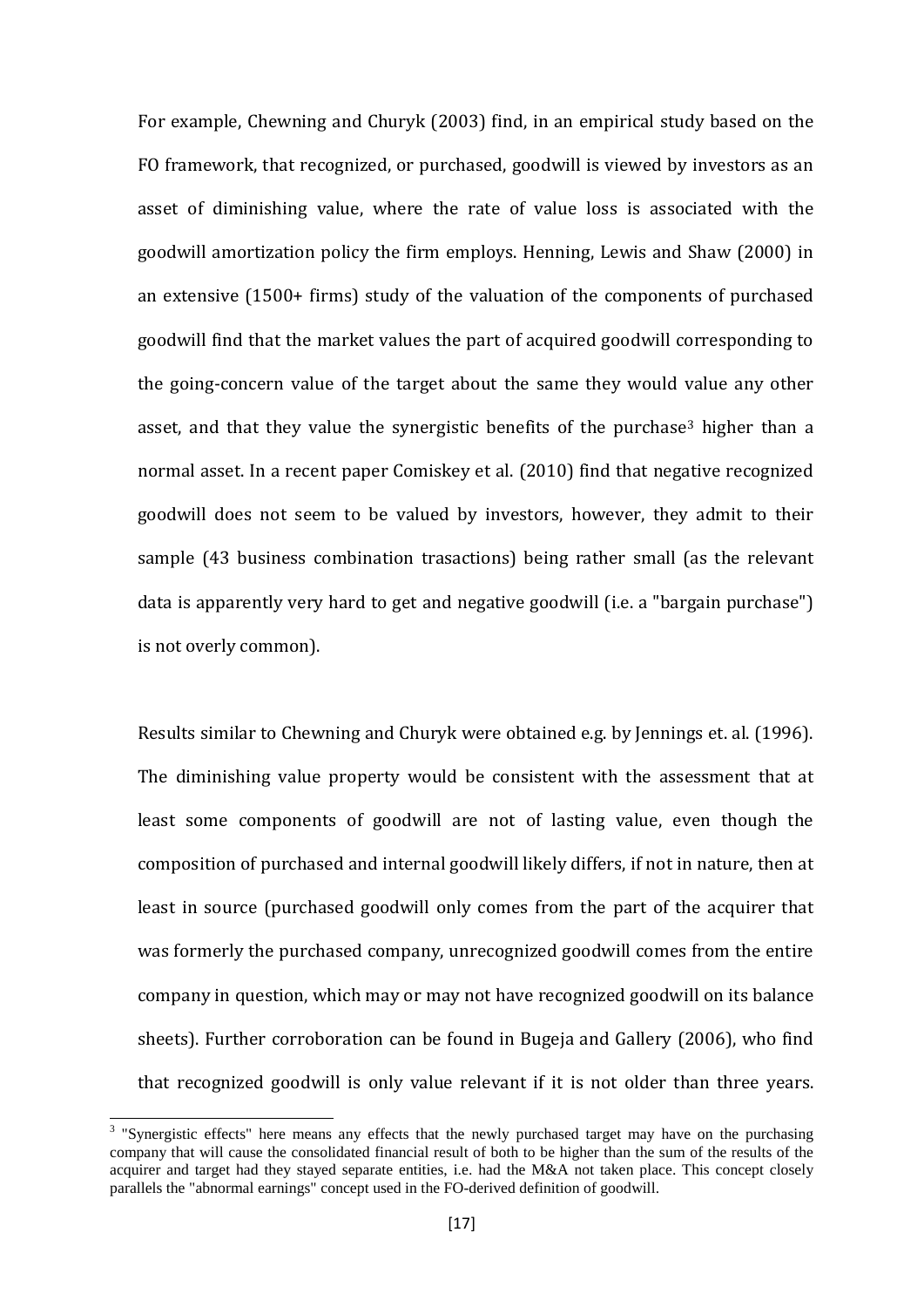Although this is likely a matter of investor perceptions and/or integration of the goodwill into the company after the M&A action, it may suggest similar patterns in certain types of internal goodwill as well. On the other hand, Johansson et al. (2010), in an as yet unfinished paper, have found that business combination (M&A) goodwill should not, under normal conditions and conservative accounting, lose value significantly and therefore should not be impaired. However, the study is, pending its completion, only theoretical.

On the topic of goodwill impairment and amortization, that is a point of constant contest among accountants and regulation authorities. The impairment (loss of vaue) of purchased goodwill and the corresponding writedown (amortization) have rather rigid rules and many researchers and practitioners find them lacking. Besides Johansson et al., for example Nwogugu (2009) notes that the recently-adopted IFRS-3R, or the SFAS-141R/142 do not provide sufficient guidance for internallygenerated goodwill. Several other papers, e.g. Massoud and Raiborn (2003) discuss the impacts of either of these new standards on accounting practice and/or market and business, although mostly in a positivistic fashion.

Returning to the problem of defining goodwill, van Triest et al. (2008) discuss at length the predicament of goodwill recognition, measurement, classification, and management. They find the current accounting regulations ("goodwill only arises in business combinations"), the predominant view of the wider business community ("goodwill is market less book"), as well as the view of the US Supreme Court ("goodwill is an accounting leftover") sorely lacking. The USSC opinion is due to the traditional sources of goodwill (brand name, market position, etc.) being lately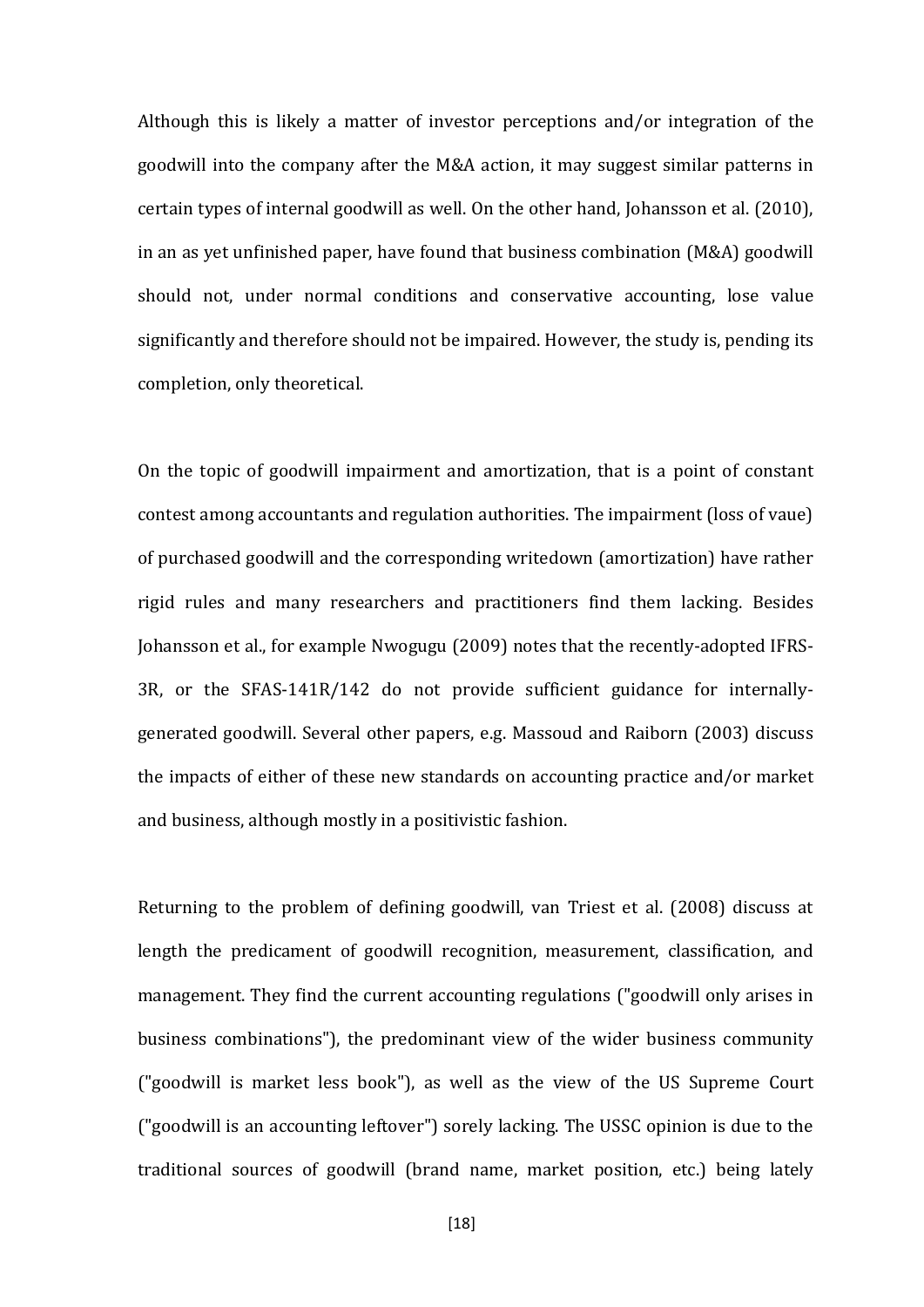viewed in official positions as separate intangible assets, and goodwill being systematically narrowed to whatever is left.

For example Chauvin and Hirschey (1994) develop a model where goodwill has, through net income, effect on market value; in this model, goodwill is proxied for by R&D, advertising, market share, tangible and intangible assets (in a weighted sum, with weights being unknown coefficients). They identify R&D, advertising, market position, brand name, and customer loyalty among components of unrecognized goodwill. Including PP&E reserve, R&D and marketing expenditures into sources of goodwill per their advice is quite unproblematic, as all of these are based in accounting figures. Their reason for being looked to as a source of goodwill is that these items are either not recognized due to conservatism (PP&E reserve) or expensed when common sense would indicate that they should be capitalized, as they are basically an investment into future performance (marketing and R&D expenditure). However, what about other components of goodwill?

Ma and Hopkins (1988) define internally generated goodwill in an uncommon and interesting fashion: they view a firm as a dynamic open system, and contend that its value (based on a discounted future earnings stream) is more than the sum of the fair values of its assets, because (i) synergies between the firm's assets arise in the firm as a dynamic system when these assets are employed jointly toward a goal, and (ii) similar synergies arise between the firm's assets and its environment, as the firm is an open system. The value of these two types of synergies is then internally generated goodwill. However, the authors note that such a valuation is subjective and thus unfit for accounting records. Their notion of subjectivity is derived from the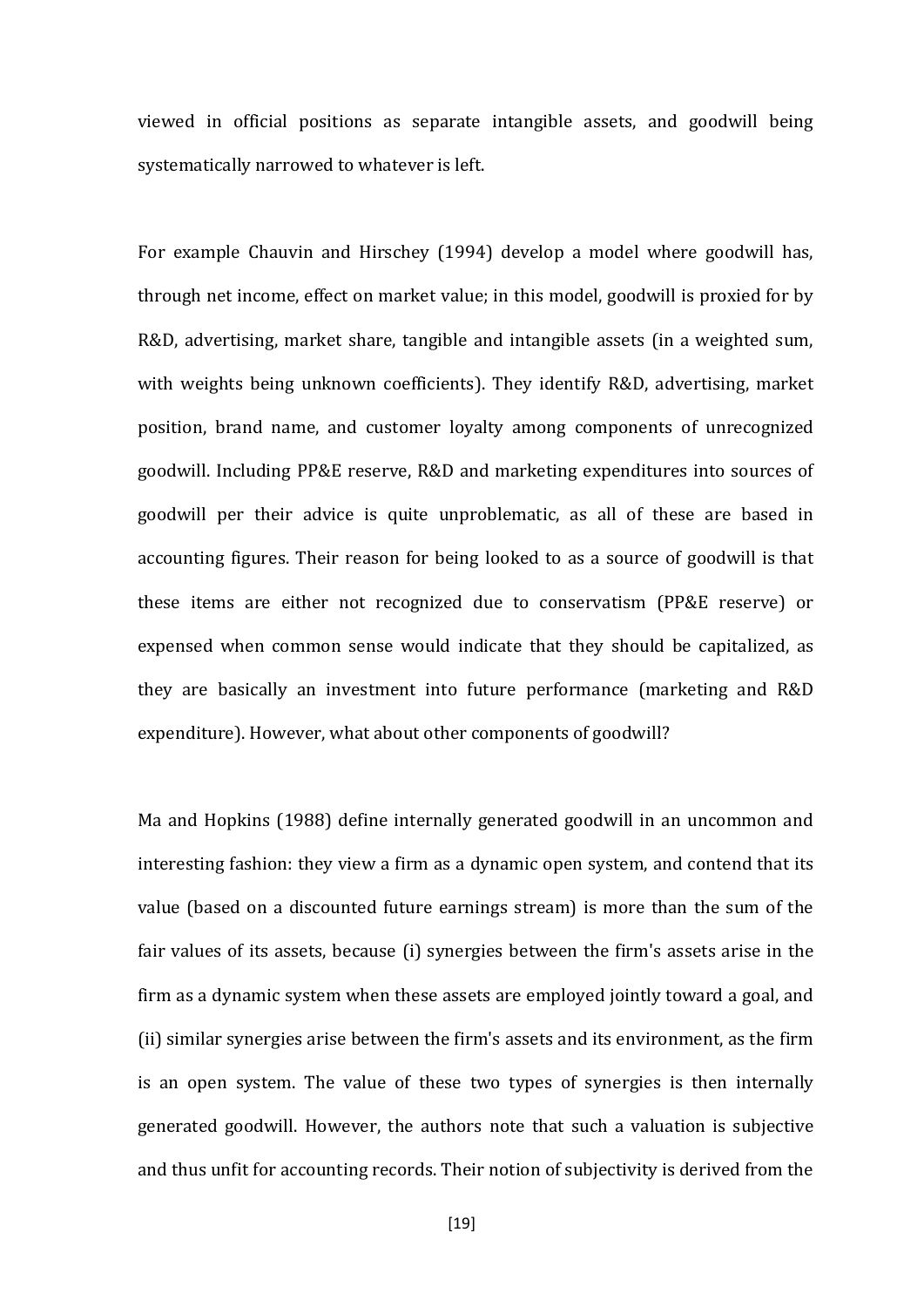fact that the total value of the firm is considered from the point of shareholders, who are not the only group with claims on the company. It should be noted, though, that this type of subjectivity (investor point of view) is present in all market valuation.

Falk and Gordon (1977), in a reasearch dealing with purchased goodwill and one of the rare papers that actually attempts to define the components of goodwill, write

"(…) *the total value of these favourable market imperfections and related government regulations is the firm's goodwill. Purchased goodwill is the amount one firm pays another firm for the sum of these assets*." (p. 449)

Falk and Gordon identify 17 characteristics that make up goodwill and test their percieved importance for a business combination decision (i.e. how desirable qualities they are in an M&A target), and have identified the following to be of the highest importance, in descending order: (i) managerial talent, (ii) good labour relations, (iii) the ability to raise more funds, (iv) brand name, (v) production economies, (vi) access to technology, (vii) reducing seasonality and cyclicality, (viii) assurance of supply (through vertical integration).

However, the paper's empirics were based on questionnaires sent to CEOs of US and Canadian companies, and therefore reflect mainly those men's opinions and/or the the point of view of the acquiring firm, having no relation to the stock market. The ranking is based on the average importance grade the CEOs assigned each factor (multiple assignments of the same grade were allowed) on a scale 1-7, with the results being very evenly distributed in the range of approx. 2-6. Also, the sample size was fairly small (66 firms responded in full). There is a significant differential of the first rated (management ability, 5.96 avg.) and the second (labour relations,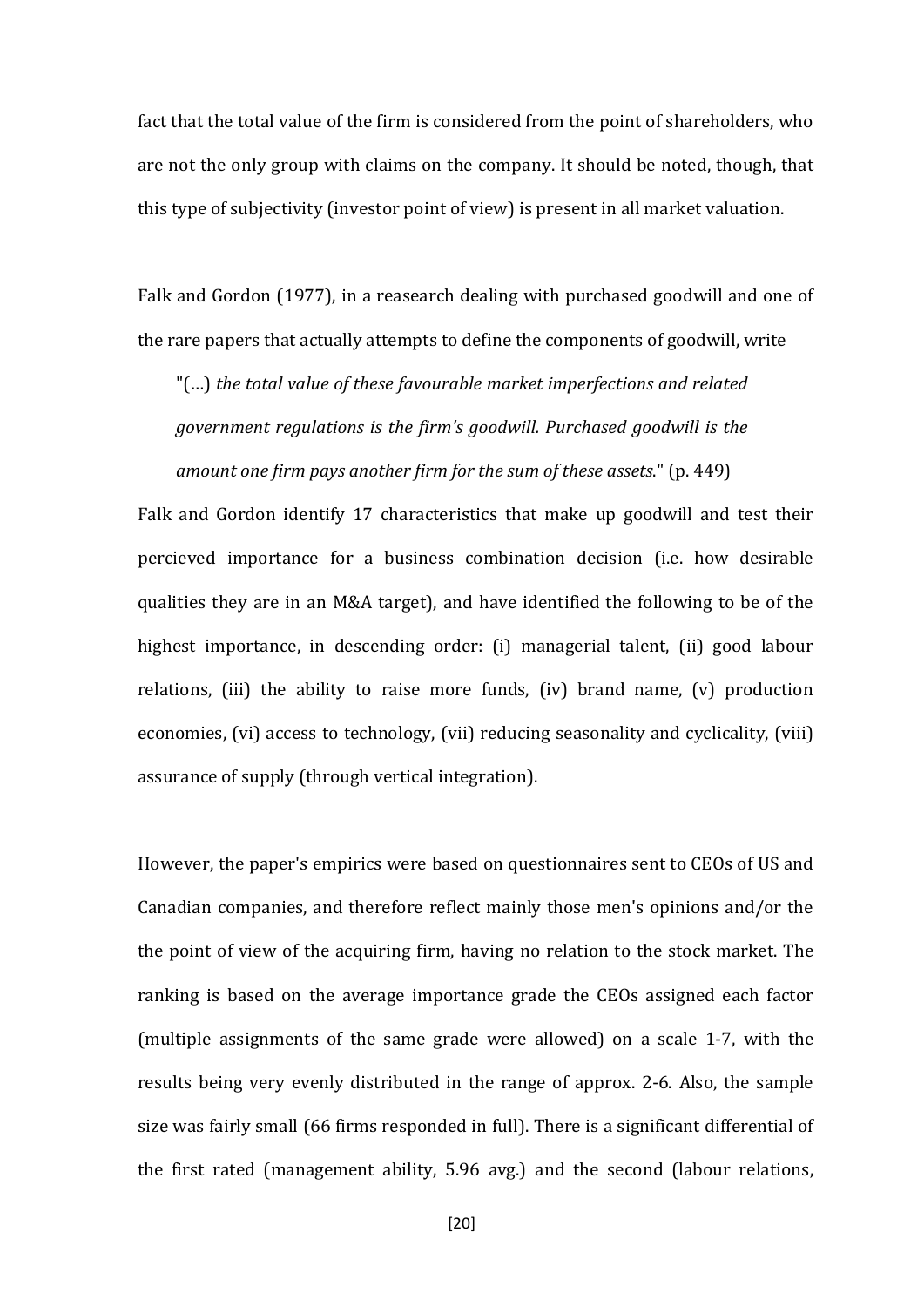5.02). Except for the last (0.72), the remaining differentials tend to be smaller than 0.3. This leads me to suspect that the managers, for the purposes of M&A, are biased to value managerial ability inordinately high (attributable e.g. to professional bias, tunnel vision, or self-importance, depending on how generous one wishes to be with the managers in question), and that the market would value managerial skill lower. As for the other factors, I do not have enough information on the topic to secondguess. Finally, the paper is, by general standards of recency, ancient (1977), possibly making the results obsolete. Despite all that, it is one of the only such divisions of goodwill available, and I believe it should not be ignored at least as a rule of thumb.

### <span id="page-19-0"></span>2.2.RESIDUAL INCOME VALUATION: BASIC NOTIONS

There are many approaches to valuing the equity of a firm, some based on accounting measures, some on measures of market performance. One of the main branches are the so-called naïve models, which are based on generally very simple notions, such as that the average ratio of equity market price to its book value stays the same ("the P/E model"). Another branch are the multiple-based models (based on the evaluation of various ratios of accounting and market figures over time and across industry), and yet another are the discounted dividend/cash flow models, which are among the more complex and popular ones, and are based on trying to determine the income/value stream of the share and the cost of capital to discount it with.

Residual income valuation (RIV) is a primarily accounting-based approach that has spawned several models since its inception in the 1930s. The basic principle of RIV is the valuation of so-called "residual income". Most RIV systems' valuation equations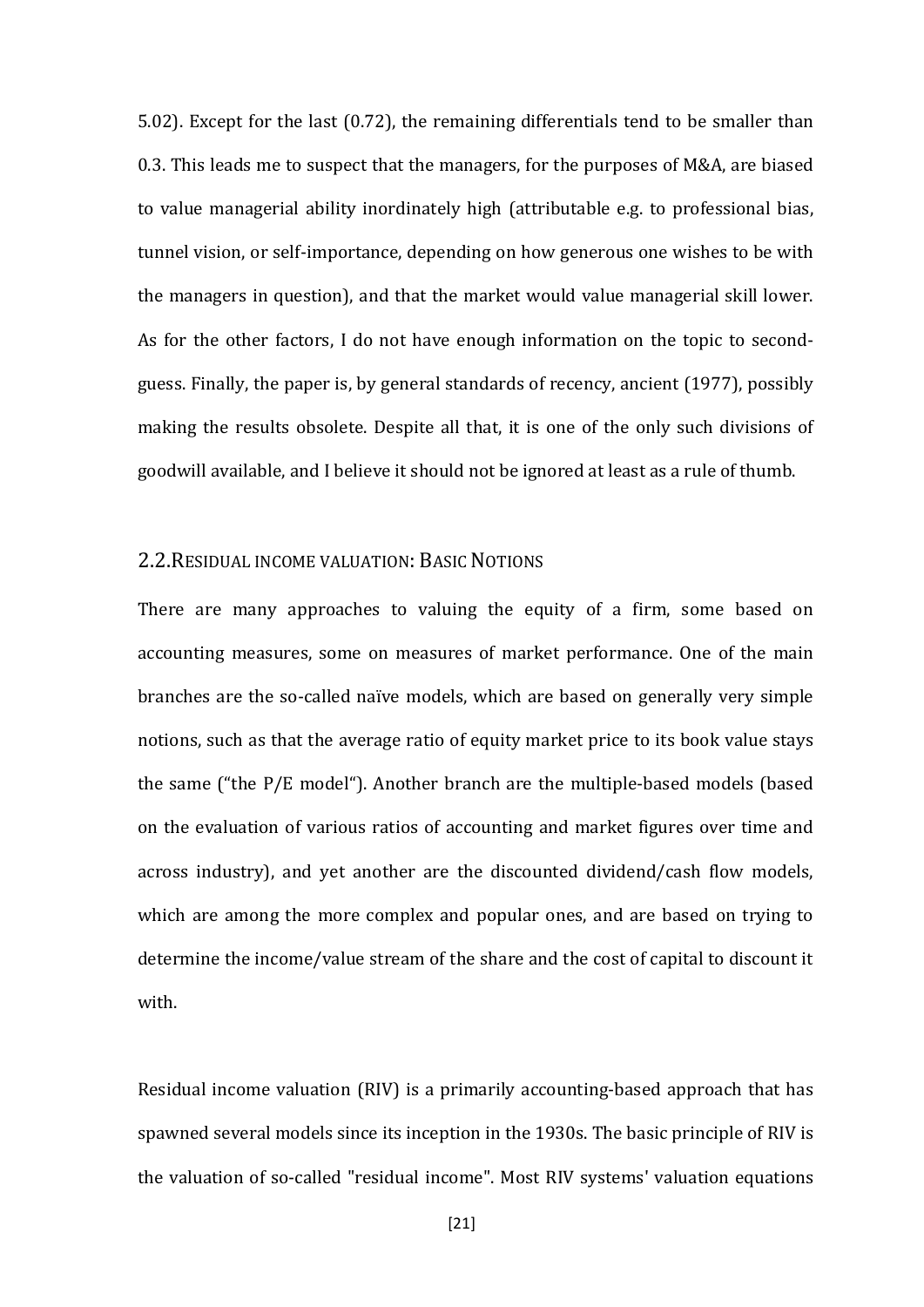define present value of equity as its accounting, or book, value, plus the sum of future expected residual income, discounted by some measure of cost of capital.

Residual income is defined as income above what is required to pay the firm's cost of equity, i.e.  $I_{res} = NI - ce * bv_c$ , where  $bv_c$  is the book value of equity and *ce* is the cost of equity, expressed as a rate (thus the product of the two is the absolute-value cost of equity, *CE*). Generally-accepted finance theory defines the cost of equity as the opportunity cost of the investor purchasing the equity. Net income is then the measure of the company's realized return, and residual income is thus the excess of net income above the amount required to cover the investor's opportunity cost, or the company's cost of equity. As long as this value is positive, the firm is earning above what it "can be expected" to earn. The reason RIV values only this "excess" of actual over required income is that an investment's net present value (NPV) for the investor is zero if and only if his opportunity costs are paid for by the investment. That, as said above, occurs when realized return equals required return, i.e. when residual income is zero. Any return above the required return then has positive value for the investor (conversely, return below required return implies negative NPV for the investor).

In a setting where a risk-free investment exists, no investor will have a lower return requirement than the return of the risk-free investment, as any investor can always take the risk-free investment and surely get whatever return there exists on it, which is the risk-free return. The actual required rate of return is determined by the model used and by the setting (e.g. a certain vs. uncertain environment). In reality, it is often a function of the risk-free rate and the market premium, such as for example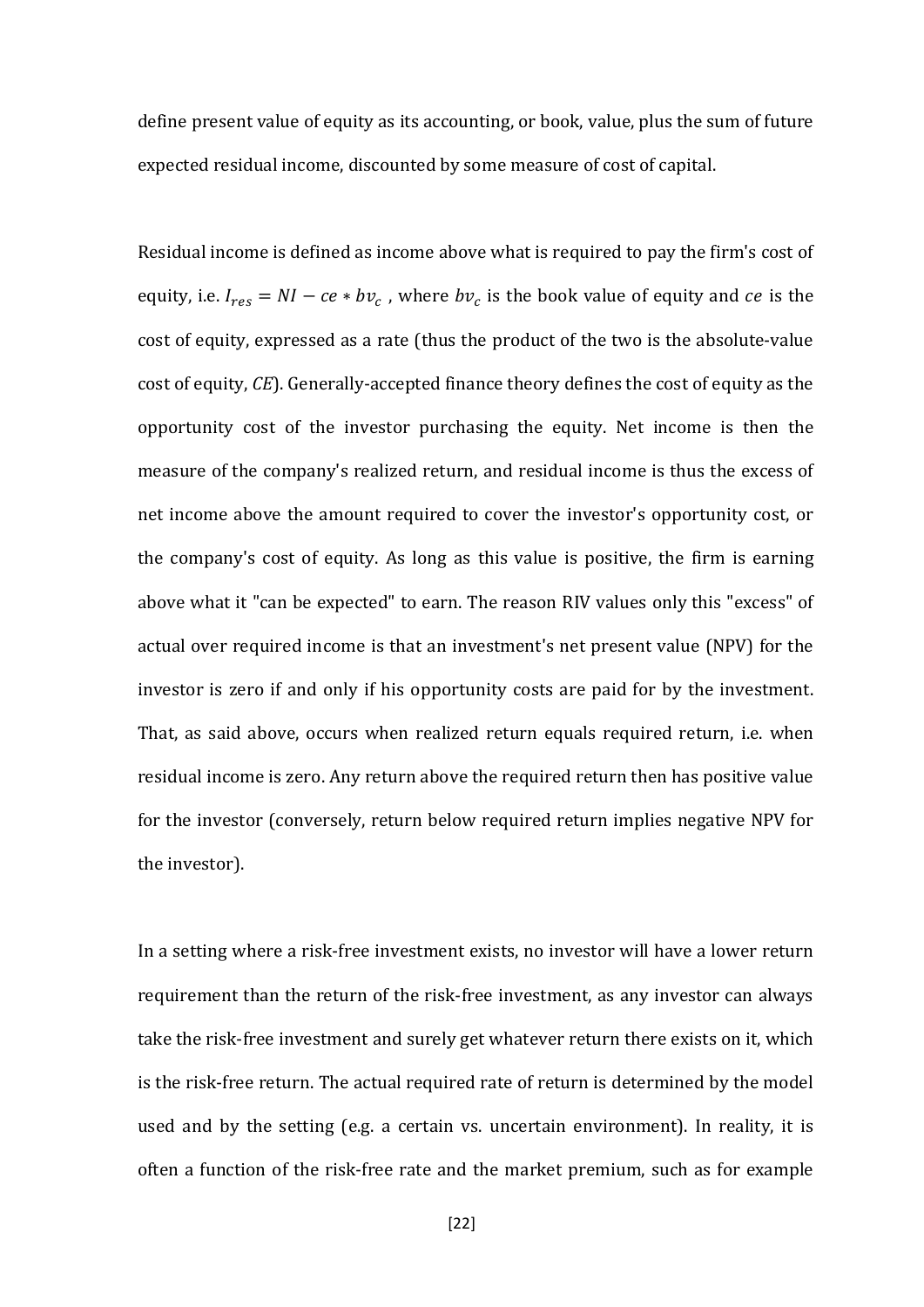the formula derived by Sharpe and Lintner in their Capital Assets Pricing Model (CAPM)[4.](#page-21-1) Measures of required return are commonly called "cost of equity". The income equal to required return is often termed "normal income" in RIV frameworks. It follows from the theory of NPV, as explained above, that in RIV, income equal to the normal income adds exactly zero value above book to the company's equity, as normal income is defined as such an income at which the investment into the company's stock has zero net present value.

### <span id="page-21-0"></span>2.3.A BRIEF HISTORY OF RESIDUAL INCOME VALUATION

The RIV line of thought was pioneered by Preinreich (1938), who in an article concerned mainly with the treatment of depreciation observed that 'Capital value equals the book value, plus the discounted excess profits.' This original RIV is developed almost as a side thought when trying to asses the way the depreciation method and depreciation accounting affect the value of the machinery in question. Despite that, and the age of the work, Preinreich develops a formal apparatus no less rigorous than many today. However, the RIV is mentioned as a corollary of the statements of the main line of inquiry (i.e. a review of the current state of the theory of depreciation) and is not pursued beyond the aforementioned observation.

After Preireich's passing remark, research into RIV had not been picked up until the sixties, when advancements made by Miller and Modigliani (1958, 1961) made it possible to reconcile accounting and analyst measures of value. The traditional market approach had been that dividends are a crucial part of a share's value (as

<span id="page-21-1"></span><sup>&</sup>lt;sup>4</sup> The CAPM defines cost of equity as the risk free rate plus the market's risk premium times the so-called CAPM beta, which is defined as  $\beta = cov(return_{Eq}, return_{mkt})/var(return_{mkt})$ . It is one of the most frequently used methods of estimation of the cost of equity under risk and uncertainty.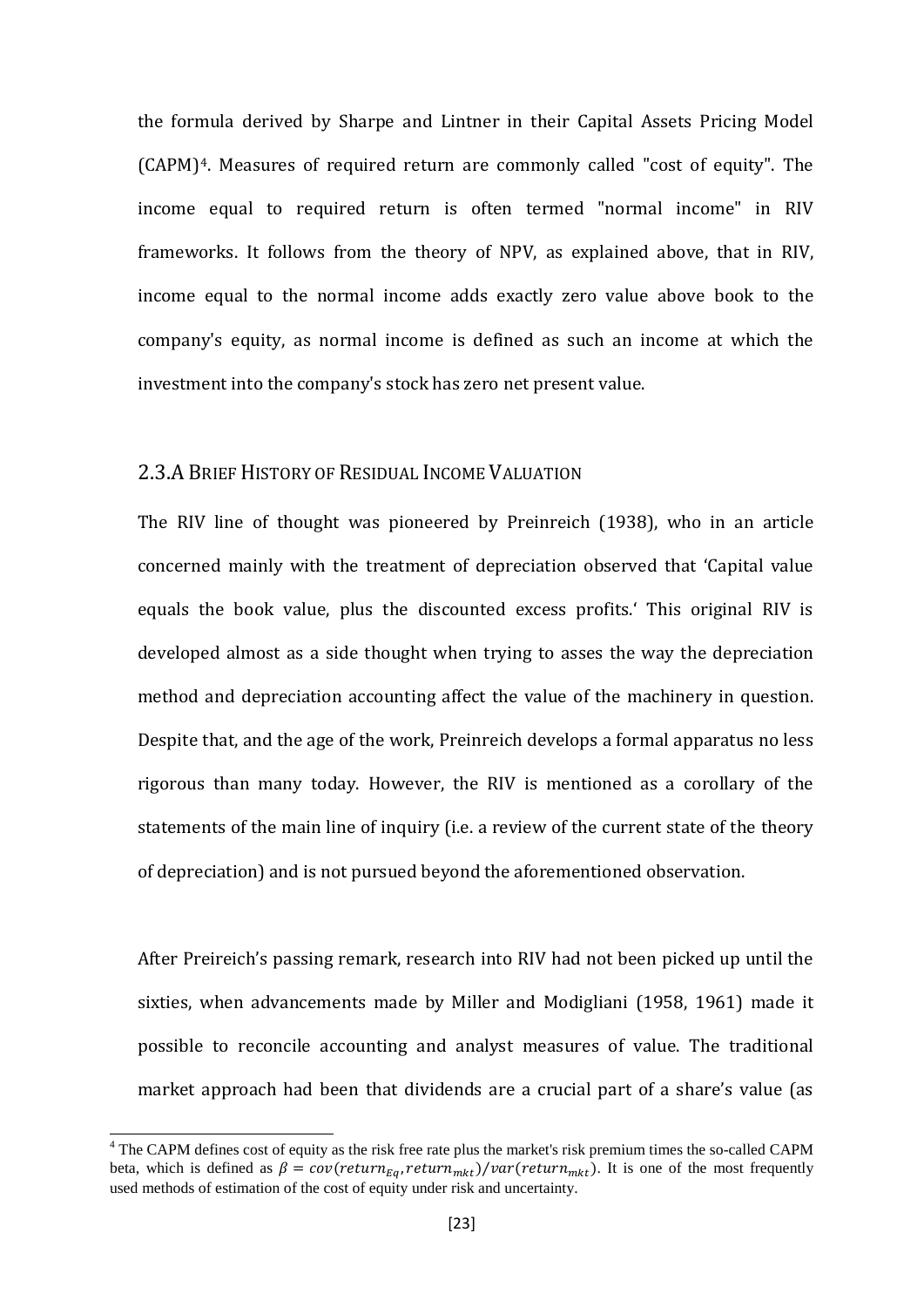they are the only actual income the investor receives). Miller and Modigliani (MM) turned the accounting world upside down when they proved that as long as the clean surplus relation holds, dividend policy has no impact whatsoever on the value of a company's stock. This breakthrough enabled researchers to draw value-relevant information from accounting as well as the market, as there now was a way to relate one to the other – no matter what dividend policy prevails at the market at any given time, the estimate of value based on accounting performance will always stay the same thanks to the "MM property". It also closed pointless lines of inquiry where value was being based either on the dividend stream alone, or only on book data. Another result of the works of Miller and Modigliani has been that fLev (financial leverage, or the ratio of balance sheet liabilities to balance sheet equity) has no effect on value, either, as the higher-risk, higher-profitability situation of higher fLev is compensated by a higher rate of return required by the investors in that situation.

The inclusion of the MM dividend policy irrelevance enabled an important step in RIV: the separation of value into the value of financing and operating activities, with financing activities being defined as those that have zero net present value, and operating activities as all other activities, i.e. those that have non-zero NPV. Such a separation is merely a thought exercise, as any balance sheet may be thus separated, provided it complies with the clean surplus condition required by the MM irrelevance. Miller and Modigliani also enabled to supplant dividends by measures of value related to income retained in the company. As they have shown that the effect on value is the same regardless of whether this value was retained or paid out as dividends, one can, without loss of generality, assume that no dividend was (or ever will be) paid out, and work only with the retained income, which in this case is all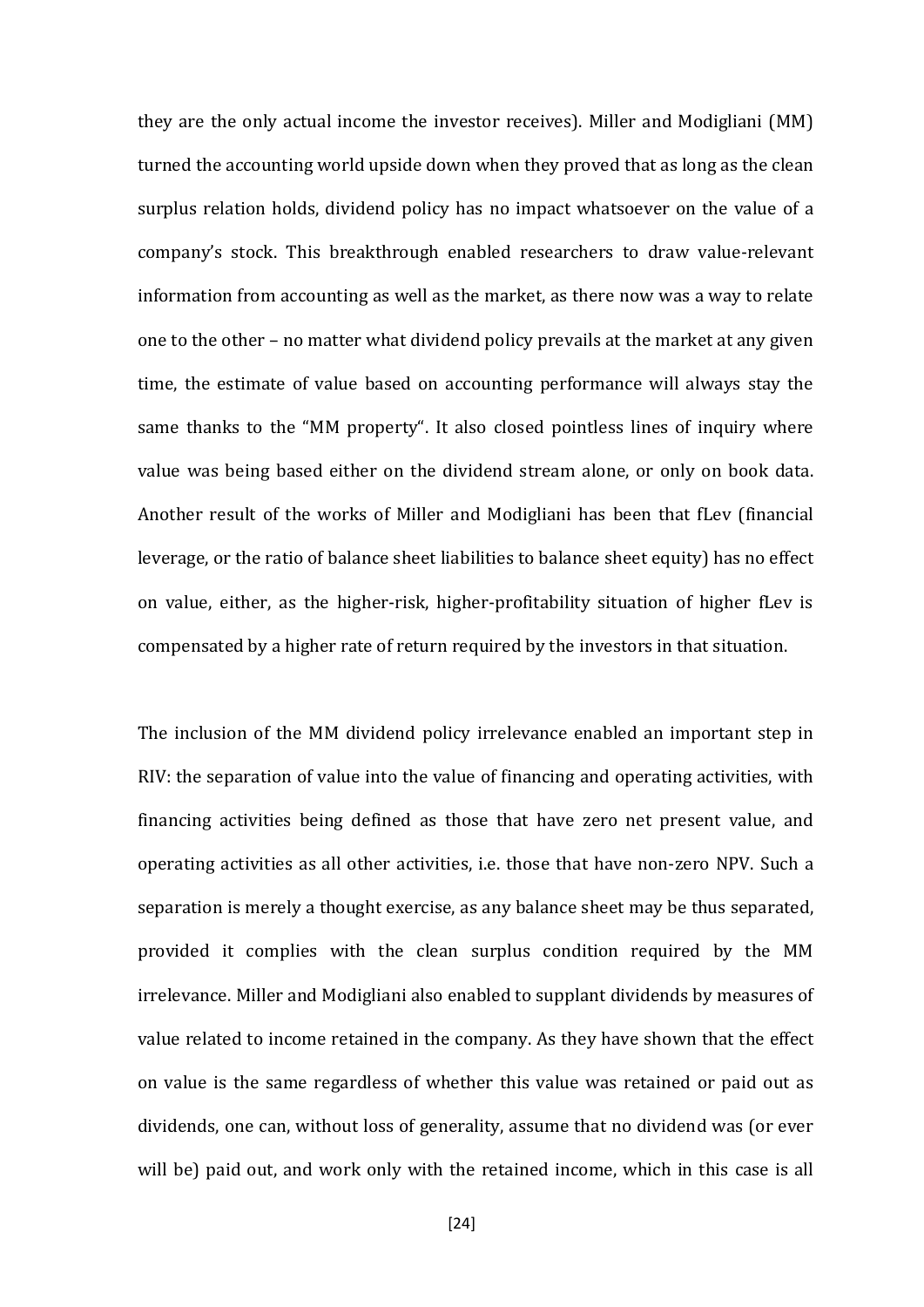income. In the FO, the measure of income utilized is the "abnormal operating earnings" discussed in Introduction, however, most RIV research that is recent and/or sophisticated enough to incorporate the financial/operating division and the dividend irrelevance uses some kind or other of an operations-derived value measure net of costs of capital as the basis of its valuation equation.

This approach to company valuation has been, according to Feltham and Ohlson (1995) used by Edey (1957), Edwards and Bell (1961), and Peasnell (1981, 1982). Peasnell (1982) even creates a rigorous framework employing the idea of "abnormal earnings". Unfortunately, due to the age of the works of Edey, Edwards, and Bell, I have been unable to ascertain the precise contents of these works, beyond that Edey apparently concerns himself with goodwill and business valuation, and Edwards and Bell's work is a book on the measurement of business income, facts in both cases readily apparent from their titles. However, both Peasnell (1982) and Feltham and Ohlson (1995) observe that "research linking accounting to market value is generally unsystematic and scattered in time and among various authors", loosely quoted.

To sum up, the term "residual income valuation" may be, in the context of academic research, applied to models with these basic features: (i) the value of a company is expressed as book value, plus the present value of expected future above-normal profitability, (ii) the MM dividend policy irrelevance is applied to supplant dividends by earnings, (iii) the cost of capital is taken into account when evaluating future profitability, and (iv) the valuation is performed on items with non-zero net present value, which are the residue of the separation of the balance sheet into zero- and non-zero-NPV items. The last item is optional, but preferrable (see above).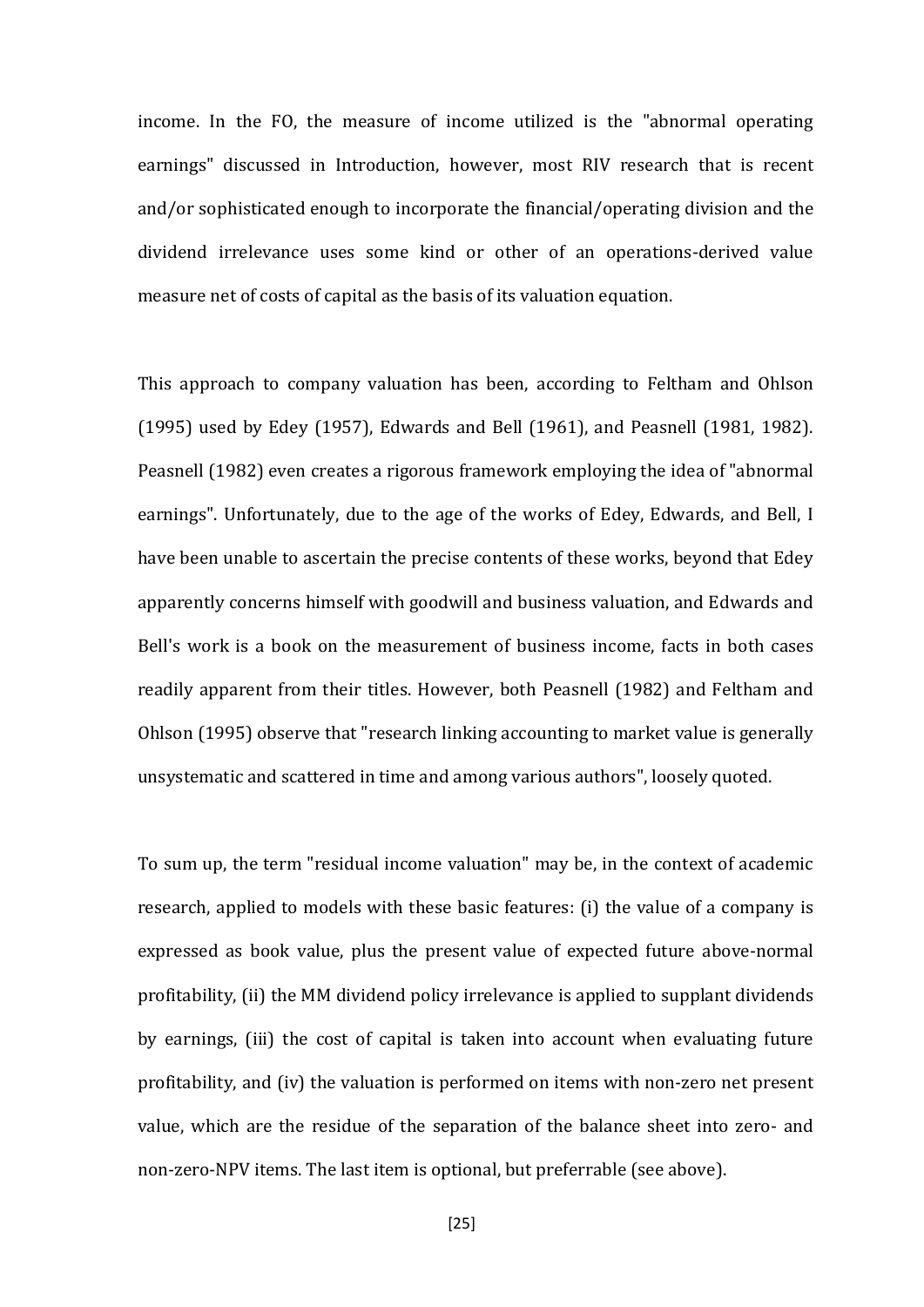#### <span id="page-24-0"></span>2.4.THE FELTHAM-OHLSON MODEL: BASIC NOTIONS

Having explained the theory of residual income valuation, let me advance to the Feltham-Ohlson model. The Feltham-Ohlson model is a model of residual income valuation first proposed by Feltham and Ohlson in 1995, and among the various other RIV models it stands out not only by its recency, the generally positive reception by the scientific community, and the relatively large volume of literature based on it, but also by its robust theory, its flexibility and applicability to a variety of situations, and the possibility to derive detailed consequences from its basic premises, all while maintaining relative simplicity in statement and assumptions.

The model defines the value of a company's equity as a sum of the book value of equity and the present value of its expected future residual operating earnings. The main improvements above the RIV mainstay are the division of activities into operating and financial, and the stochastic process that is assumed to generate residual operating earnings. This process provides a synthesis of accounting and market information: residual operating earnings are a function of operating assets, previous-period residual operating earnings, and "other information". The process is linear and contains first-order autoregressive (AR(1)) elements. The "other information" variable provides the linkage to market: while the model does not define its contents, the proxies usually assumed in empirical research are analyst opinions and/or market expectations.

For the remainder of this paper, I am going to use the terminology that Feltham and Ohlson use in their 1995 and subsequent papers: the residual income from (all)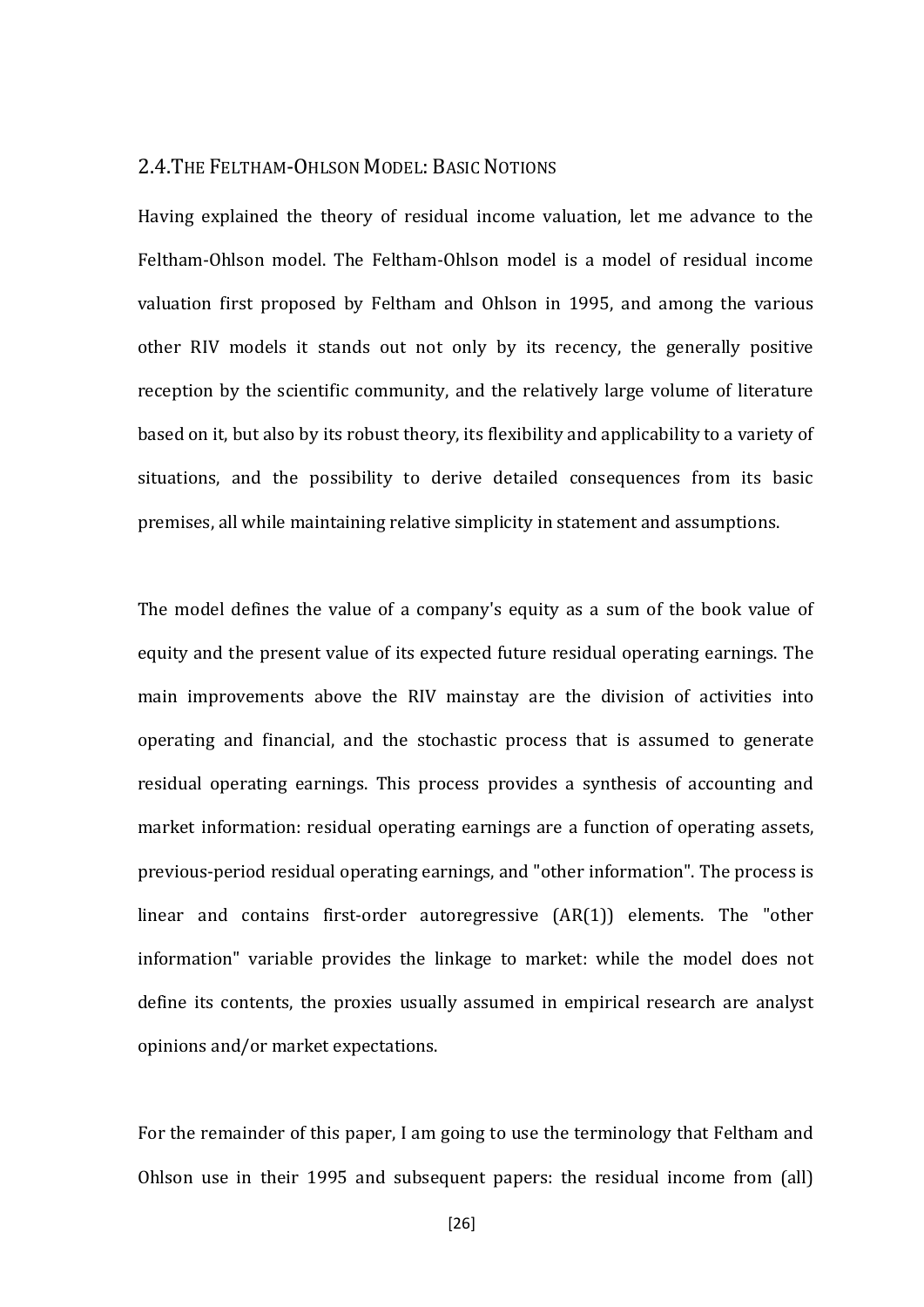operating activities is termed "abnormal operating earnings", where "abnormal" is, according to the authors, a contraction of "above normal". Conversely, the normal income from operating activities is termed "normal operating earnings", when applied. The sum of the two is, as is traditional in accounting, termed "operating earnings". Alternatively, "income from operations" may be used instead of "operating earnings" in all of the above. The notation is  $x$  for earnings, ox for operating earnings,  $x^a$  for abnormal earnings, and  $\alpha x^a$  for abnormal operating earnings. Abnormal operating earnings  $\alpha x^a$  is the key item in the model's valuation equation, and most of the model's theory refers to it, rather than the other measures of income mentioned above.

The Feltham-Ohlson model is more than merely the latest incarnation of RIV – for the first time in RIV, it enables market expectations and other factors exogenous to the company and its accounting to enter valuation, while maintaining the conceptually clean, formally rigorous setting for which the RIV approach is so appealing. Let me first introduce the formal expression of the model, then explain. The basis of the FO framework is this model developed by Ohlson (1995):

$$
V_t = bv_t + \alpha_1 x_t^a + \beta_1 v_t
$$

$$
x_{t+1}^a = \omega_{11} x_t^a + v_t + \varepsilon_{1t+1}
$$

$$
v_{t+1} = \gamma v_t + \varepsilon_{2t+1}
$$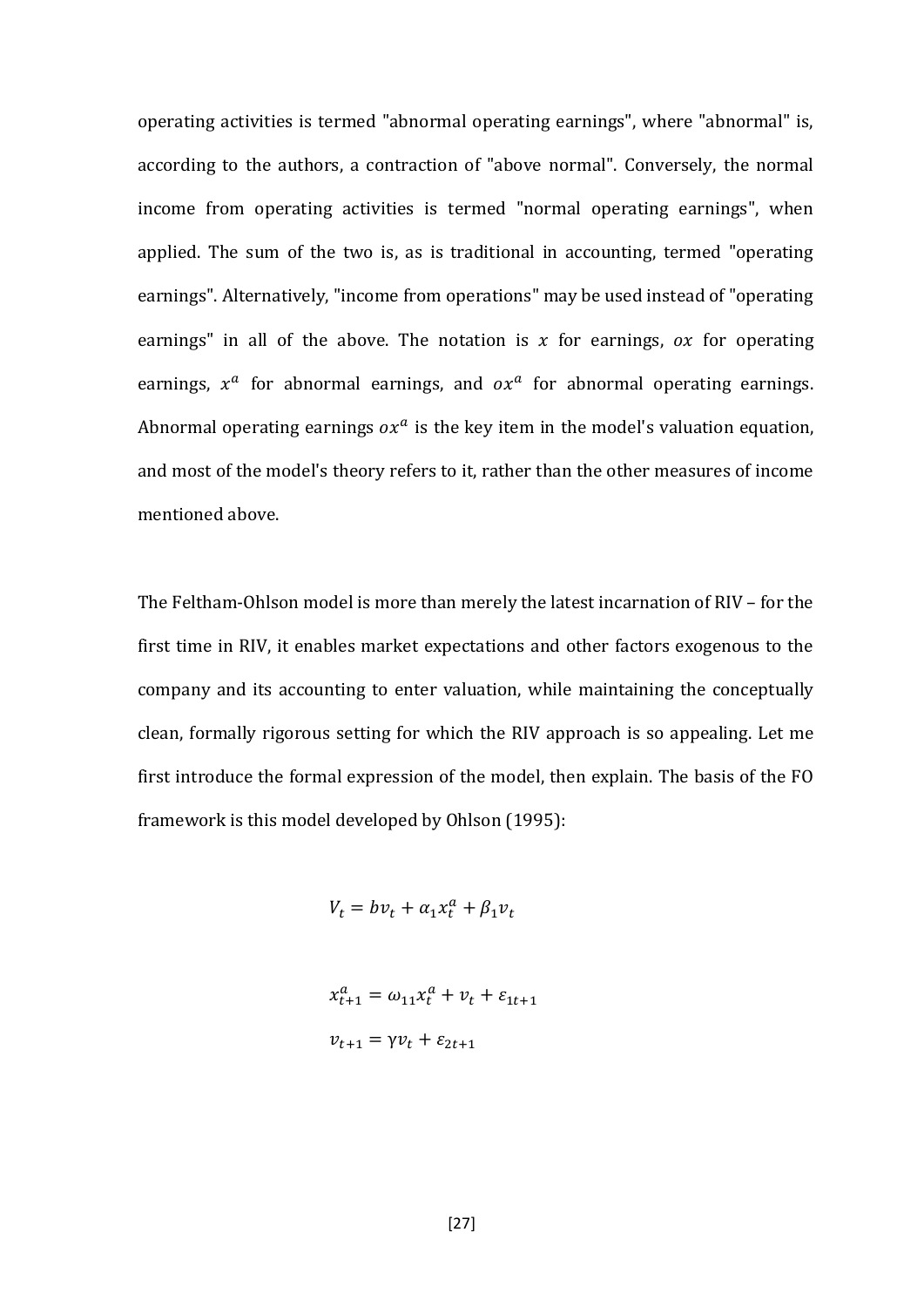where *V* is stock value, *bv* is book value of equity,  $x^a$  is abnormal earnings, *v* is other information,  $\varepsilon_i$  are random, zero-mean disturbance terms, and  $\omega_{11}$  and  $\alpha$ ,  $\beta$ ,  $\gamma$  are the model's coefficients,

and its immediate refinement co-authored by Feltham and Ohlson (1995) published as a "double-feature" in the very same issue of Contemporary Accounting Research:

$$
V_{t} = bv_{t} + \sum_{\tau=1}^{\infty} R_{F}^{-\tau} E_{t} [o\tilde{x}_{t+\tau}^{a}]
$$
  
\n
$$
o\tilde{x}_{t+1}^{a} = \omega_{11}ox_{t}^{a} + \omega_{12}oa_{t} + v_{1t} + \tilde{\varepsilon}_{1t+1}
$$
  
\n
$$
o\tilde{a}_{t+1} = \omega_{22}oa_{t} + v_{2t} + \tilde{\varepsilon}_{2t+1}
$$
  
\n
$$
\tilde{v}_{1t+1} = \gamma_{1}v_{2t} + \tilde{\varepsilon}_{3t+1}
$$
  
\n
$$
\tilde{v}_{2t+1} = \gamma_{2}v_{2t} + \tilde{\varepsilon}_{4t+1}
$$

where *V* is stock value, *bv* is book value of equity,  $R_F$  is the risk-free rate of return,  $\alpha x^a$  is abnormal operating earnings,  $\sim$  signifies estimated values,  $oa$  is operating assets,  $v_i$  is other information,  $\varepsilon_i$  are random, zero-mean disturbance terms, and  $\omega_{ij}$ and  $\gamma_i$  are the model's coefficients. Please note that all items designated "income" or "earnings" throughout this paper are net of tax, unless indicated otherwise.

Obviously, the original Ohlson model has the (i) – (iii) properties of RIV mentioned above, however, it lacks the separation into operating and financial activities. What it has in excess of the RIV baseline, however, are the two latter equations. The first states that the abnormal earnings follow a first-order autoregressive (AR(1)) process, which is a refinement above the basic assumptions of RIV theory. Even more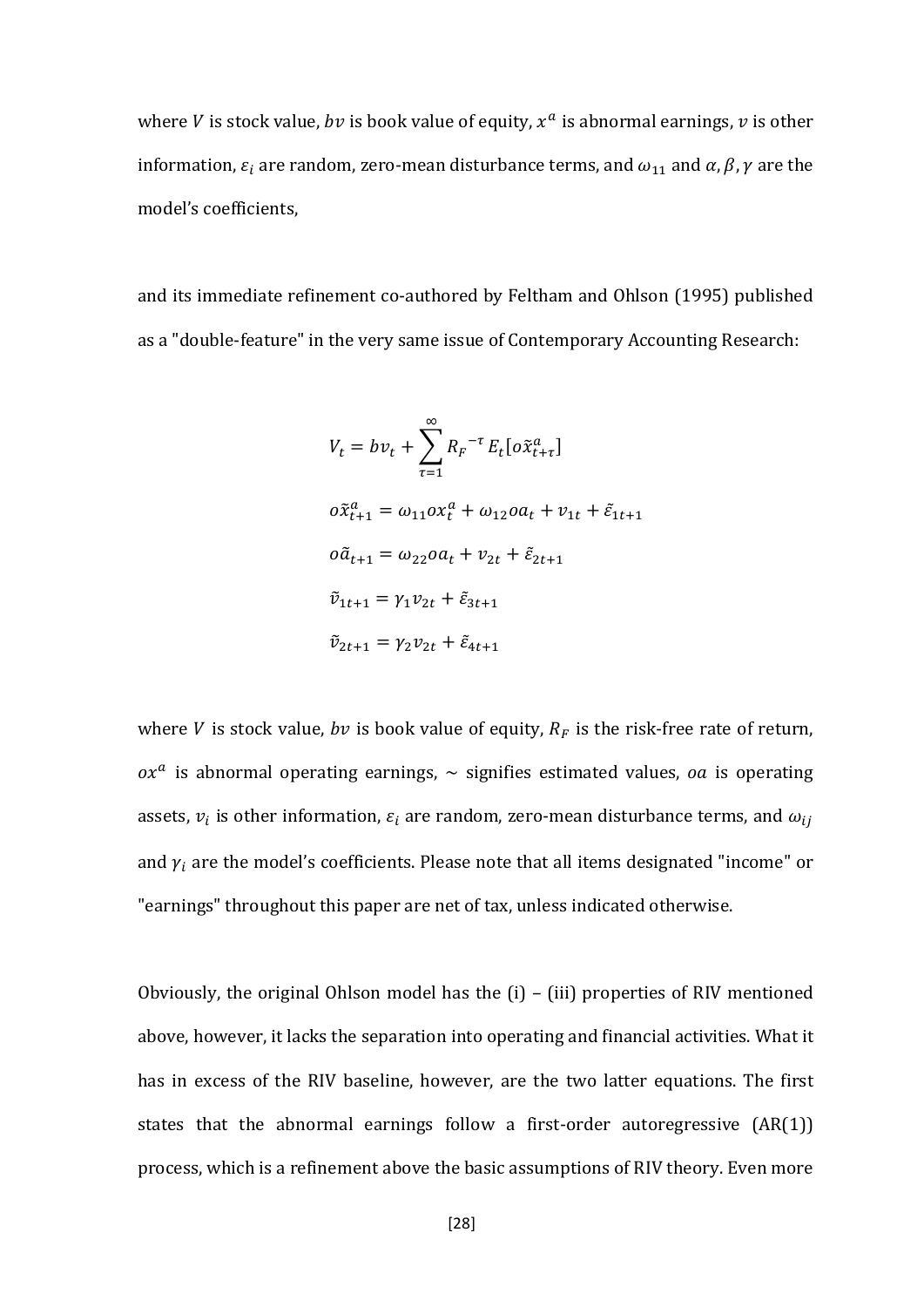importantly, the process is modified by the presence of an "other information" coefficient, which is also first-order autoregressive. Ohlson calls this combination of AR(1) abnormal operating earnings generation and AR(1) other information corrections a "linear information dynamic" (LID), and it is probably the FO framework's greatest conceptual improvement above the standard run-of-the-mill RIV, as it enables one to link the best (arguably) of accounting-based valuation, i.e. the formal precision and straightforwardness embodied here by RIV, to the market forces that most believe also determine value.

In fact, there have been purely market-based approaches, whose adherents maintained that the information contained in accounting has no impact on value whatsoever. Counter to this, the market-based approaches have been criticised countless times for the lack of any theoretical foundation, and for a weak linkage to real performance and hard data. The FO framework is the first to build on the solid foundations of accounting, and make room for the formidable forces of the market to influence valuation as well.

Returning to the explanation of the models, the Feltham-Ohlson (1995) version is a more precise and concrete statement of the same basic logic. This variant does contain the division into operating and financial activities, with financial activities being those that are irrelevant for value, i.e. zero-NPV. The valuation equation now includes a discounted infinite series of abnormal operating earnings expectations, and while the LID with its AR1 processes has been maintained, it has been expanded to also contain operating assets as a codeterminant of future abnormal operating earnings. Note that now both the operating assets and abnormal operating earnings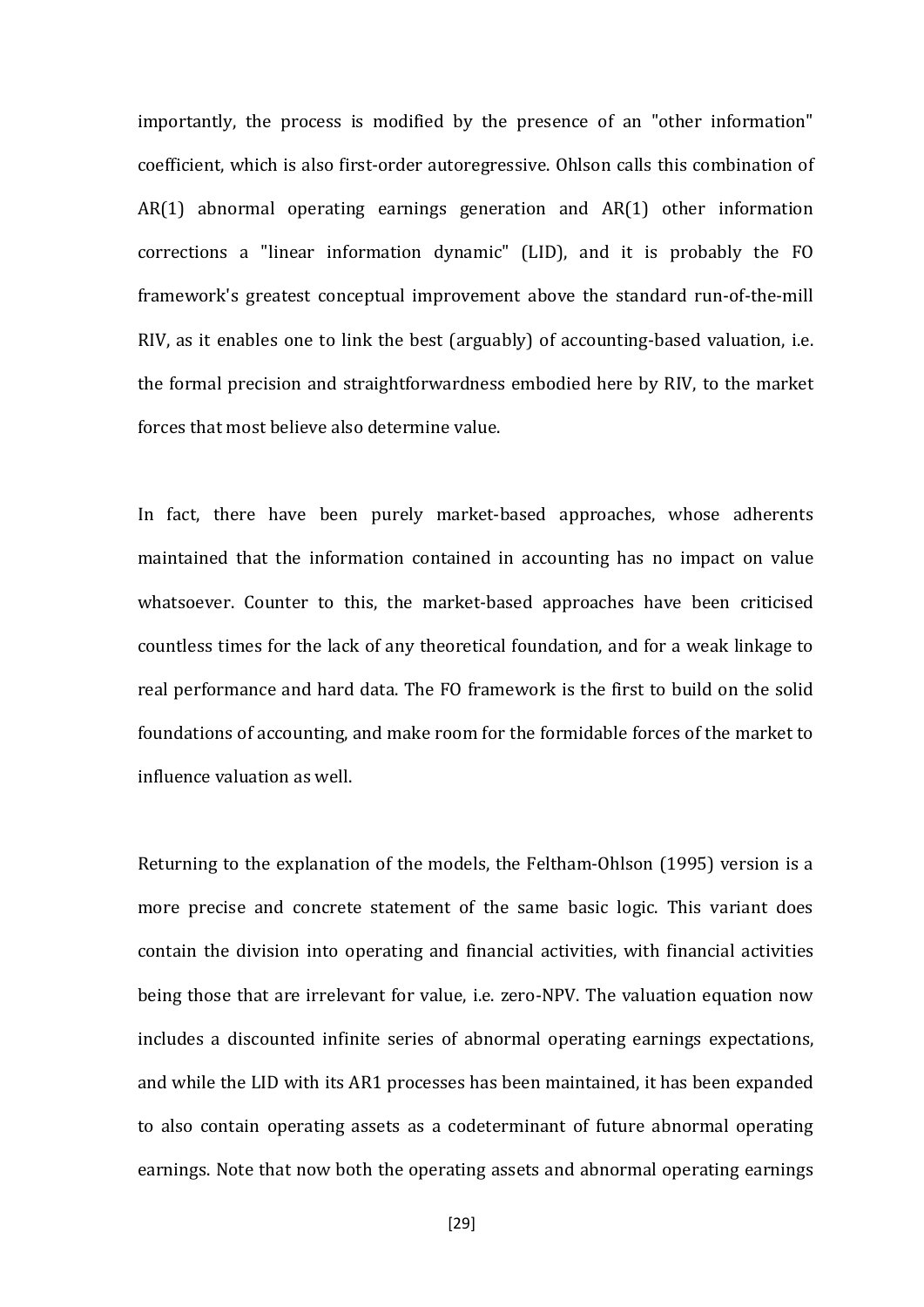are generated in the same fashion, both with autoregressive other information terms, which are independent of each other. Both the Ohlson and Feltham-Ohlson LIDs further accomodate the presence of random, zero-mean disturbances, enabling the data-generation process to be stochastic instead of deterministic.

Since this paper will not explicitly work with the models, I refer those interested to the articles of Feltham and Ohlson for detailed exposition and in-depth analysis. What remains to be mentioned here are the assumptions the models require to hold. They are surprisingly few, a property often noted by reviewers, as well as the authors themselves. The only actual assumption of both models is the clean surplus relation (CSR), which is required for the valuation function to be valid (otherwise, MM would not hold and the switching of dividends for other value measures would not be possible). It has been stated by Ohlson (2000) that in the real world CSR does in fact not hold in general, due to "renegade" items on the balance sheet, and that the best one can hope for is the "dirty surplus relation", which however is incompatible with the model. Thus, any RIV-based valuation will be imprecise. This shortcoming is however somewhat mitigated by the fact that these renegade items tend to be small in comparison to the total value of the firm's equity, and therefore the imprecision caused by their presence can be expected to be quite small as well.

In the articles of Ohlson (1995) and Feltham and Ohlson (1995) one will further find a series of assumptions in the form of certain accounting relations required to hold, the most important being the so-called financial assets relation (FAR), by means of which operating activities are separated from financial in Feltham and Ohlson (1995). However, these relations may be achieved on any balance sheet by design –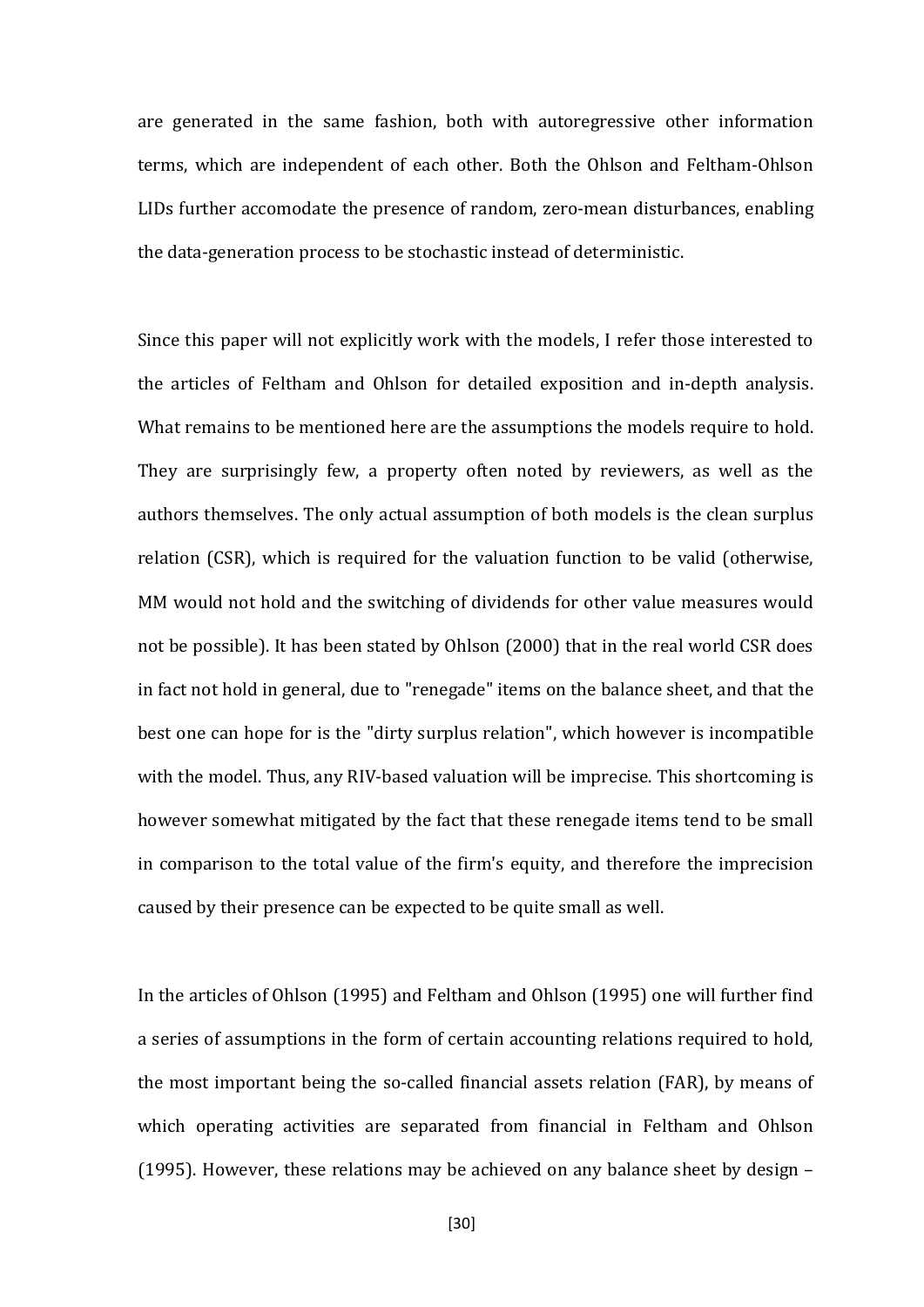one simply redefines the notion of "financial asset" to comply with the FAR, that is, to fulfill the already mentioned condition of an asset being "financial" if and only if it is zero-NPV. The other assumed relations then follow from the FAR and CSR.

The third type of "assumption" present are the model's limitations: the investors are considered risk-neutral and systemic risk is nonexistent. That is why the valuation equation contains the risk-free rate as the discout factor, instead of the intuitive option of market cost of equity. Obviously, a risk-free environment is not the case in the real world, however, Feltham and Ohlson (1995) note that if the model were to be applied in real-world conditions of risk and risk-aversion, then this would be done by adjusting the expected value operator in the valuation equation for risk (riskadjusted expectations), *not* by substituting cost of equity under risk for the risk-free rate as the discount factor. They show why that is so based on the model's theory. Uncertainty, as opposed to risk, is included in the original model already, in the form of the expectation operator itself[5](#page-29-0). There has also since been a generalization of the model by Feltham and Ohlson (1999) which includes risk and non-flat interest rates that follow stochastic processes, which can be obtained by restating the 1995 model with just one extra parameter in the LID. The logic and other features of the model stay the same.

There is, however, one remaining problem with the model: what exactly is the "other information"? It has already been said that this vector exists to link the accounting data in the model to market forces, and as such can accomodate practically any

<span id="page-29-0"></span> $5$  The E( $\cdot$ ) operator is in itself a resolution of uncertainty. Consider that if the future were certain, there would be no need for any "expectations" at all, because the future realizations of the relevant variables would already have been determined to materialize at some precise value with probability  $p=1$ .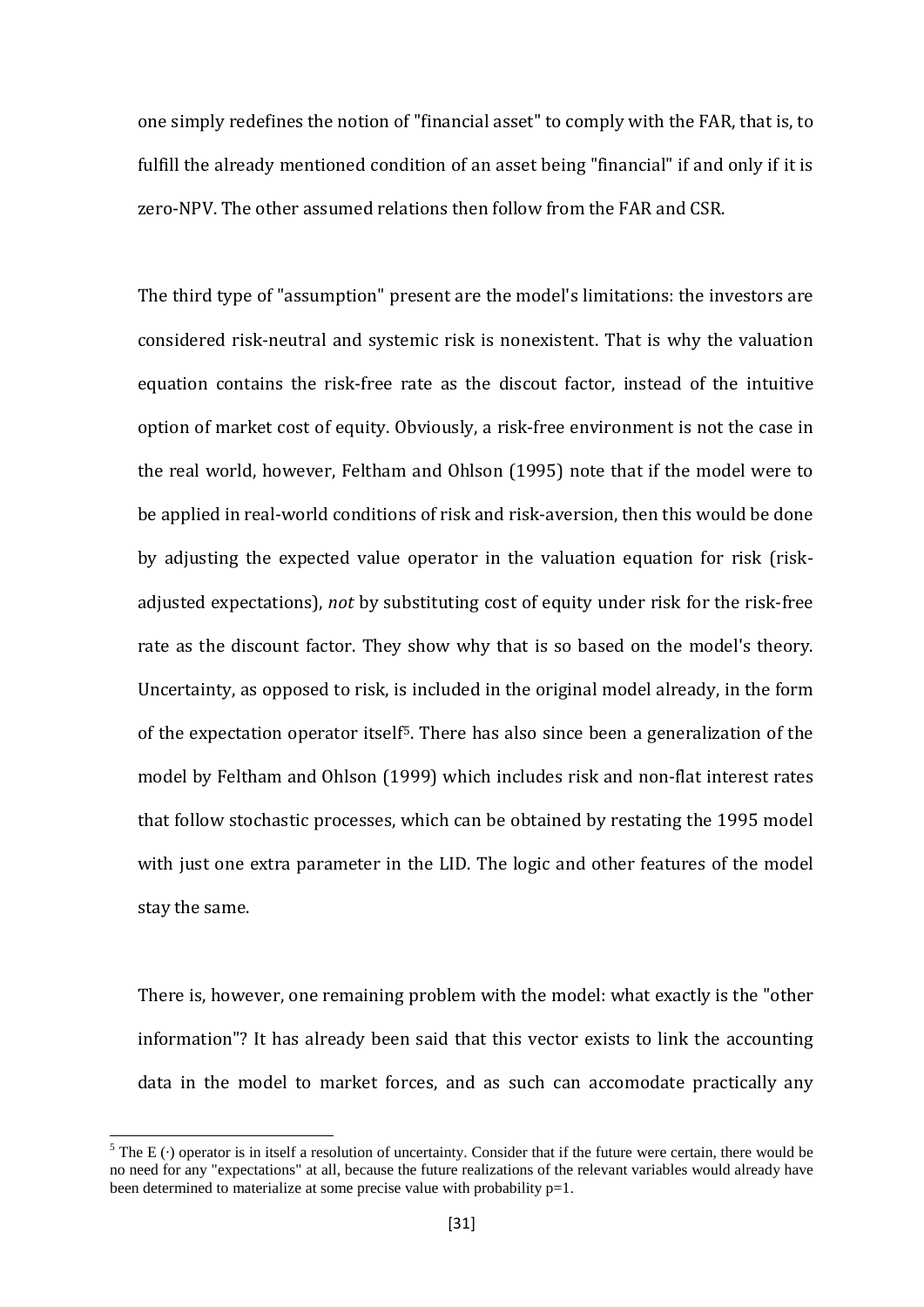information exogenous to the company believed to influence value. However, researchers are far from united on the exact operationalisation of the concept, some to the point of leaving the entire LID out when testing the FO models.

To make the discussion of model variants complete and conclude this section: Further work was done to tackle conservatism by Feltham and Ohlson (1996) in developing a variant of the model which is based upon the same principles, but restated so as to be expressed in cash flows instead of accruals (which is permitted by FO (1995)) and the valuation equation now contains three separate parameters that capture various effects of conservatism, which is here allowed to only take the form of depreciation policy. Also, the  $v_t$  vector is concretized somewhat, so that now it represents i) information about cash reciepts, and ii) other information about future investments.

A possibility for comparison is the model of Ang and Liu (2000), which is based on the FO, but is more an alternative than an extension, as it contains no LIM and approaches the task somewhat differently (retaining, however, present value of expected dividends; and RIV in its core specification). The model is less parsimonious, but provides a way to account for dirty surplus, as well as the possibility to derive a continuous case.

The final major contribution to the FO line so far is the model by Begley and Feltham (2002), based on FO (1995) and FO (1996) and incorporating the suggestion of Liu and Ohlson (2000) to use analysts' predictions of future residual (abnormal) operating earnings as proxies for the  $v_t$  vector. The LIM and valuation function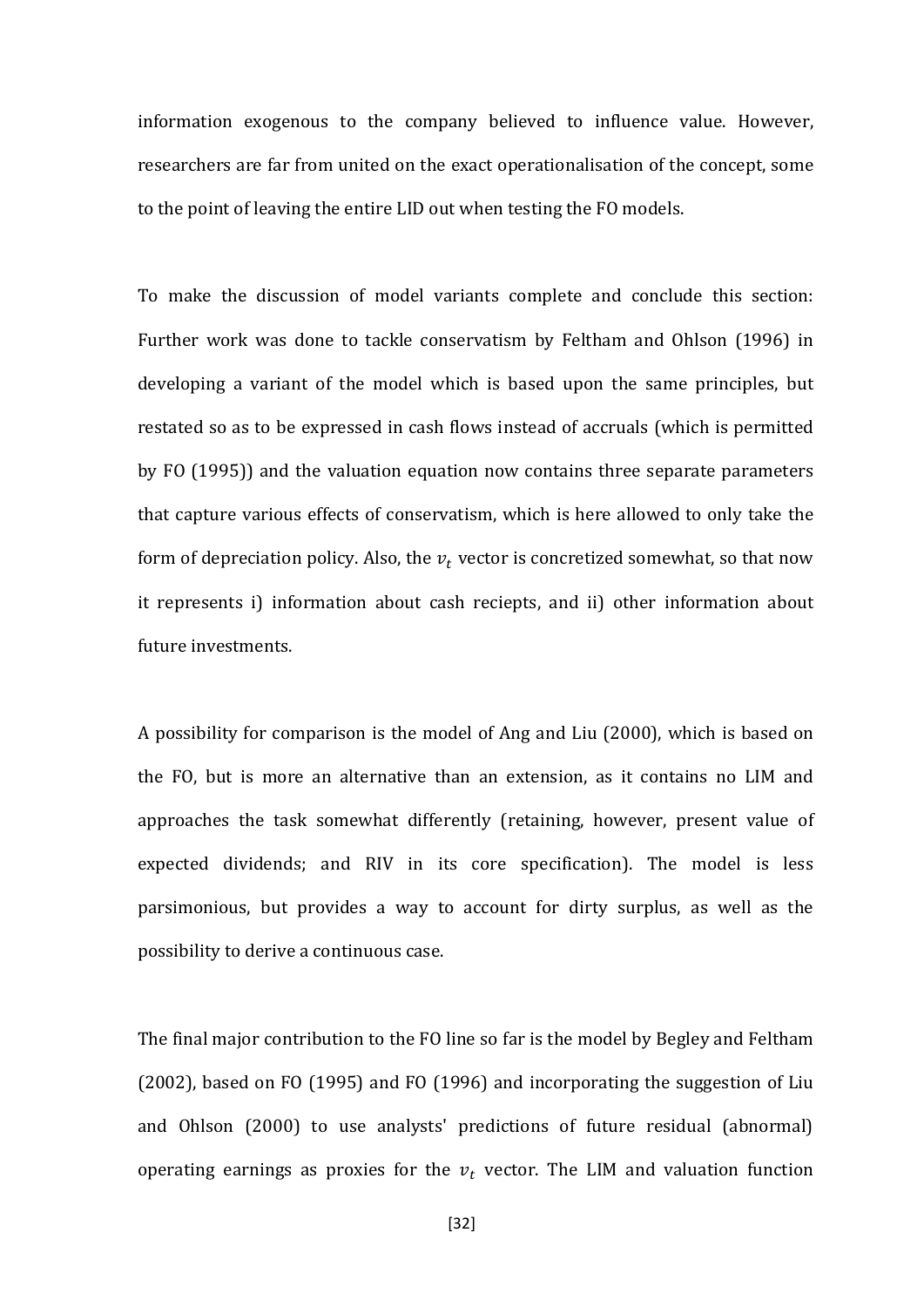remain simple, however the relations between the various coefficients in the model are more complicated than in the others.

#### <span id="page-31-0"></span>2.5.EMPIRICAL RESULTS ON THE FELTHAM-OHLSON MODEL

The testing of the hypothesis put forward in the introduction does not require any modifications to or application of the Feltham-Ohlson model. The model is merely used as a theoretical backing of the hypothesis. However, the hypothesis is extensively dependent on the model's theory, and therefore I must assume that the Feltham-Ohlson model holds. That is certainly a strong assumption, and while I cannot prove it, it is necessary to at least cover the empirical and review literature published on the model since its inception to make clear how much that assumption may be overstated. There have been several empirical papers testing the various forms of the FO model. The properties most commonly tested are (i) the relational and dynamic properties attributed to the model's constituent elements in the papers by Feltham and Ohlson (which are among the more sophisticated results of the model and not discussed in this paper), (ii) whether the valuation equation conforms to observed data, (iii) whether the LID conforms to observed data, and (iv) predictive power over stock price movements.

Among the tests of the models' finer points, a paper by Ahmed and Morton (1998) tests on a sample of about 900 firms by using real-world data to estimate the value drivers (abnormal operating earnings and operating assets) of the FO (1996) model, then testing for rank-order correlations with the underlying accounting items that the model assumes generate these value drivers. There are also further tests regressing parameters on each other where a linear relationship between them is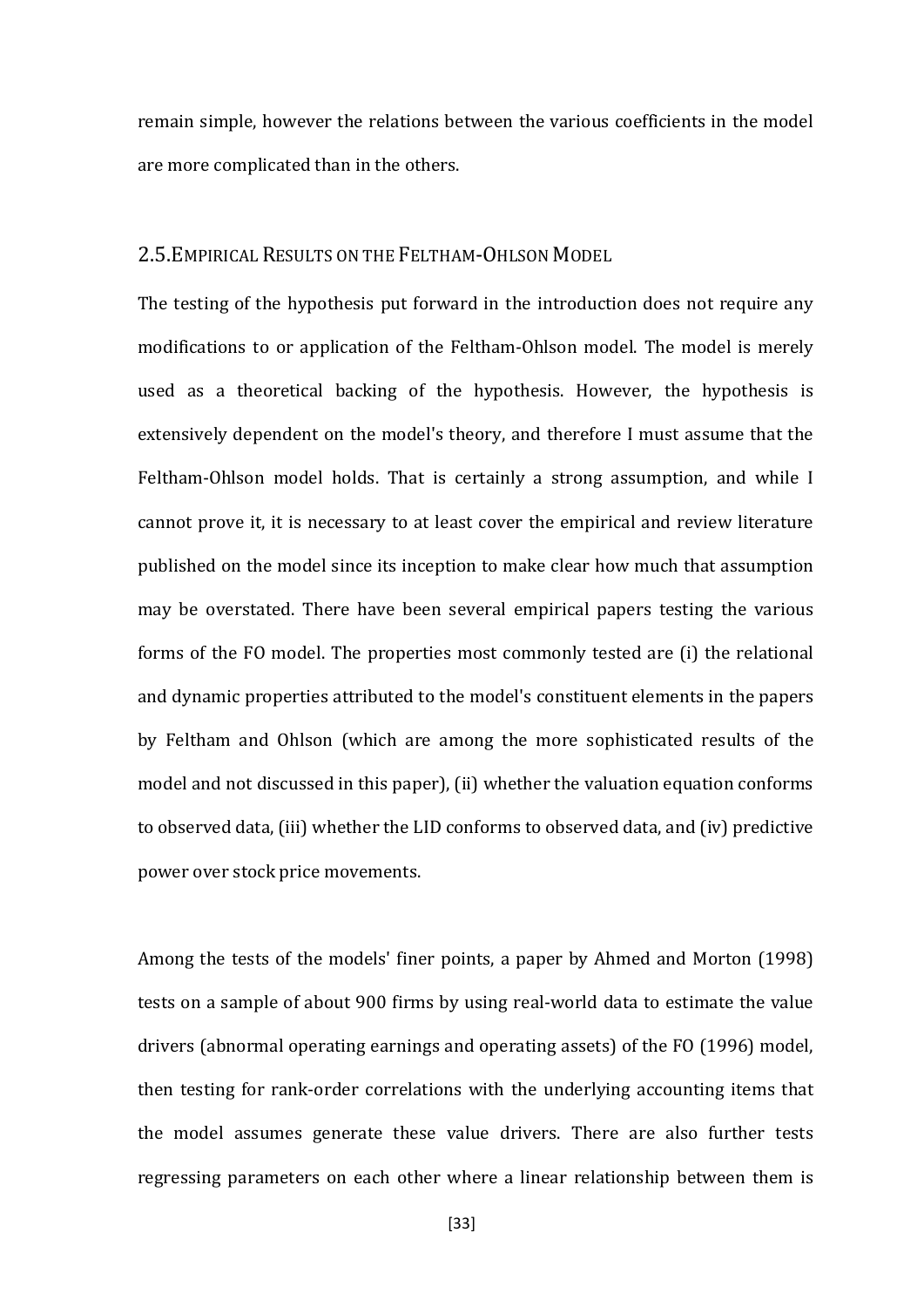implied, and repetitions of these tests for different statements of parameters. Overall, Ahmed and Morton find the results to conform with the model's theoretical properties with good significance and robustness. Similar results regarding the conformity of empirically estimated coefficients with model theory are reported by Dechow et al. (1999) working with the original Ohlson model where analyst forecasts are used as proxies for the "other information", an approach endorsed and suggested by Liu and Ohlson (2000), and since frequently used. Callen and Segal (2005) in a more recent and extesive (3500+ firms) study find the coefficients of the FO (1995) model with other information again proxied for by analyst expectations mostly conforming as well, with one exception where a coeffcient has the wrong sign. Again included are tests of various restatements of the model's parameters, which turn out favorably. The statistics used in these papers are mainly rank correlations of parameters and their determinants, linear regressions between various parameters, and tests of equality of means for theoretical elements of the model and their empirical estimates.

The tests of the plausibility of the model's valuation function may be found in Ahmed and Morton (1998), who find that the valuation equation of FO (1996) conforms to empirical data in that goodwill is a function of beginning operating assets and abnormal operating earnings, and so do some finer points of the implied dynamics of the function. Dechow et al. (1999) find that the original Ohlson (1995, with analyst expectations) model's predictions of value are superior to models that either lack the LID, use only earnings (without book values), or don't use accounting data at all. Callen and Segal (2005) find that the valuation function of FO (1995) with analyst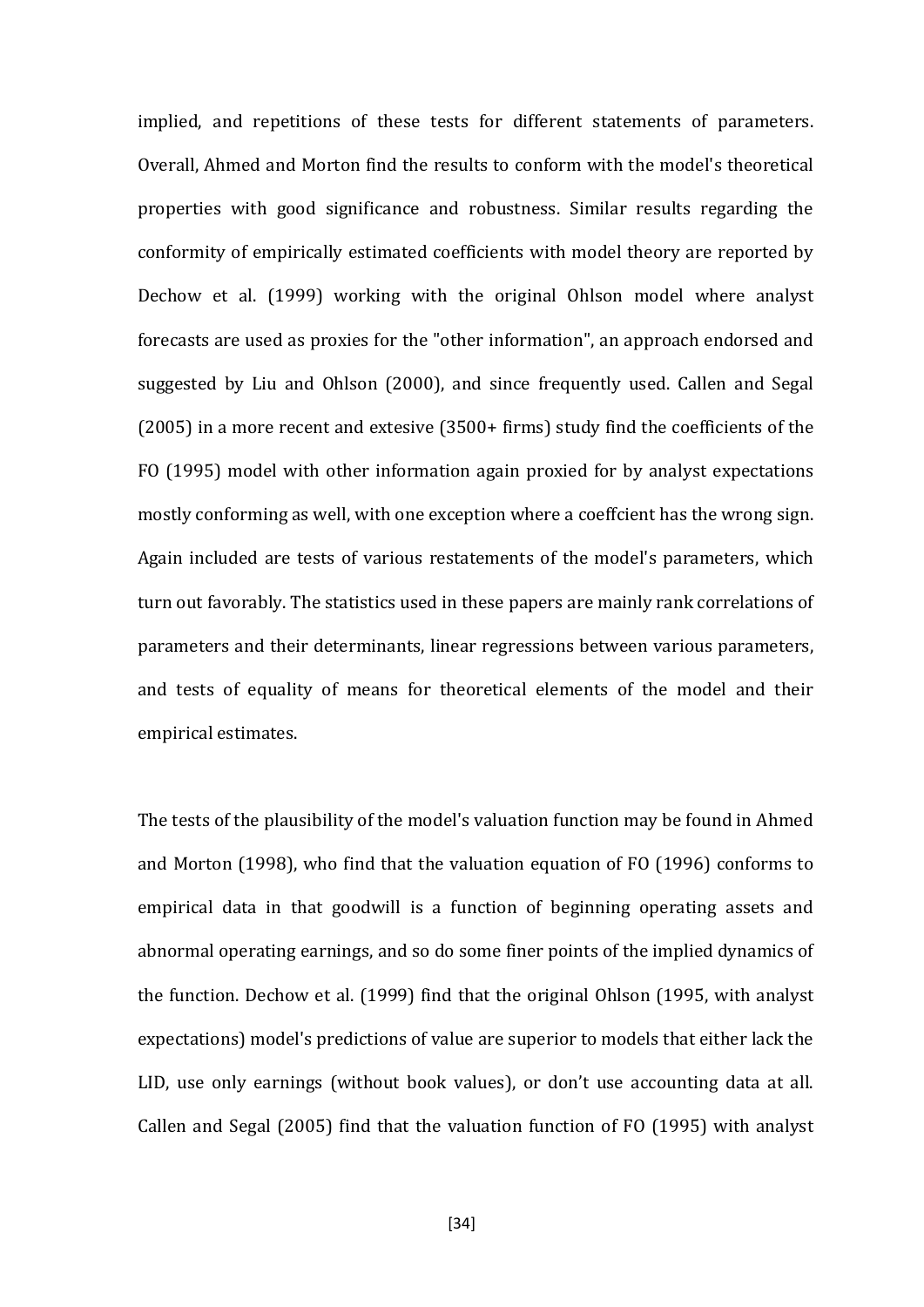expectations estimated from real data conforms to theory with exceptions, namely two auxiliary coefficients being outside the limits implied by the model.

The LID of Ohlson (1995) is extensively evaluated by Ota (2002). He develops seven modifications, differing in the order of the AR process used (second- and third-order instead of first-order), or the treatment of the  $v_t$  vector (zero or non-zero constant). These are then used to predict stock prices, and regressions are run on the results and compared. He finds that of the six modifications, only one dominates the original specification with  $v_t$  set to zero. That one is a specification with an AR(1) process,  $v_t$ set to zero, and the effect of  $v_t$  modelled by serial correlation in the error terms (GLS-GRID method). The result is valuable because it shows i) that  $v_t$  matters, ii) that increasing the AR process order doesn't help, iii) that while it is very hard to find a reliable proxy for  $v_t$  and constant or zero functions are not it,  $v_t$  may be, at least partially, circumvented through modelling serial correlation in the error terms instead. However, enthusiasm is premature, as the improvement is only marginal (about 5% of added R-squared). Richardson and Tinaikar (2004) also mention the *other information* problem, and while they are aware of the analyst forecast proxying, they find that to function well, so many periods ahead must be used so as to render the solution infeasible in practical application, as (i) getting the data may become a problem and (ii) even if one does, so much forecasting eventually "crowds out" the accounting-based parts of the model, essentially turning it into a fancy capitalized earnings model. The forecasts of the independent private analyst firm Value Line are suggested as a good choice for analyst information.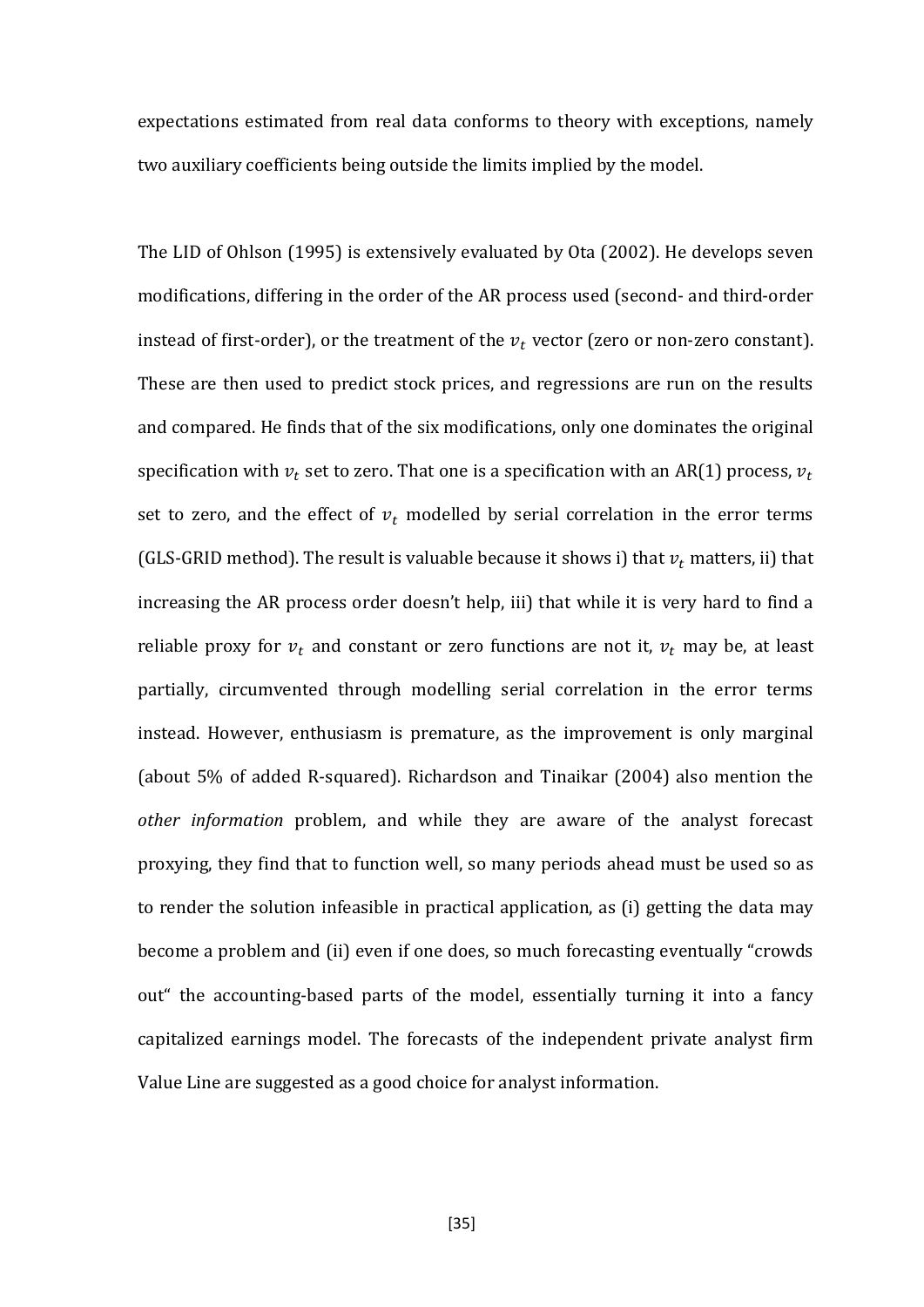Hand and Landsman (1998), in a paper reacting to the strong critique of omitting other information found in Ohlson (2000) (taken by Hand and Landsman from its first publishing as a working paper in 1998) find that the original Ohlson (1995) model yields empirical results contrary to theory both when the other information is zero and when it is included as the difference between a fully rational expectation of abnormal earnings and a completely naïve, autoregressive one (this approach is chosen because proxies that would enable to measure all non-accounting valuationrelevant information (i.e. the "true" v) ex ante are effectively impossible to find in the real world). While this satisfies Ohlson's (2000) criticism of not including other information, and of not dealing with expectations about earnings, the results are still in contradiction to the model's underlying theory. Hand and Landsman believe this is due to either (i) dividends actually being value relevant, i.e. Miller-Modigliani not holding, or (ii) that accounting captures market-based determinants of value significantly better than previously thought, or (iii) that the importance of nonaccounting imformation for valuation is much lower than currently thought. Both suggestions (i) and (iii) are in contradiction to the arguments I use to underpin my propositions about goodwill and price volatility, and hence, if my tests result in failure, can be looked to for possible explanantions.

Finally, the sore point of the Feltham-Ohlson framework: Considering its sophistication and the appealing ability to reconcile accounting and market determinants of value, the model delivers a rather disappointing performance in stock price prediction. This is found by Dechow et al. (1999) for the original Ohlson model. Richardson and Tinaikar (2004) find that while the 1995 FO model is generally superior to simpler restatements of the FO framework, as well as some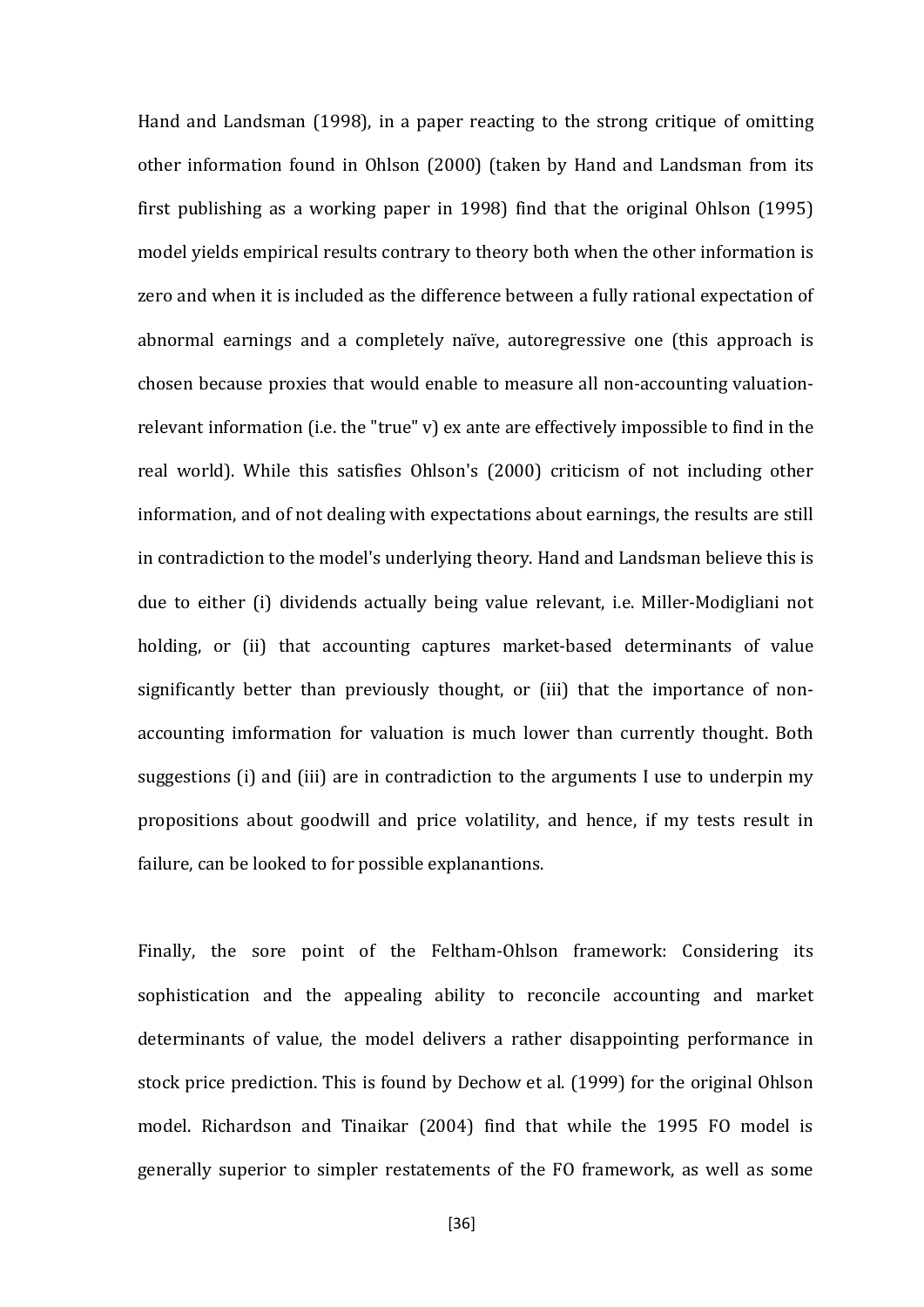non-FO models, the original Ohlson variant of the model has generally better predictive power than any FO-1995-based model, despite not being able to capture accounting conservatism, and even that is still inferior to a P/E model. Callen and Segal (2005) find basically the same: FO-1995 is comparable to Ohlson (1995), and both are inferior to a naïve model. The reason is unknown: Dechow et al. suggest this may be because of stock traders paying too much attention to analysts and too little to financial statements, Callen and Segal theorize that it is because the model doesn't incorporate frictions like taxes, information asymmetry, bankruptcy costs, etc. No conclusive evidence exists.

Putting together the empirical results in the four areas of the model discussed above, the evidence seems to show that the Feltham-Ohlson framework is structurally sound, sufficiently robust and internally consistent, that the valuation equation is based in fact and that the LID is a helpful and useful element, despite the widelyacknowledged problems with reliably operationalizing the link to market through the *other information* vector. Despite these favorable results, the model fails to impress in predicting stock prices, and is even inconsistent in that the much simpler Ohlson (1995) version doesn't seem to predict prices any worse than the more sophisticated later specifications. While the situation is rather unpleasant, considering the high hopes many have for the FO framework (e.g. Bernard (1995)), it is not completely contradictory. The model itself is designed to measure *value*, not price. There is a difference. Market price is prone to investor mispricing and misperception, which the model is not designed to explicitly work with. Also, the market is a fluid place, and changes virtually every day. Accounting values change quarterly at best. If one wanted a realistic price prediction, one would have to change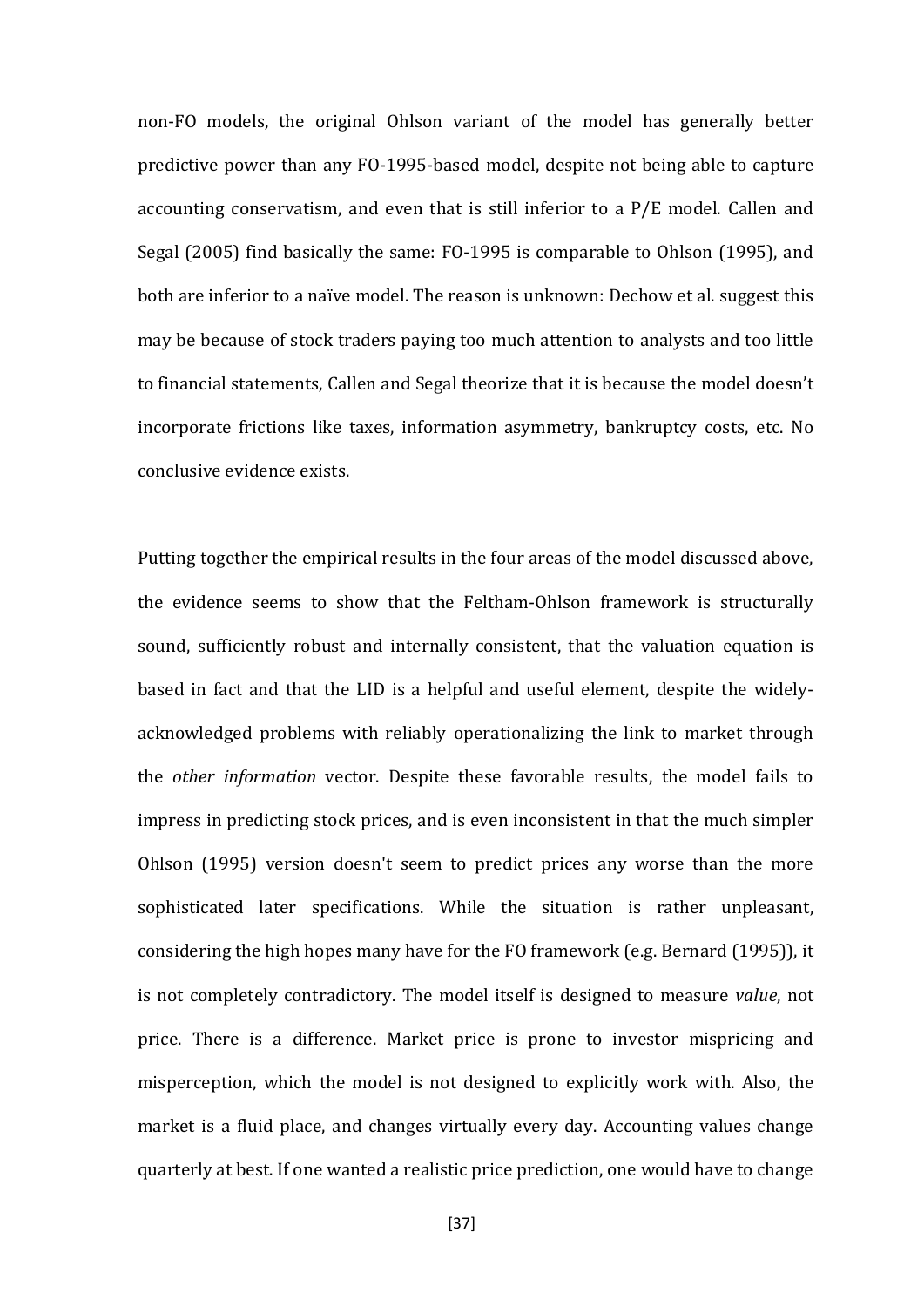the *other information* coefficients in the model daily, which would make for some rather tedious work.

So while of course there always is the undeniable possibility that the model simply is a bad approach or omits some important factor, it is not a necessity. I personally believe that if the model were bad, it would not have generated such good results in the tests of robustness and structure, discussed above. In fact, I believe that the model would, granted a good treatment of the "other information", have the potential to be very accurate at measuring *value*. However, such a theory is not easily verifiable, as "real value", as opposed to realised market price, is a theoretical concept that is not measurable (although there exist approximation methods, such as intrinsic value). Also, even though the evidence is inconclusive (as there are other explanations just as likely at this point), the findings regarding the model would be consistent with a situation where the FO framework captures value well, but market price oscillates around "true value" at least partially due to mispricing, misperception, and general difference of opinion among investors.

Despite the problems, the FO models have received generally favorable reviews: The first review ever written on Ohslon (1995) and Feltham and Ohlson (1995) is Bernard (1995), published in the very same issue of Contemporary Accounting Research (CAR). Bernard, very enthusiastically – some say too enthusiastically (Lo & Lys (2000)) – credits Ohlson with not only reviving interest in RIV and accountingbased valuation as a whole (after two decades of market approach dominance), but also with laying firm foundations others can build upon, and foresees a bright future fot the Ohlson approach. Bernard additionally finds the model vastly superior in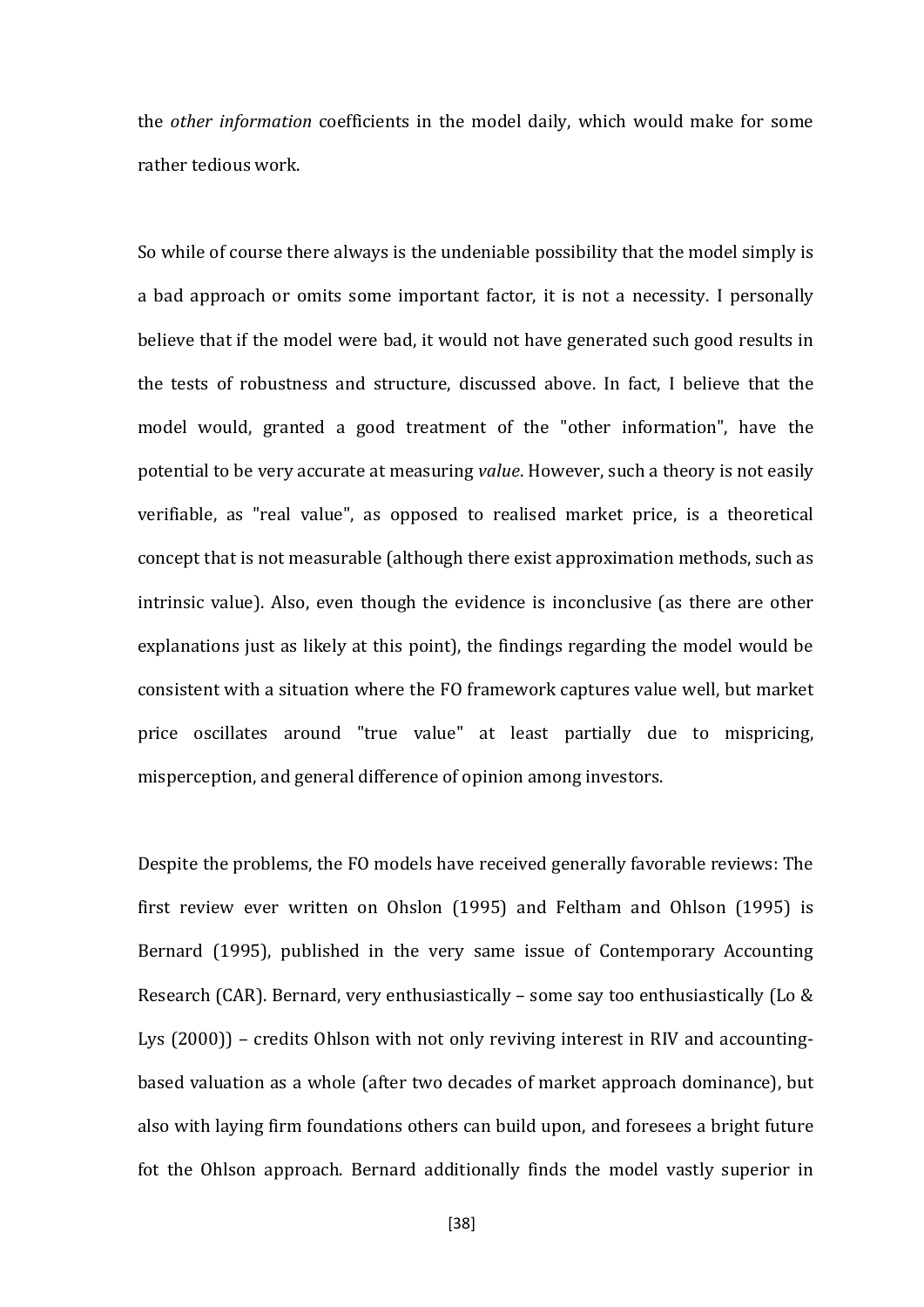predictive power, but this has since been called into question: Lo & Lys (2000) criticize Bernard's reasoning specifically, other empirical results that contradict Bernard in fact are mentioned above.

Liu and Ohlson (2000) discuss empirical issues connected to the FO (1995) model – they argue that *expected*, as opposed to current earnings and book values contain better information and should be used in the model (both alternatives are allowed by the framework for periods where realized data is available). Ohlson (2000) surprisingly criticizes his own creation, on the grounds that in the real world the clean surplus relationship does not hold, and therefore per share values should be used instead of the total ones. Moreover, he proposes that only *earnings per share* should be used for valuation and that book values should be dropped completely, which goes against the core principles of all his other work on this model. He also states that not only is RIV not the only valuation approach (which is obvious), but that he believes it may even not be the best one.

Richardson and Tinaikar (2004) extensively review the entire field of accountingbased valuation over the decade since Ohlson (1995). The FO functions as a "red thread" throughout their paper. They find worth in the FO model as a benchmark and starting point, in the sense that any modified model must prove that it can surpass the FO to "earn its keep". They discuss the difficulties in integrating conservatism, especially with regard to the multiple forms it can take, and remark that few models actually try to capture conservatism in any meaningful way, and the few that do are mostly beaten even by the unbiased-accounting Ohlson model in predictive power.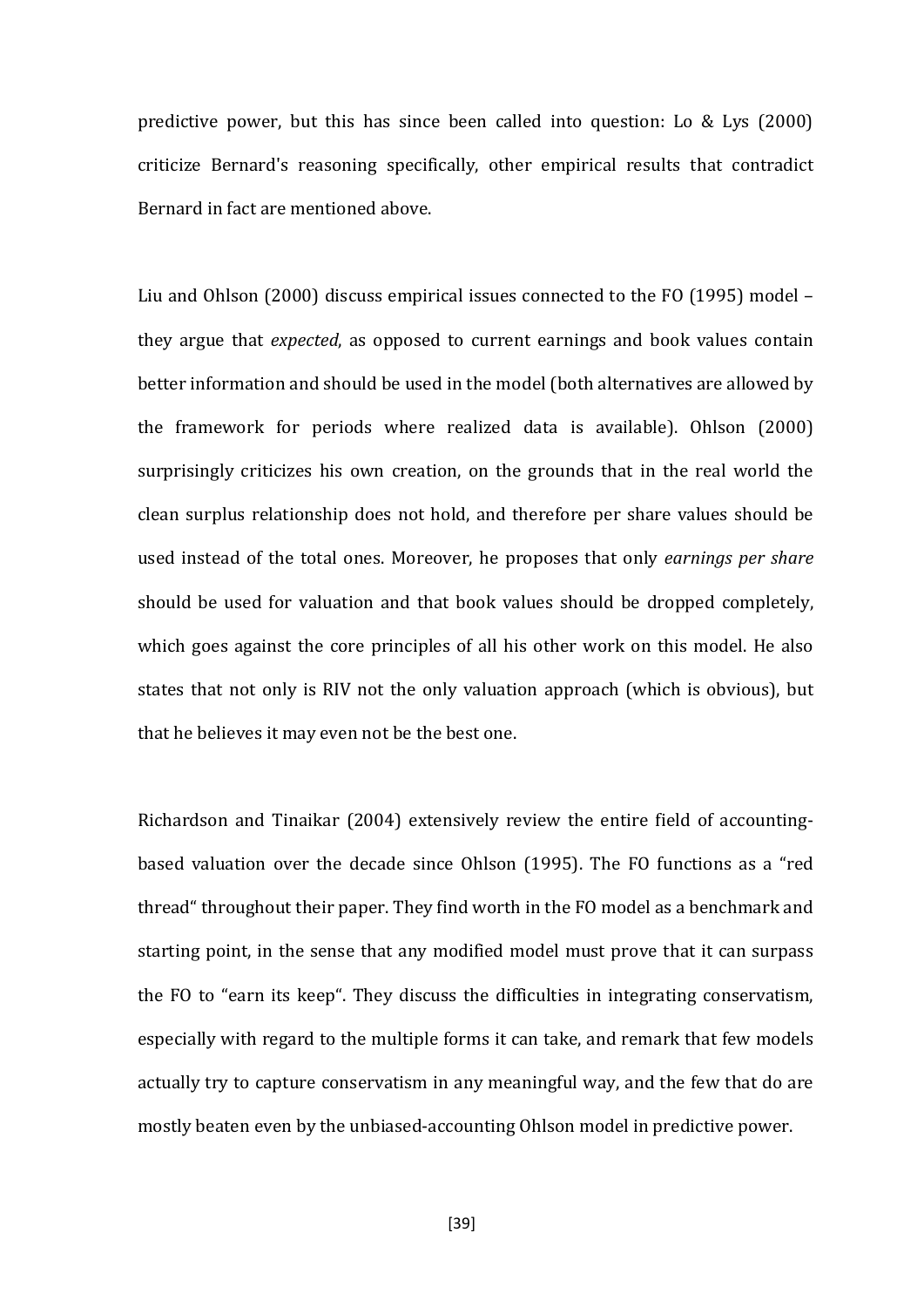To briefly summarize the most important points of the review and empirical testing literature, the scientific community in general appears to value the FO as a starting point, benchmark, and unifying theory. Most find that it performs better than other RIV models, but still inexplicably loses out to some naïve models. Also, the biggest problem of the model remains the *other information* vector which, although apparently crucial for proper valuation, is very hard to proxy for reliably. Although analyst information has been suggested and tested, there are still problems.

# 3. RESEARCH OBJECTIVES

#### 3.1.LINK TO THEORY

We have covered all of the theory relevant for formulating my hypothesis. What remains now is to actually link the two together. The first hypothesis of this paper, as put forward in Introduction, is that a higher amount of goodwill in relation to book value of equity implies higher stock price volatility and higher trading volume. Let us begin by evaluating first the relationship between goodwill and stock price variance, as the extension to trading volume can then arise as a corollary.

We shall begin with the valuation equation of the 1995 Feltham-Ohlson model:

$$
V_t = bv_t + \sum_{\tau=t}^{\infty} R_r^{t-\tau} E_t [o\tilde{x}_{t+\tau}^a]
$$

or, in words, the value of equity is equal to the book value of equity plus the sum of future expected abnormal operating earnings (notation as established in Section 2). For the remainder of this paper, we will disregard the linear information dynamic (LIM, the data generation process of the model), except where expressly invoked.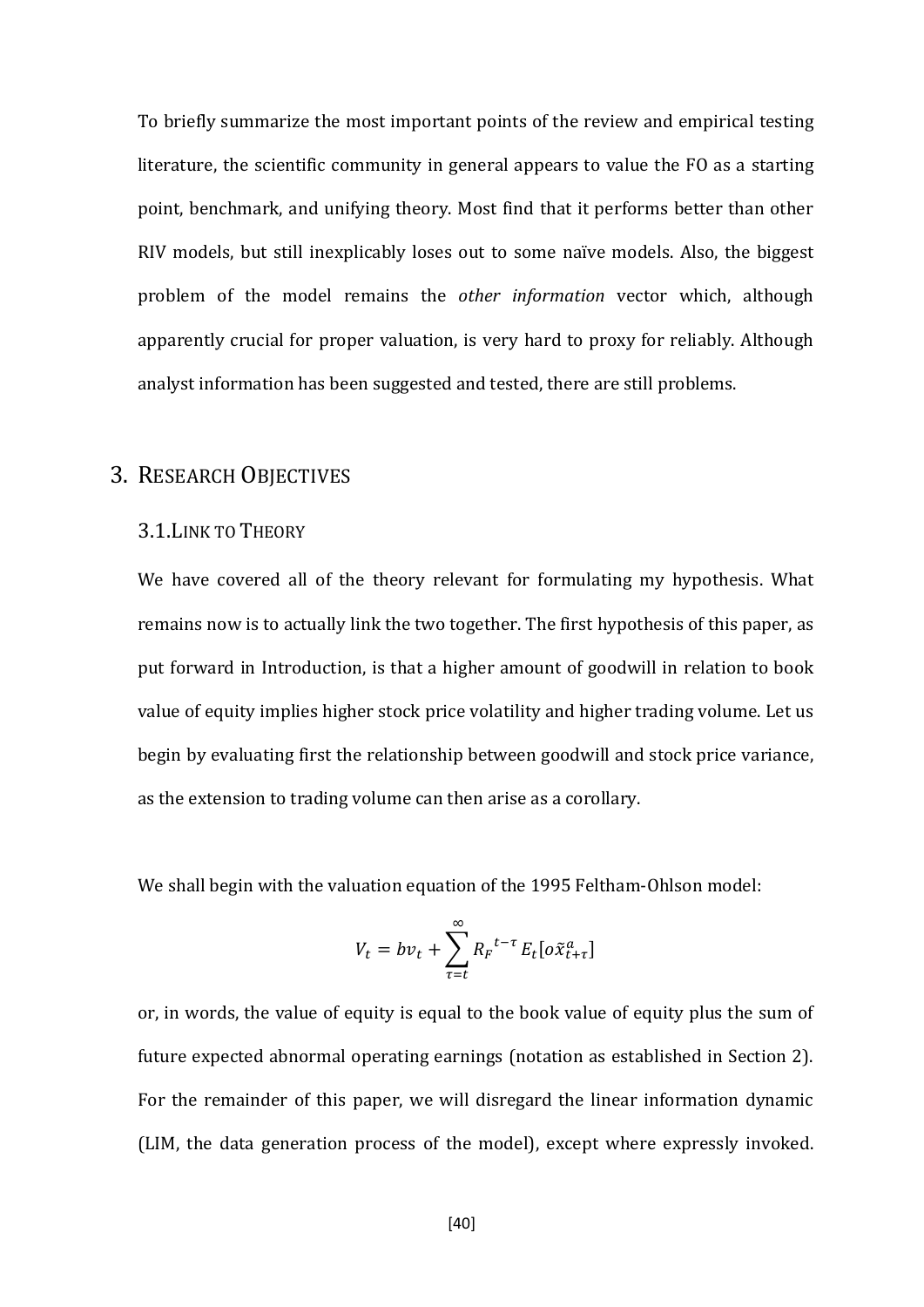This does not constitute an error, as at no point does this paper actually derive value or its constituent elements specified in the LID. Rather, I only assume that the expression of value specified by the above equation is true. We shall futher assume that the Feltham-Ohlson model holds insofar that the value returned by this equation is the "true" value of the company's stock.

The point can be made that the book value of equity is the simplest to examine: the equation does not require book value to be an expectation (though it would permit it, as the authors show in one of the later papers that deal with the model), and uses current, i.e. realized, book value. That means there is no uncertainty about book value involved in the valuation, and while book values of course can change in time and thus exhibit some "natural" variance, this variance is equal to the item's total variance. Simply put, book value only changes the total value of equity when a change in book value is realized. There is no educated guessing and no assumptions involved in this component of value.

The other component, the sum of future expected abnormal operating earnings, however, is not nearly as simple. It contains expectations about uncertain future, which by themselves may vary over time as circumstances develop. That alone adds a degree of freedom to the variance of this element which is not present in realized book values. It is still possible that the two terms of the valuation equation will be negatively correlated, which would ruin any hypothesis about the second term's indivudually larger variance increasing the variance of the whole, and even though this is another point where the hypothesis is not robust, I see no reason why the two terms should be negatively correlated.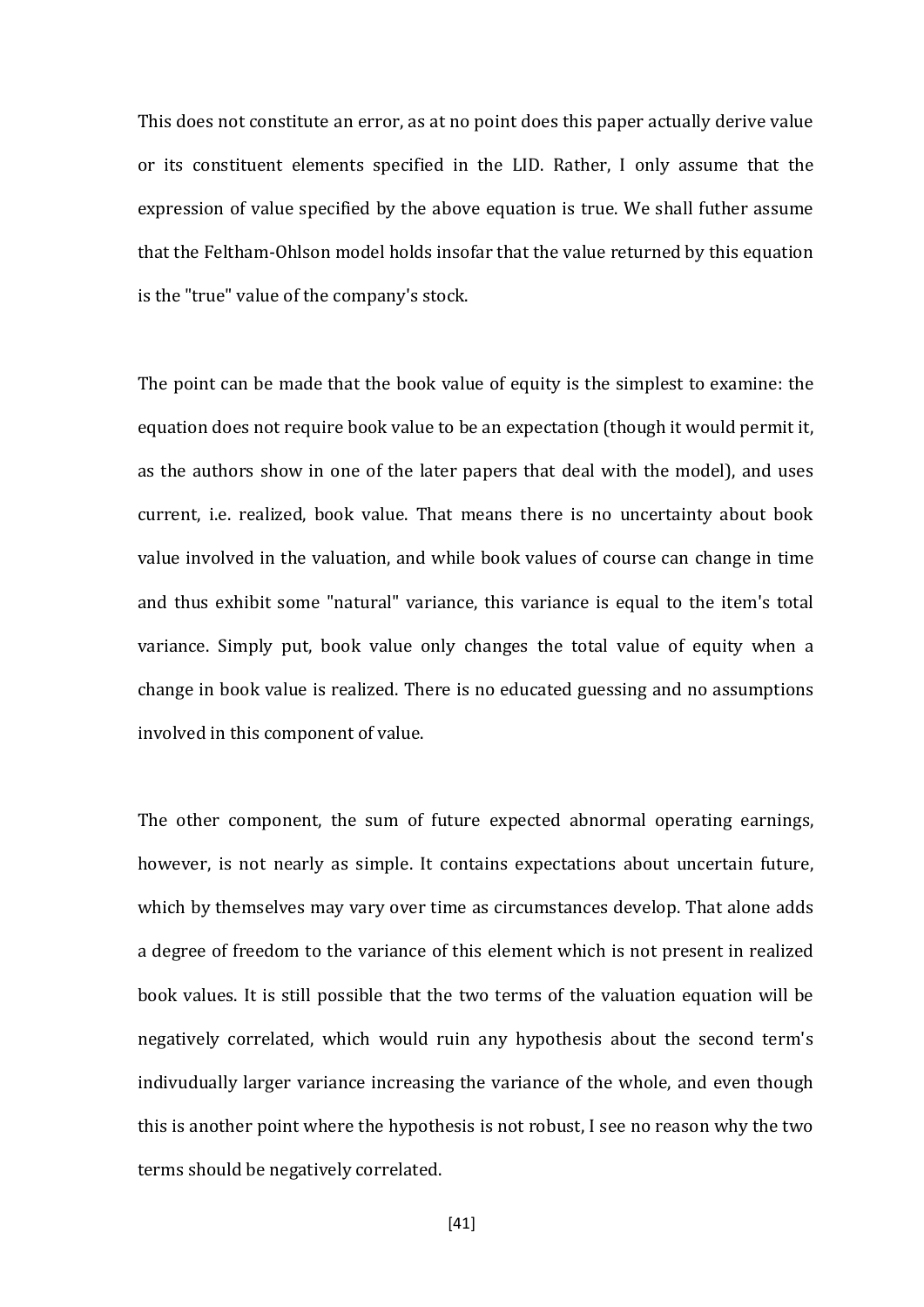Next, I will show a particularly appealing result that is one of the main reasons I have chosen the Feltham-Ohlson model: that in the Feltham-Ohlson framework, the term  $\sum_{\tau=t}^{\infty} R_F^{t-\tau} E_t[\sigma \tilde{x}_{t+\tau}^a]$  from the valuation equation is equal to the company's unrecognized goodwill. The proof starts with the FO's separation of operating and financing activities. As discussed in Section 2, Feltham and Ohlson (1995) show that any company's assets may be separated so that the net present value of all financial assets is zero, i.e. financial are those assets that are accounted for mark-to-market. The residue, i.e. assets with nonzero net present value, are then classified as operating. This separation is merely a thought exercise and may be performed on any balance sheet. It allows to concentrate in valuation only on operating assets, since, as discussed in Introduction, an asset with zero net present value will not be seen by an investor to influence the value of the company. Feltham and Ohlson further show that this separation, as performed in greater detail in their paper, satisfies the properties of Miller-Modigliani irrelevance, and MM's twin results of dividend policy and financial leverage irrelevance for valuation apply.

Thanks to this separation, we can value operating earnings instead of total earnings. Financial income will always be zero because the return on financial assets is by definition of these assets the normal return. Hence also abnormal operating earnings are always equal to total abnormal earnings. Further, as shown in Introduction and Section 2, normal income from operations also has exactly zero value for the investor, as it only serves to equal their required return (i.e. cover their opportunity costs). Therefore, the only component that impacts share value is abnormal operating earnings. In the beginning of Section 2, several definitions of goodwill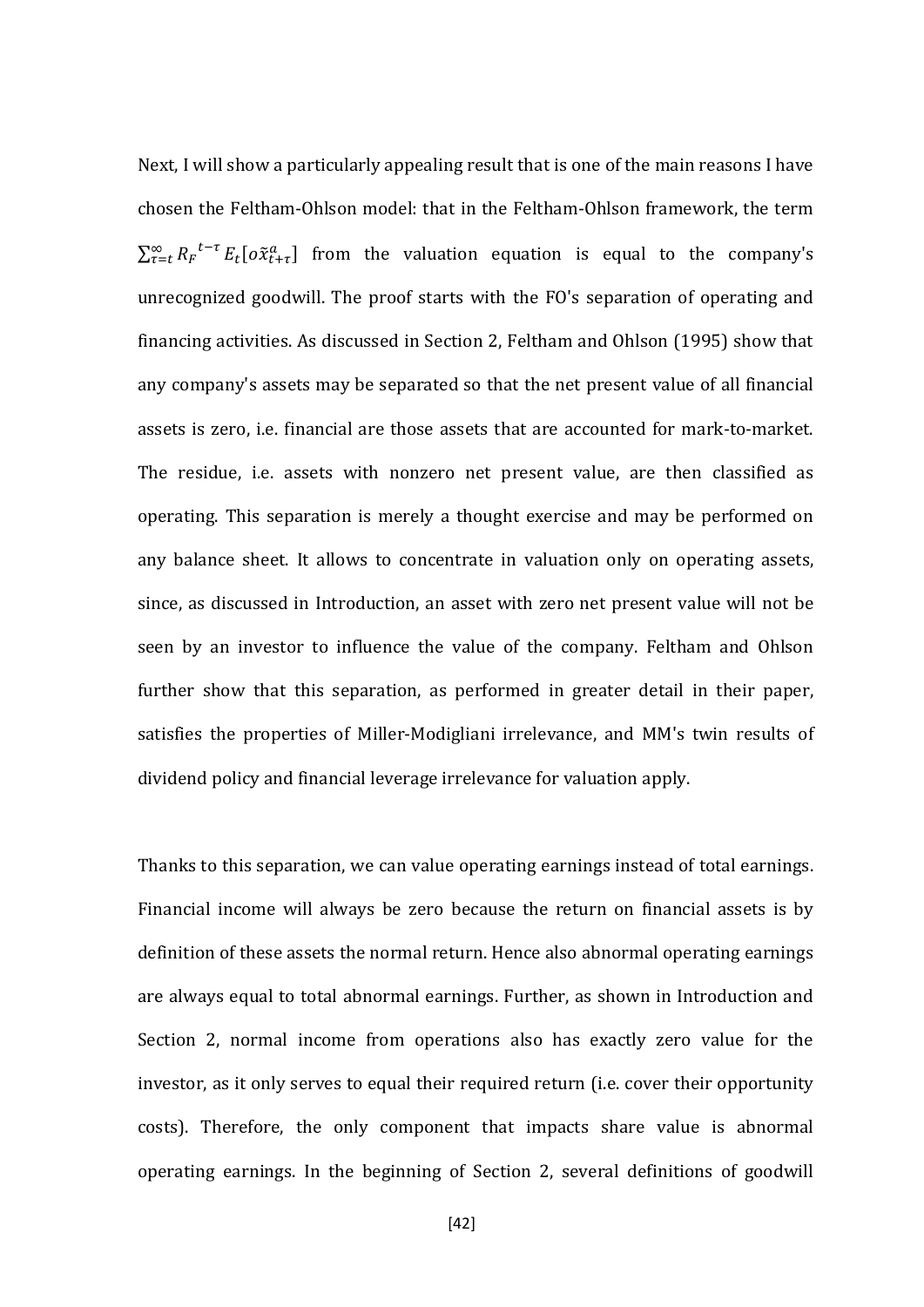were given. Now, in the context of the FO framework, we can define goodwill more precisely as the source of the abnormal operating earnings.

That is, one can imagine the hypothetical situation where all operating assets only have a return equal to the required, or normal, return, and there is an extra asset on the balance sheet which each period provides the difference between the normal return generated by the company's operating assets and the total return generated by the company, i.e. which provides each period's abnormal return. Since this hypothetical asset was acquired for free (no expense was ever incurred in its acquisition that could be attributed to it, as the asset is a hypothetical construct), its net present value equals the present value of the sum of its expected future returns. And as those returns are defined to be period abnormal operating earnings, the net present value of this asset is equal to  $\sum_{\tau=t}^{\infty} R_{F}^{t-\tau} E_{t} [\sigma \tilde{x}_{t+\tau}^{a}]$ . Thus, goodwill is consistently defined as the internally-generated unrecognized asset which is the source of the company's ability to produce abnormal earnings. By that definition, the present value of expected future abnormal (operating) earnings *is* goodwill. We can therefore write  $gw_t = \sum_{\tau=t}^{\infty} R_F^{t-\tau} E_t[\sigma \tilde{x}_{t+\tau}^a]$ , and finally

$$
V_t = bv_t + gw_t
$$

where  $gw$  is goodwill.

Since we have identified the second term of the FO valuation equation with goodwill, we can extend to goodwill our earlier result about higher variance, originally derived for the sum of future expected abnormal operating earnings. We can now also apply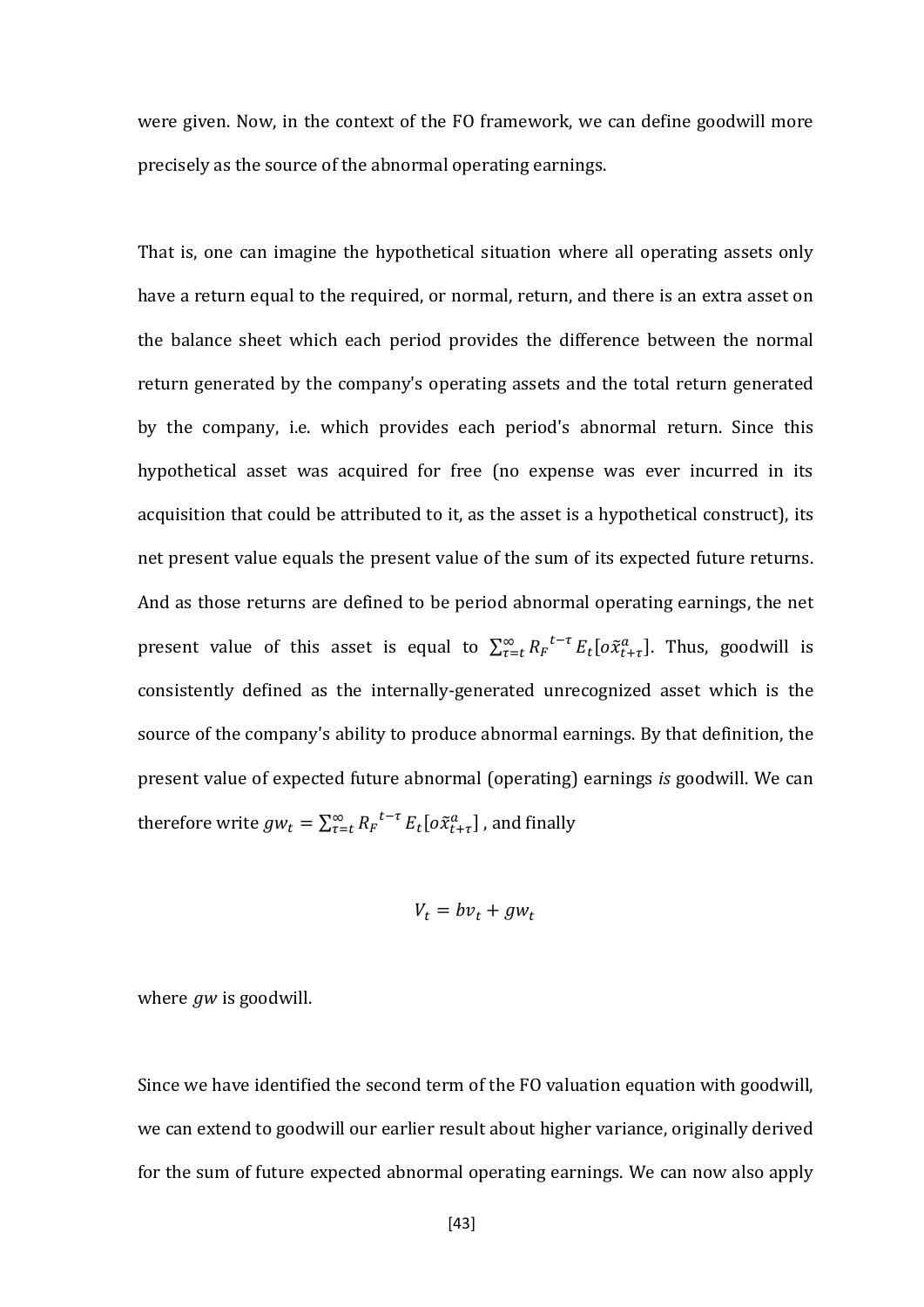the results on goodwill from Section 2. Namely, it is my contention that since sources of goodwill are difficult to identify and value, and since goodwill is intangible and unobservable until its results materialize, assumptions about outcomes of future events, which are uncertain at present, must be made in its valuation, and also assumptions about the nature of the intangible sources of goodwill must be made. Neither of these two types of assumption can be *ex ante* determined as either true or false, and therefore discretion is possible, adding another degree of freedom to the valuation of goodwill: not only is the value of goodwill uncertain because its value will only manifest in the future, as derived earlier ("objective" uncertainty), but also because discretionary judgements are possible and required in its valuation that may take a range of values among which the *ex post* true value cannot be *ex ante* known ("subjective" uncertainty).

In less formal speech, bias may and likely will arise in valuing goodwill because the circumstances that determine its value lie in the future and cannot be known in the present. Among different investors at the same time, this bias will likely take a range of different values, which will influence percieved value as the final vector of that bias (the "average market opinion" at the moment) need not be constant over time. That is, at any one time the result of the total market bias may be different in both direction and magnitude than at some different time. While in the long term, the bias can be expected to converge to zero, its short-term presence will still increase the volatility of the value of the stock, even though in this case only the value percieved by the market, not the "true" value, will be affected.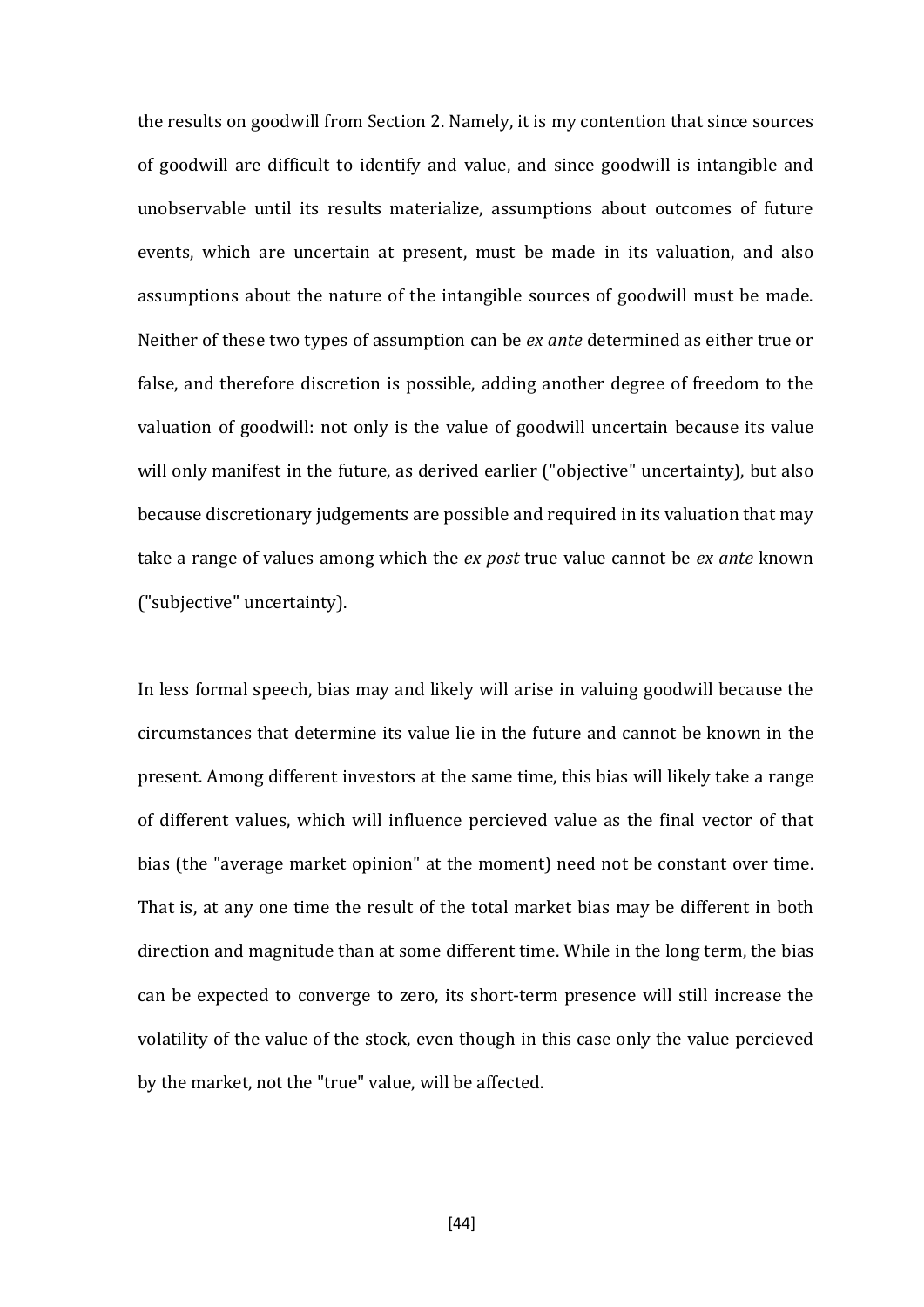The final step that remains to reach my first hypothesis is to relate value to price. To that end, I am assuming efficient markets, that is, value as currently percieved by the consensus of the market is always translated into price. That assumption is not in conflict with the "bias effect" described above, as the efficient markets assumption states that all *available* information is included in price, and I have discussed that the bias effect arises from the unavailability of certain information (namely, information about sources of goodwill and about outcomes of future events). Efficient markets incorporate the assumption of no arbitrage (which is also required by the Feltham-Ohlson model). Finally,

#### **PROPOSITION 1**

*There is a positive relationship between the ratio of unrecognized goodwill in relation to the book value of equity, and stock price volatility.*

Before we move on, let me sum up my assumptions so far: (i) efficient markets, (ii) no arbitrage in financial markets, (iii) the Feltham-Ohlson model's valuation equation expresses the "true" value of a company's stock, (iv) book value and goodwill are independent, (v) the clean surplus relationship holds, (vi) the Miller-Modigliani irrelevance theorem and its corollaries hold. Efficient markets also contain the tacit assumption that investors value stocks rationally, i.e. with their best possible estimate of its true value. While that may seem trivial, it is actually a strong assumption that is cited (or at least implied by default) as the possible explanation for negative results in virtually every paper in the field.

### 3.2.ADDITIONAL HYPOTHESES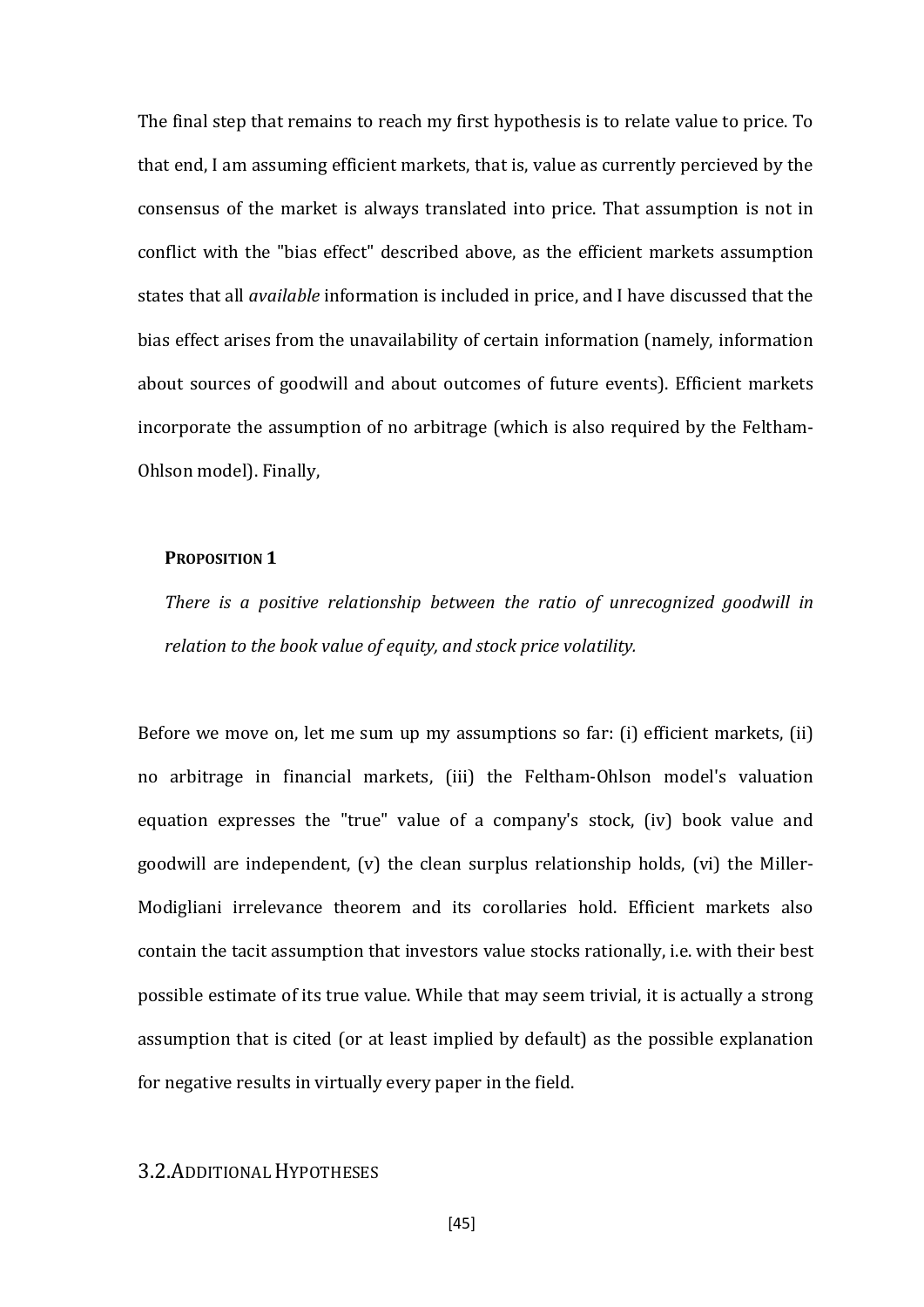With the apparatus we have developed in the preceding subsection, it is now easy to derive a corollary for trading volume from Proposition 1:

#### **COROLLARY 2**

*There is a positive relationship between the ratio of unrecognized goodwill in relation to the book value of equity, and stock price volatility.*

It is easy to show that on both of our degrees of freedom derived for goodwill and price volatility, i.e. the "objective" and "subjective" uncertainty of the value of goodwill, opportunities are created for trading volume to rise by the same mechanisms that increase price volatility. Since "objective" uncertainty means the "true" value of the stock can change in time on 2 instead of 1 degrees of freedom (realized and expected), then under our assumptions listed above and *ceteris paribus*, the stock's value, price, and return relative to the rest of the market can change in time on 2 degrees of freedom. When a stock's return relative to market changes, it should increase the volume of that stock traded, as the stock becomes either more or less advantageous to buy or sell, or in other words, the market equilibrium will shift. The third degree of freedom is again added by the bias effect, as in establishing the "market average bias" the investors will trade the stock amongst themselves, based on the fact that some value it higher than others. As the bias vector changes in time, the arbitrage is carried out for each instance.

To derive further results, we must turn to the determination of the sources of goodwill. Based on the literature review in Section 2, we can safely say that there are many sources of goodwill cited, and very little consensus. However, a dividing line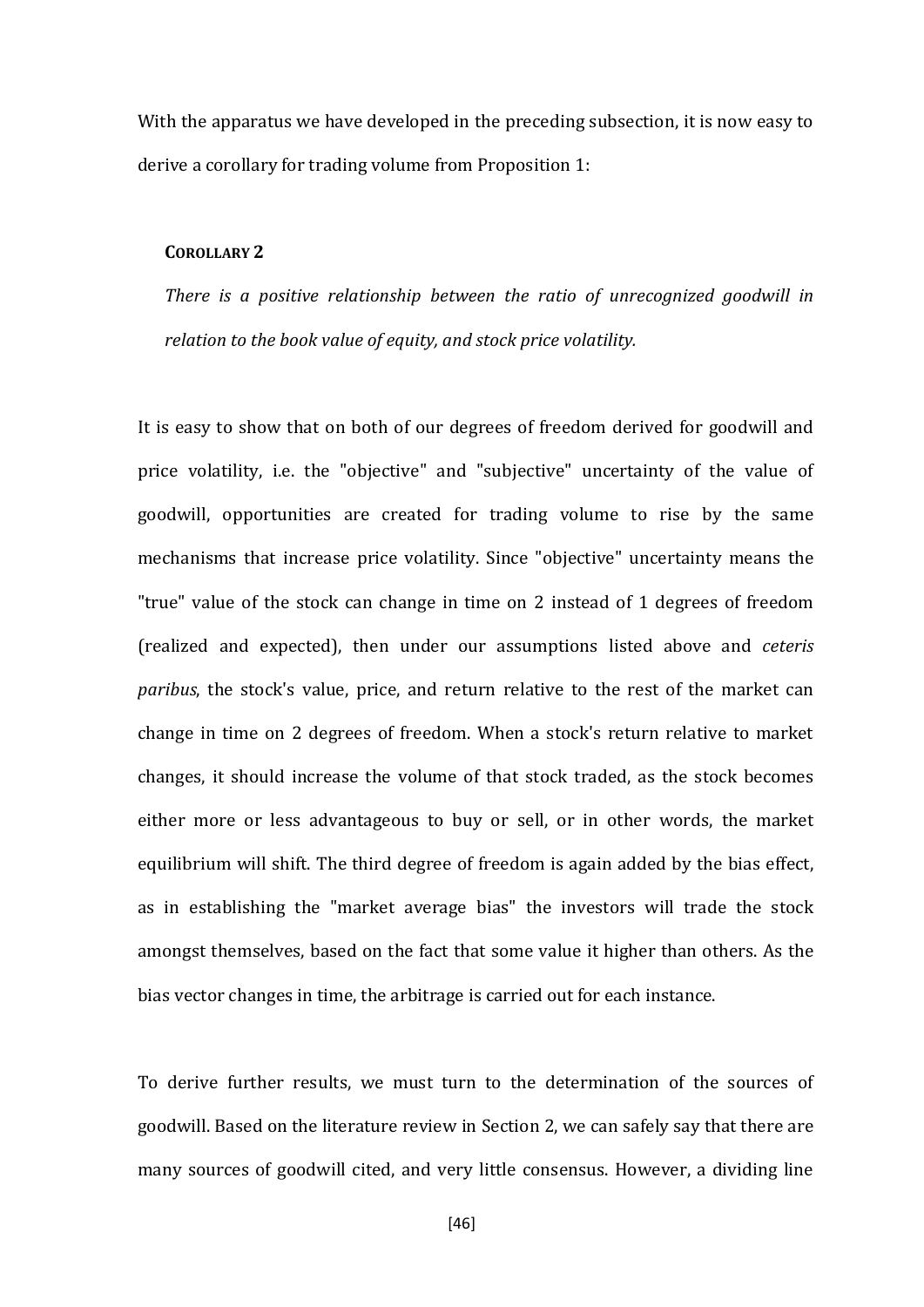may be drawn in the nature of the various sources of goodwill: some of them can be traced to accounting values, while others are purely exogenous to accounting (but not to the company's activities).

Prime examples of the accounting-based goodwill measures are (i) reserves in the valuation of book assets due to conservative accounting, and (ii) items that can be argued to have lasting effects on performance, but are required to be expensed. Sub (i), that is primarily the so-called PP&E reserve, defined as the difference between the market value of fixed assets, i.e. the price at which these could be sold on the spol, and their depreciated accounting value. The latter is determined by binding accounting principles, while the former is determined by market conditions and, due to conservatism, is usually higher. Sub (ii), those are mainly marketing and research and development expenses. These both influence the current and future ability of the company to turn a profit, and could be considered investments into future profitability rather than expenditures, and accordingly capitalized.

Examples of the non-accounting sources are items such as brand name, customer loyalty, or market position. The value of brand name is usually defined as the value of the difference of the profit margin on brand sales compared to sales of a comparable but brand-generic ("no-name") product. This approach is presently being taugth by A. Damodaran, even though no peer-reviewed paper on the methodology as yet exists. Also, private analysts such as the Interbrand Corporation, which compiles the annual Bloomberg Businessweek Top 100 Best Global Brands list. Customer loyalty can be defined as the subjective preference of a customer for the product of a particular brand over a comparable (or even better) product of a different brand or a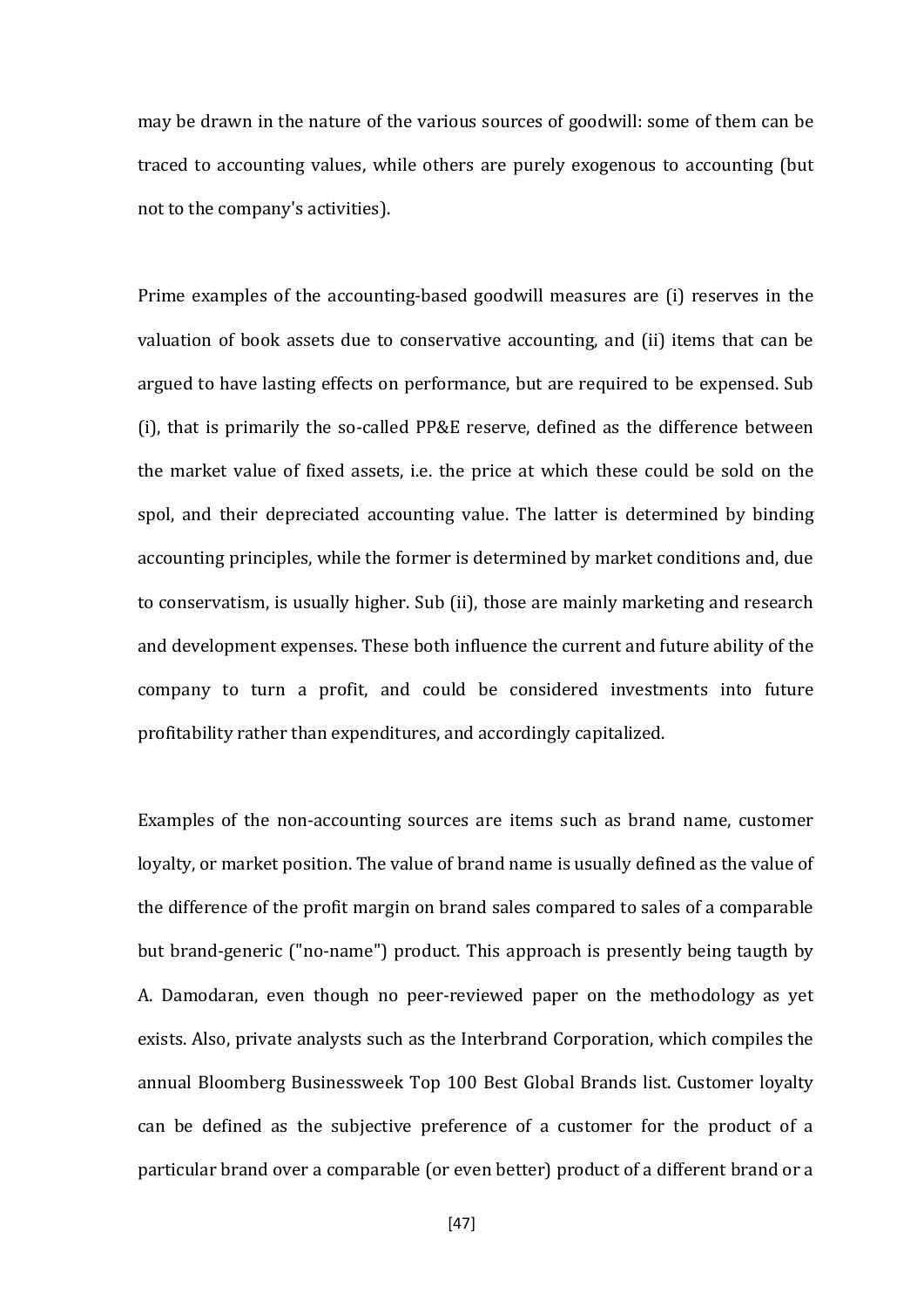brand-generic product. The Interbrand list, for example, includes customer loyalty in its measure of brand value, as far as can be determined from the available details on the proprietary methodology.

Arguments for the value of market position can be found in microeconomics, where a monopoly is able to sell with a higher producer surplus than a company under perfect competition. Even though perfect competition does not exist in reality and no other world-states except the current one can be observed for comparison, it is logical to assume that the closer a firm is to monopoly, the more value that position has as compared to a position where all market actors have the same market share, measured by the difference in earnings under the two scenarios. Again, only the exsting situation can be observed, which makes the value of market position difficult to express.

There is one more contention to be made: let us denote accounting-based goodwill, represented here by the PP&E reserve, and capitalized marketing and research and development costs, as goodwill of the first type,  $gw_1$ , and the non-accounting-based measures such as brand name, customer loyalty, and market position as goodwill of the second type,  $qw_2$ . Then

#### **PROPOSITION 3**

*Goodwill of the second type increases, per unit of its value, stock price volatility more than goodwill of the first type.*

And from Propositions 1 and 3 and Corollary 2: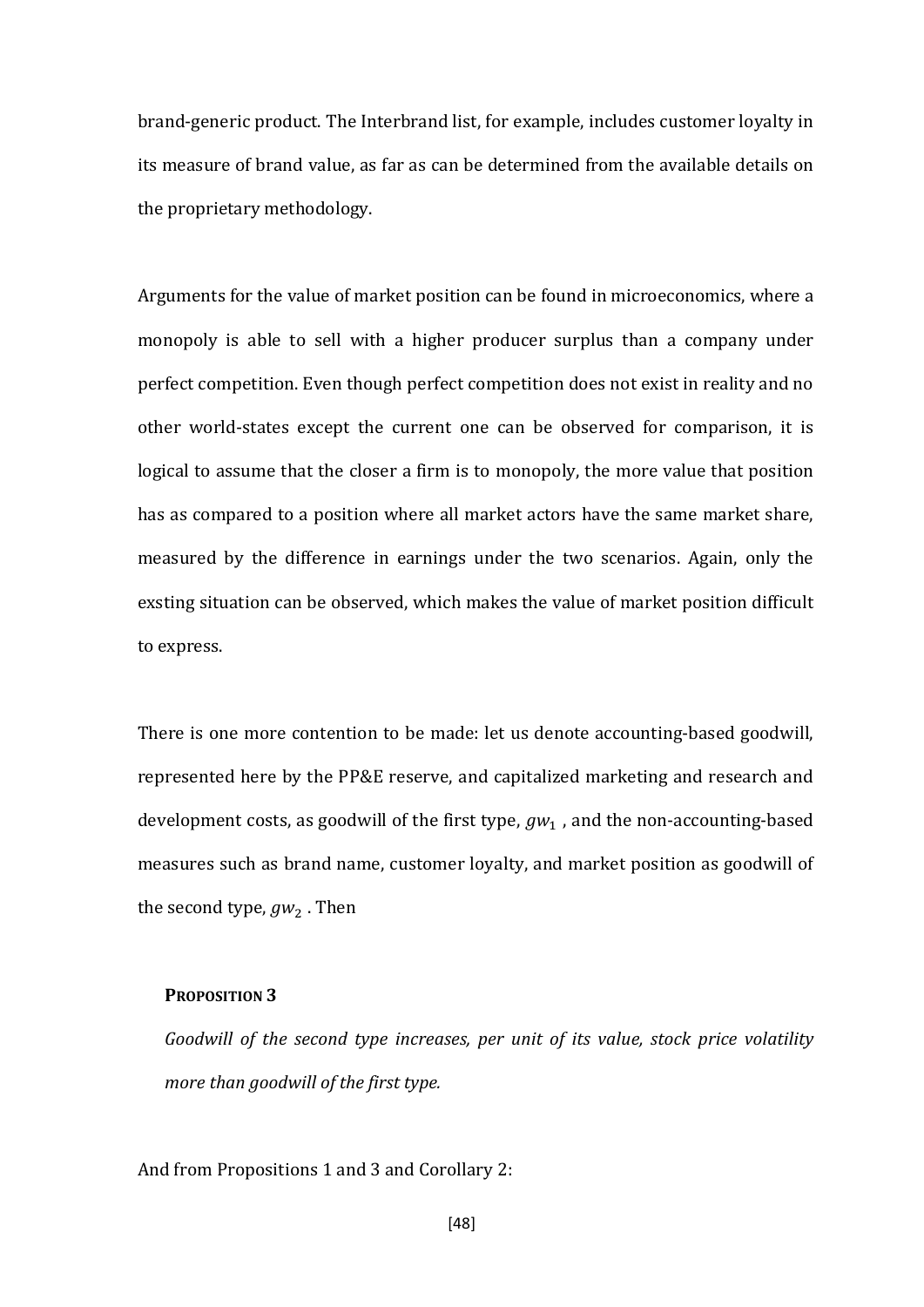#### **COROLLARY 4**

*Goodwill of the second type increases, per unit of its value, trading volume more than goodwill of the first type.*

The reasoning for these two hypotheses is an analogy to the reasoning employed for the similar relationship between goodwill and book value of equity. Because  $gw_1$  has basis in accounting fact and can be extrapolated into the future from a realized past time-series, and is further within the discretionary power of the company to influence for R&D and marketing expenditures, or set partially by relatively static accounting standards and/or legal policy for the PP&E reserve, the overall number of assumptions required in expectations about its future realized benefits is lower compared to  $gw_2$ . For  $gw_1$  there exists a firm point of reference for future realizations, constituted by the fact that the current realization of this type of goodwill source is directly observable, whereas for  $gw_2$  the only observable quality is the result in the form of abnormal earnings, not the goodwill source itself. That removes, at least for the current period, one degree of freedom on the variance of value of  $gw_1$  by providing a certain present-time baseline, and reduces the likely variance added by the other degree of freedom (the magnitude of bias) as well.

Especially important is the qualitative distinction that  $gw_1$  is directly observable once realized, but for  $gw_2$  the observable quantity is only the *effect* of it on realized earnings. While the quantitative effects of observable baseline for future expectations would converge to zero as estimation methods got better (so that eventually the expectations of the effect of  $gw_2$  would attain the same level of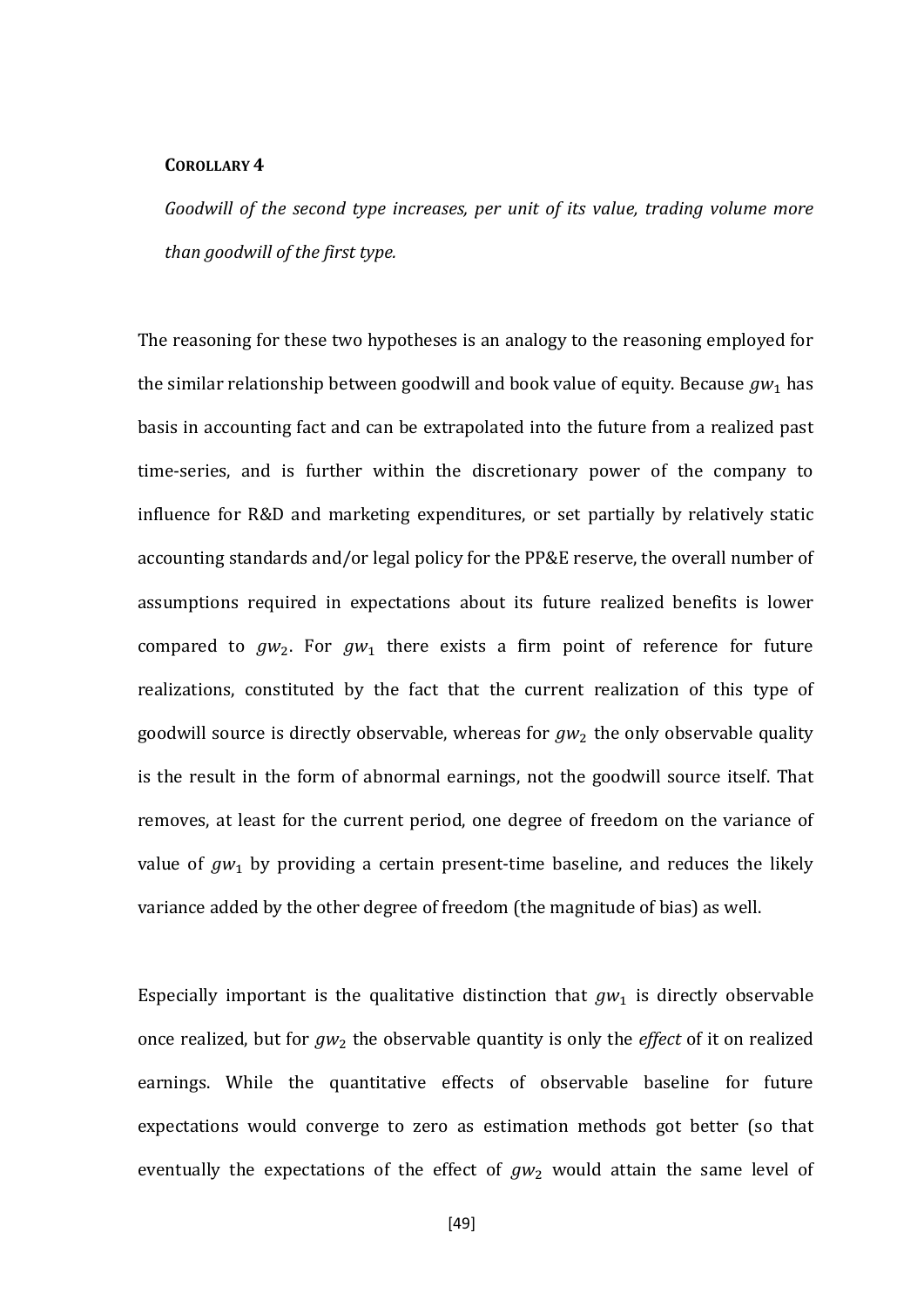certainty as those of the effect of  $gw_1$ ), the qualitative effect of direct observability is rooted in the nature of the division into the two types of goodwill and cannot be "guessed away". That is,  $gw_1$  is only uncertain because its value is dependent on future events, whereas  $gw_2$  is not only dependent on the future, but also unobservable at all times. In yet other terms, no assumptions need be made on the nature of the sources of  $gw_1$ , in contrast to  $gw_2$ .

Finally, to ensure maximum hypothesis robustness, the issues of business combinations (M&A) goodwill, the effects of transitory earnings and taxation should also be addressed. Please turn to Appendices for a discussion of these three topics.

|                | Goodwill                      |                                      |  |  |  |  |  |  |  |  |  |
|----------------|-------------------------------|--------------------------------------|--|--|--|--|--|--|--|--|--|
| 1              |                               | $\rightarrow$ Recognized             |  |  |  |  |  |  |  |  |  |
|                | a) M&A (not tested)           |                                      |  |  |  |  |  |  |  |  |  |
| $\overline{2}$ | $\rightarrow$ Unrecognized    |                                      |  |  |  |  |  |  |  |  |  |
|                | $\rightarrow$ 1st type<br>2.1 |                                      |  |  |  |  |  |  |  |  |  |
|                |                               | Hidden PP&E reserve<br>a)            |  |  |  |  |  |  |  |  |  |
|                |                               | b) Capitalized R&D expenditure       |  |  |  |  |  |  |  |  |  |
|                |                               | c) Capitalized marketing expenditure |  |  |  |  |  |  |  |  |  |
|                | $\rightarrow$ 2nd type<br>2.2 |                                      |  |  |  |  |  |  |  |  |  |
|                |                               | <b>Brand name</b><br>a)              |  |  |  |  |  |  |  |  |  |
|                |                               | Customer loyalty<br>b)               |  |  |  |  |  |  |  |  |  |
|                |                               | Market position<br>C)                |  |  |  |  |  |  |  |  |  |

**Figure 1: Types of goodwill considered for testing**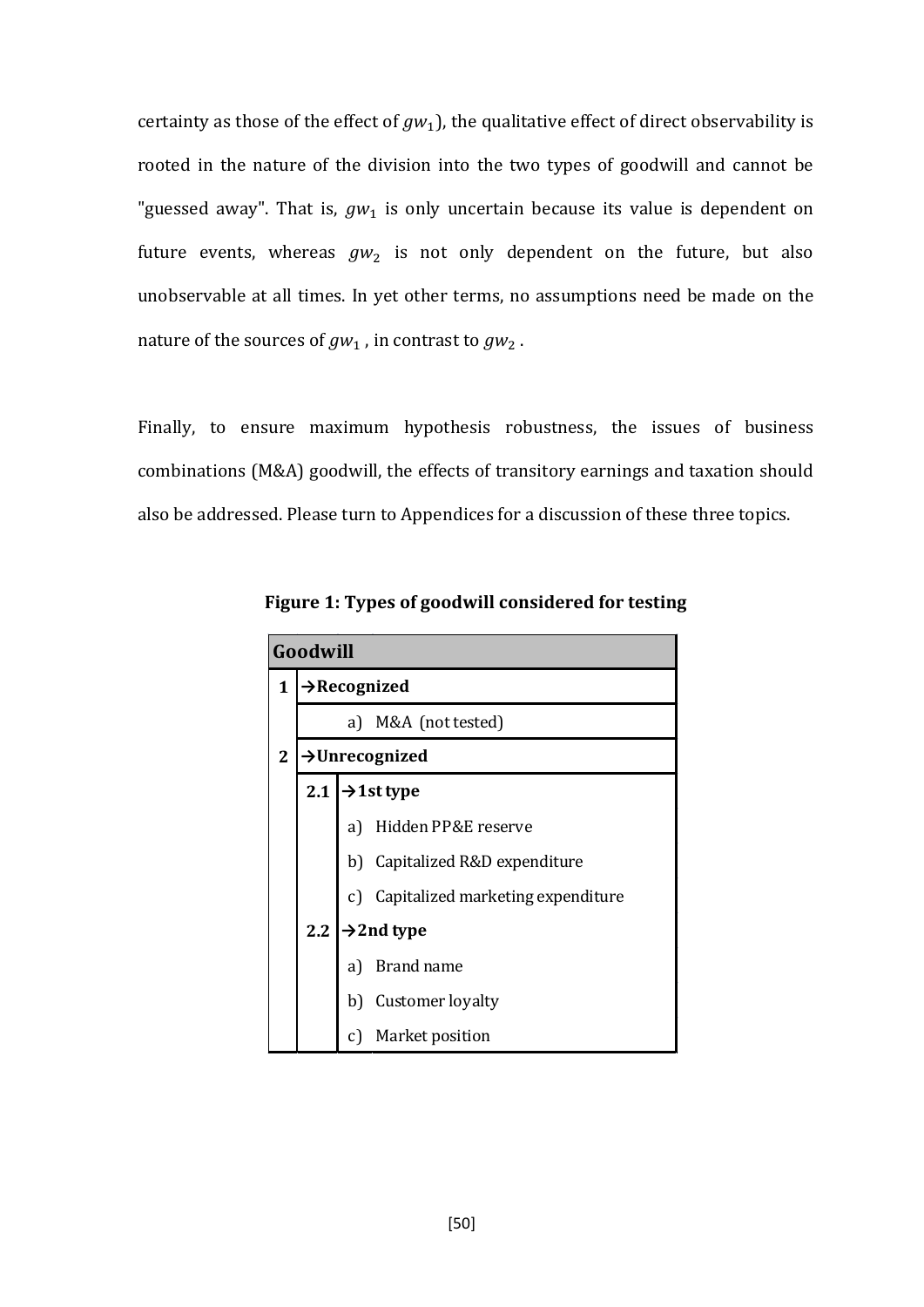# 4. RESEARCH DESIGN

## 4.1.ASSUMED STRUCTURE OF DATA

Our first task in designing an empirical study that would evaluate my three hypotheses is to formally express those hypotheses. Proposition 1 and Corollary 2 can be formalized as follows:

$$
vol_p(x) = \beta_0 + \beta_1 \left( \frac{gw(x)}{eq(x)} \right) + \varepsilon
$$

and

$$
V(x) = \gamma_0 + \gamma_1 \left( \frac{gw(x)}{eq(x)} \right) + \nu
$$

where

$$
\beta_1 > 0 \quad \text{and} \quad \gamma_1 > 0
$$

respectively, where  $vol_p$  is the volatility of stock price,  $V$  is the trading volume of the stock, and  $x$  is the stock in question. Volatility is mathematically best defined through variance, but I purposely avoid writing the relationship as a sum of variances, because then I would have to deal with covariance between the non-goodwill and goodwill-related elements of these relationship, as well as precisely quantify the relationship. That may be possible for a single stock, but likely not generalizable, and also such a level of precision is not necessary to test my hypotheses.

If we assume a structure of price volatility and volume as seen above, and the division of goodwill into  $gw_1$  and  $gw_2$ , we can formalise Proposition 3 as

$$
vol_p(x) = \beta_0 + \beta_1 \left( \frac{gw_1(x)}{eq(x)} \right) + \beta_2 \left( \frac{gw_2(x)}{eq(x)} \right) + \varepsilon
$$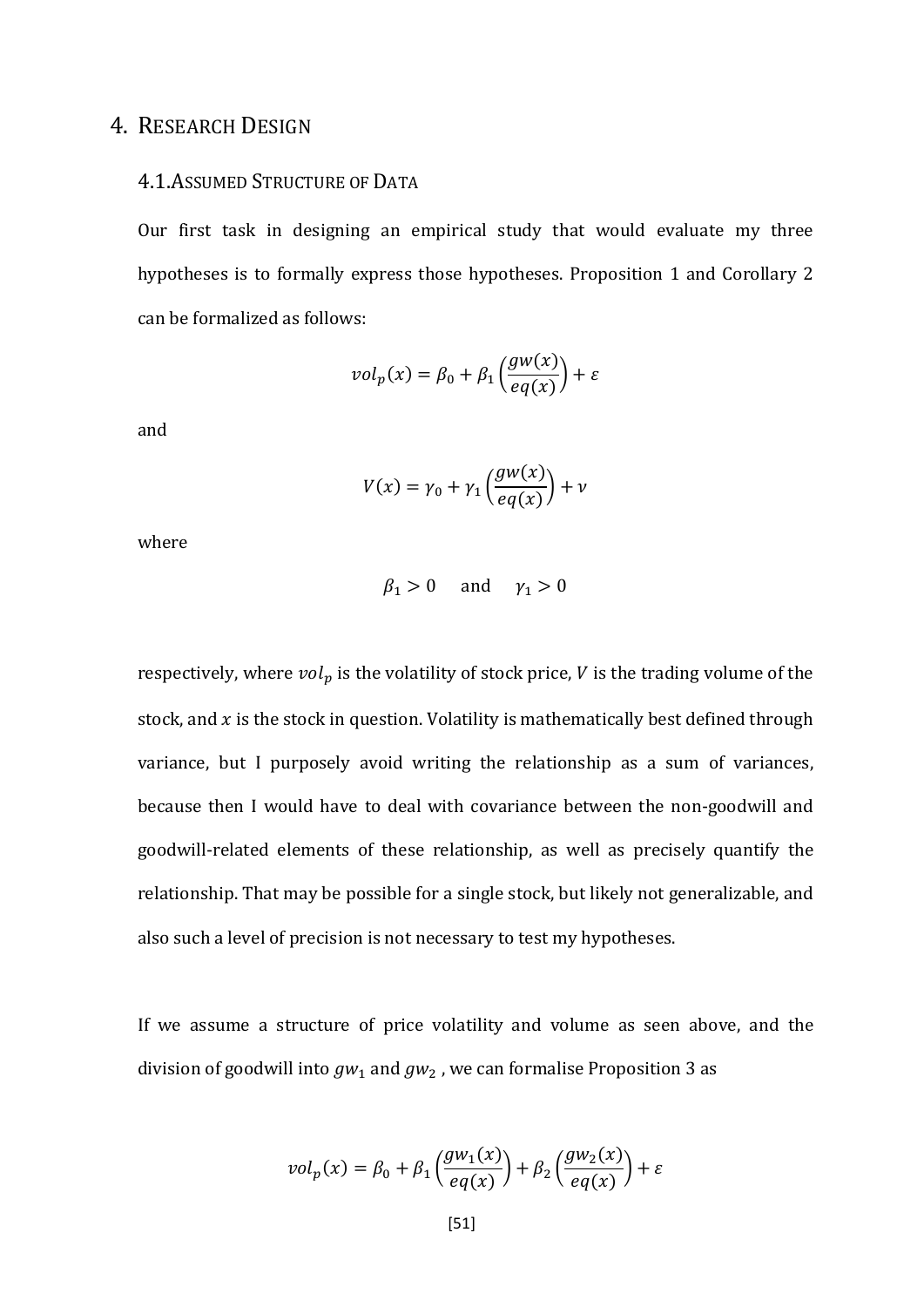and

$$
V(x) = \gamma_0 + \gamma_1 \left( \frac{gw_1(x)}{eq(x)} \right) + \gamma_2 \left( \frac{gw_2(x)}{eq(x)} \right) + \varepsilon
$$

where

$$
\beta_1 > 0 \qquad \wedge \qquad \beta_2 > \beta_1
$$

and

$$
\gamma_1 > 0 \qquad \wedge \qquad \gamma_2 > \gamma_1
$$

, and where obviously the coefficients  $\beta$  and  $\gamma$  are different from the ones in the representations of Proposition 1 and Corollary 2 above, despite being designated by the same letters.

Having formally expressed the propositions, we further need to define the components of goodwill. Based on my earlier discussion of the topic, we can write

$$
gw_1(t) = Res_{PPE}(t) + CME_{CP}(t) + CRD_{CP}(t)
$$

and

$$
gw_2(t) = Brand(t) + c Loy(t) + mPos(t)
$$

and

$$
gw(t) = gw_1(t) + gw_2(t)
$$

where  $Res_{PPE}$  is the current value of the PP&E hidden reserve,  $CME_{CP}$  is the current portion of capitalized marketing expenditure, i.e. the portion recognized at time *t*,  $CRD_{CP}$  is the current portion of capitalized R&D expenditure, *Brand* is brand value,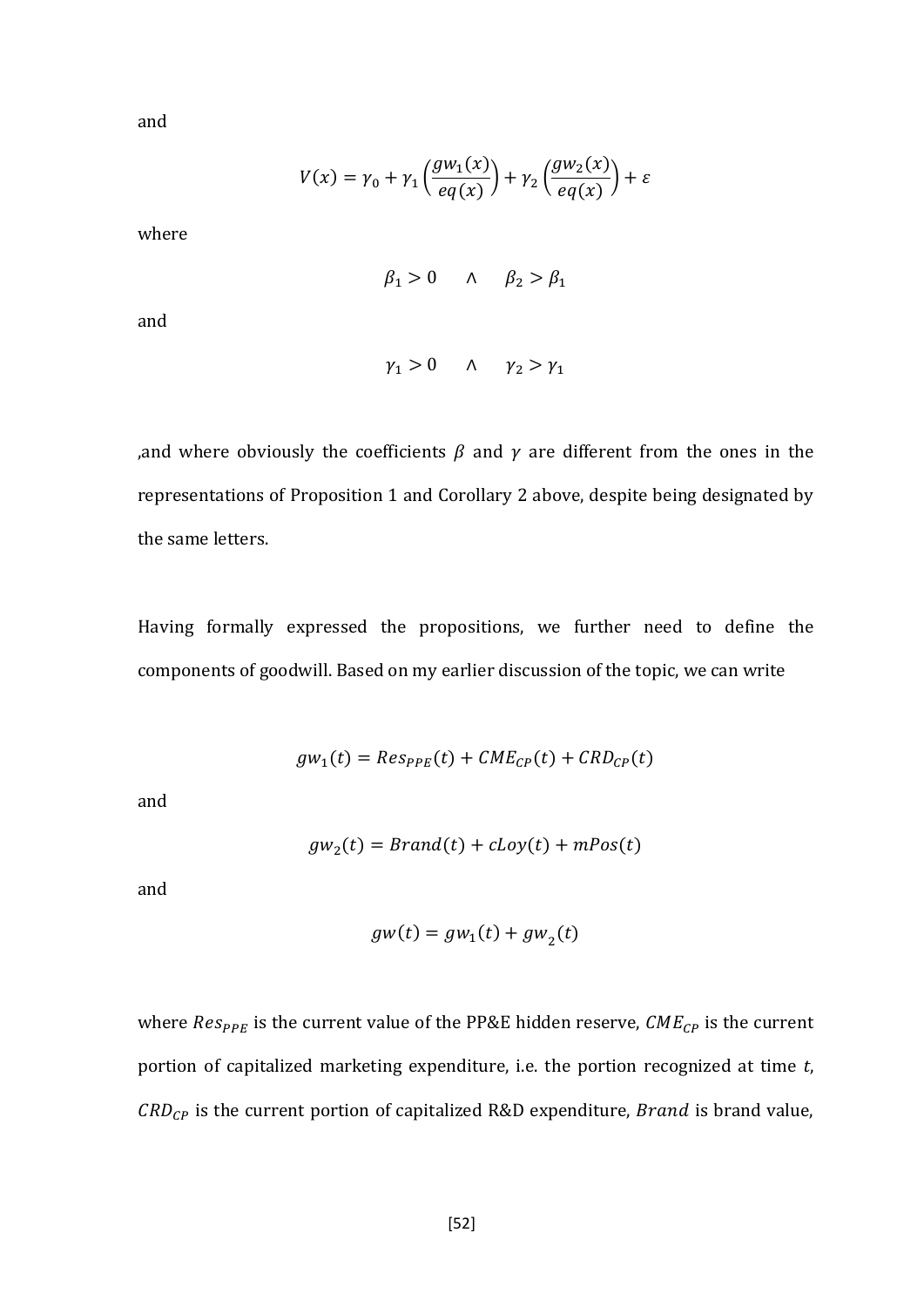$c$ Loy is the value of customer loyalty, and  $m$ Pos is the value of the current market position.

The definitions of the elements of goodwill are as follows:

$$
Res_{PPE}(t) = \frac{IV_{PPE}(t)}{ir(t)} - bv_{PPE}(t)
$$

where  $IV_{PPE}$  is the insurance value of PP&E, *ir* is the insurance rate, defined as the percentage of market value at which PP&E is required by law to be insured, and  $bv_{PPE}$  is the book value of PP&E. From the definition of *ir*, it is obvious that  $IV_{PPE}(t)/ir(t) = MV_{PPE}(t)$ , where  $MV_{PPE}$  is the market value of PP&E, i.e. that  $RES_{PPE}(t) = MV_{PPE}(t) - bv_{PPE}(t)$ .

To determine the current portions of capitalized R&D and marketing expenditures, we must choose the time horizon for the capitalization, as well as the value distribution into that horizon. For R&D, I am setting the horizon to three years, as this period length seems appropriate for the duration of benefits of research and development. The period length would likely be industry-dependent in reality, however, three years is close to the average expected market life (i.e. time before a new model is introduced) of many products, from cars to blow-dryers. From another point of view, some research takes effect immediately, some after a year or so, but the edge provided by any one new technology usually doesn't last more than three years, as by then the competition will have adapted or the technology descended into mainstream. For marketing, I am setting the period to two years, as I believe the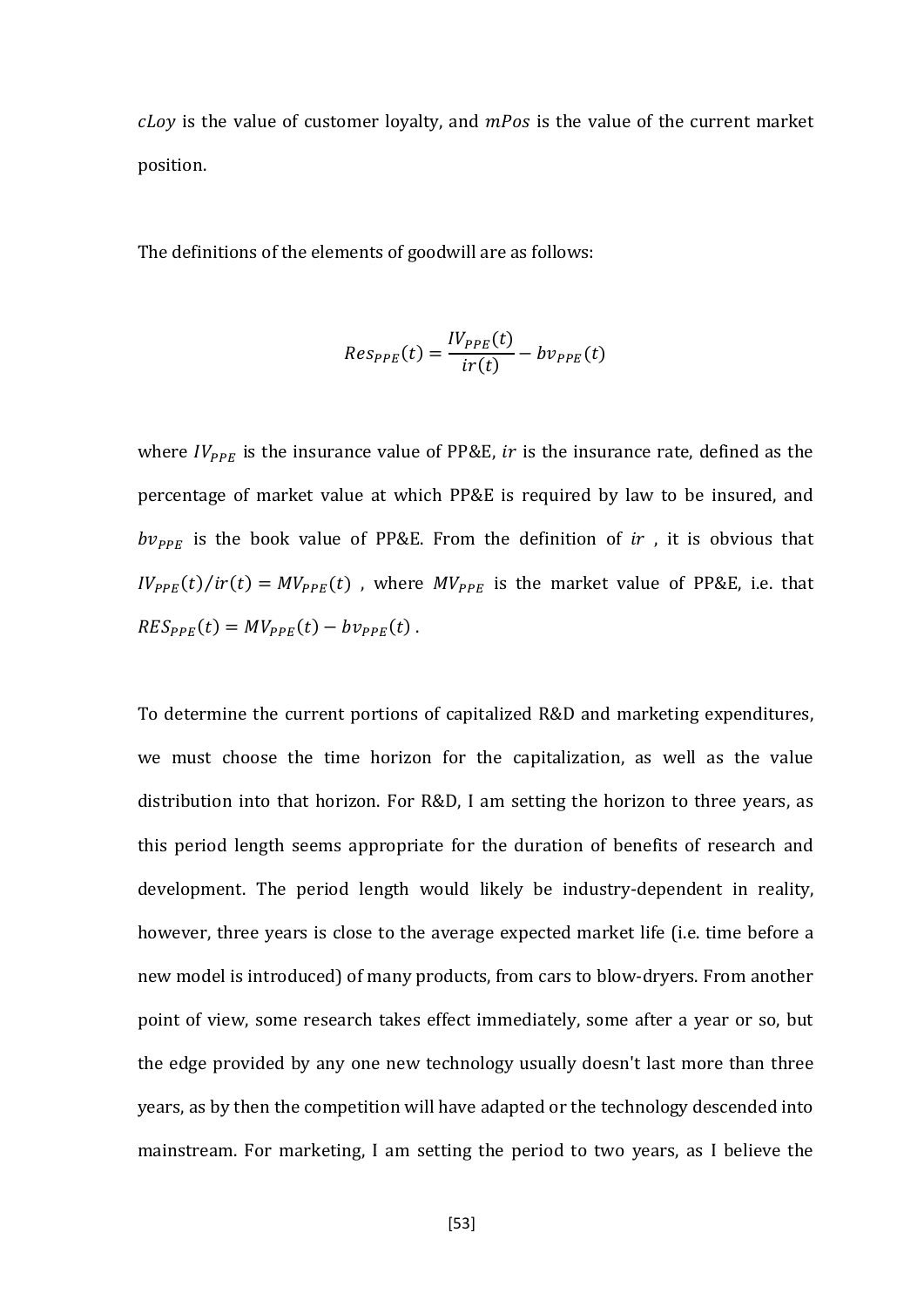intangible benefits of marketing fade quicker than the physical benefits of R&D, especially in today's advertisement-saturated market full of aggressive competition, which requires marketing effects to be maintained by constant repetition. For simplicity, I am setting the distribution method to linear. Thus

$$
CME_{CP}(t) = \frac{1}{2}ME(t) + \frac{1}{2}ME(t-1)
$$

and

$$
CRD_{CP}(t) = \frac{1}{3}RDE(t) + \frac{1}{3}RDE(t-1) + \frac{1}{3}RDE(t-2)
$$

where  $ME$  is marketing expenditure and  $RDE$  is R&D expenditure. The current portions correspond to the depreciation charge for the year to the capitalized expenditure asset held for the indicated amount of years and depreciated linearly, summed for all such assets currently on the balance sheet<sup>[6](#page-52-0)</sup>.

Brand value and customer loyalty have to be analyst-valued. It has been discussed before that some analysts, such as Interbrand Corporation, offer brand value estimates which already incorporate an estimate of the value of customer loyalty.

It has also been discussed earlier that market position could be objectively valued if (at least) earnings under "equal" competition (i.e. one where all actors have the same market share, see Footnote 7, p.41) could be observed and compared to earnings realized under current market position, i.e. that  $mPos(t) = \sum_{\tau=t}^{\infty} Rf^{t-\tau}E(NI_{CMP,\tau})$  –

<span id="page-52-0"></span> <sup>6</sup> Assume the capitalized expenditure asset is entered into the books at t-2 at the value of that year's expense and depreciated linearly over three years. Then the charges will be 1/3 each at t-2, t-1, and t. For the equivalent asset entered next year (i.e. at t-1), the charges will be  $1/3$  each at t-1, t, and t+1. For the asset entered at t, the charges will be  $1/3$  each at t, t+1, and t+2. Thus the total charge at t will be  $1/3$  each of the assets entered at t-2, t-1, and t.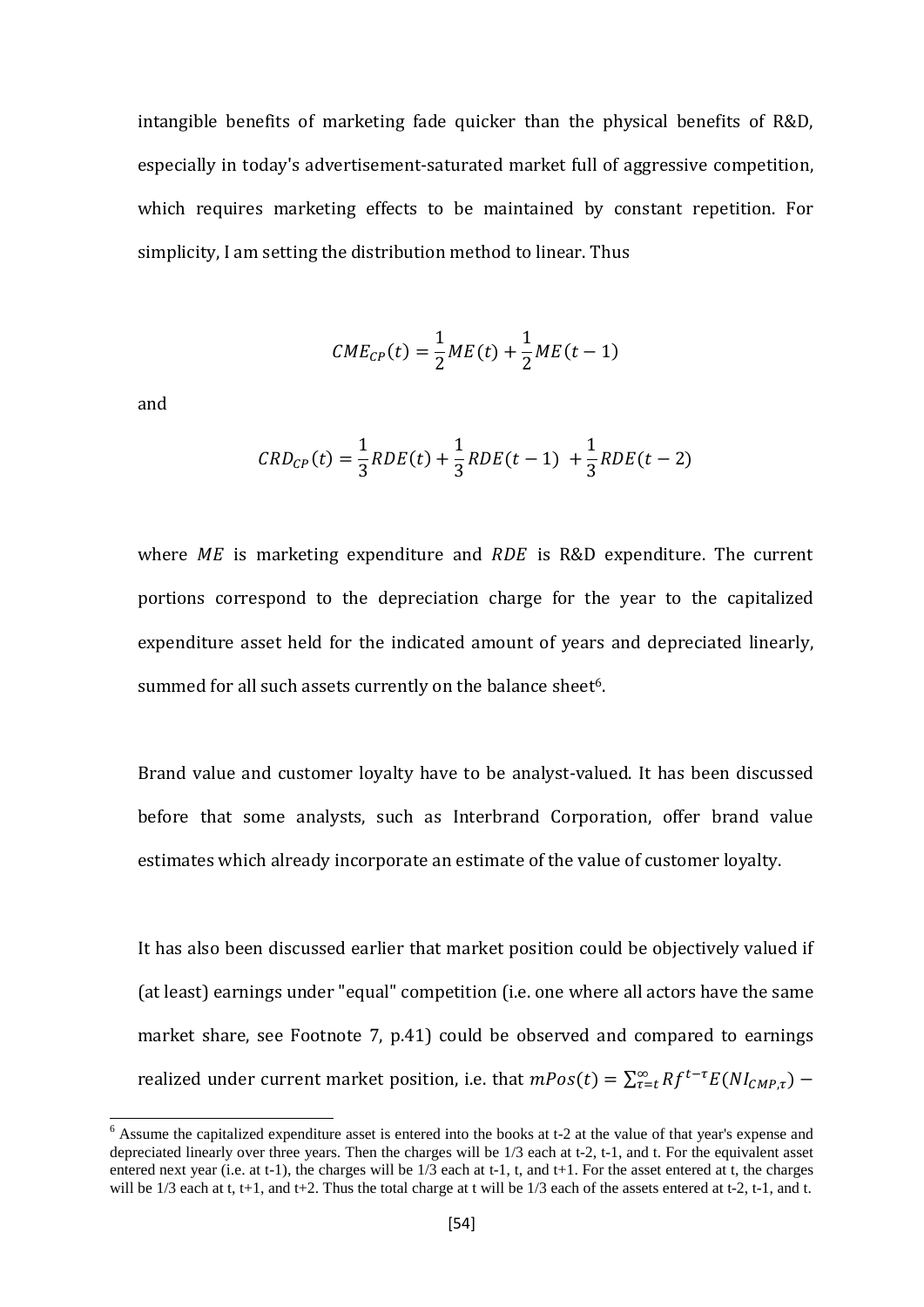$\sum_{\tau=t}^{\infty} R f^{t-\tau} E(N I_{EC,\tau}).$  However, since such an observation cannot be made in practice (as the required world-state does not exist), and since proxying for it would be exceedingly difficult, I am simplifying the treatment of market position to a dummy variable that is active when the company is a "market leader", inactive otherwise, i.e.

$$
mPos(t) = 1 \mid market\ leader(t)
$$

and

$$
mPos(t) = 0 \mid \neg \, market \, leader(t)
$$

This then requires the model to be written as

$$
vol_p(x) = \beta_0 + \beta_1 \left( \frac{gw_1(x)}{eq(x)} \right) + \beta_2 \left( \frac{gw_2(x)}{eq(x)} \right) + \beta_3 mPos + \varepsilon
$$

and

$$
V(x) = \gamma_0 + \gamma_1 \left( \frac{gw_1(x)}{eq(x)} \right) + \gamma_2 \left( \frac{gw_2(x)}{eq(x)} \right) + \gamma_3 mPos + \varepsilon
$$

where  $gw_2$  is now defined as only  $gw_2(t) = Brand(t) + c Loy(t)$  and  $gw(t) =$  $gw_1(t) + gw_2(t) + mPos_{AV}(t)$ , where  $mPos_{AV}$  is the unknown actual value of the market position. Needless to say, the coefficients in the model will again be different than in the previous specifications, but it should still hold that

$$
\beta_1 > 0 \qquad \wedge \qquad \beta_2 > \beta_1
$$

and

$$
\gamma_1 > 0 \qquad \wedge \qquad \gamma_2 > \gamma_1
$$

and

$$
\beta_3 > 0 \quad \text{and} \quad \gamma_3 > 0
$$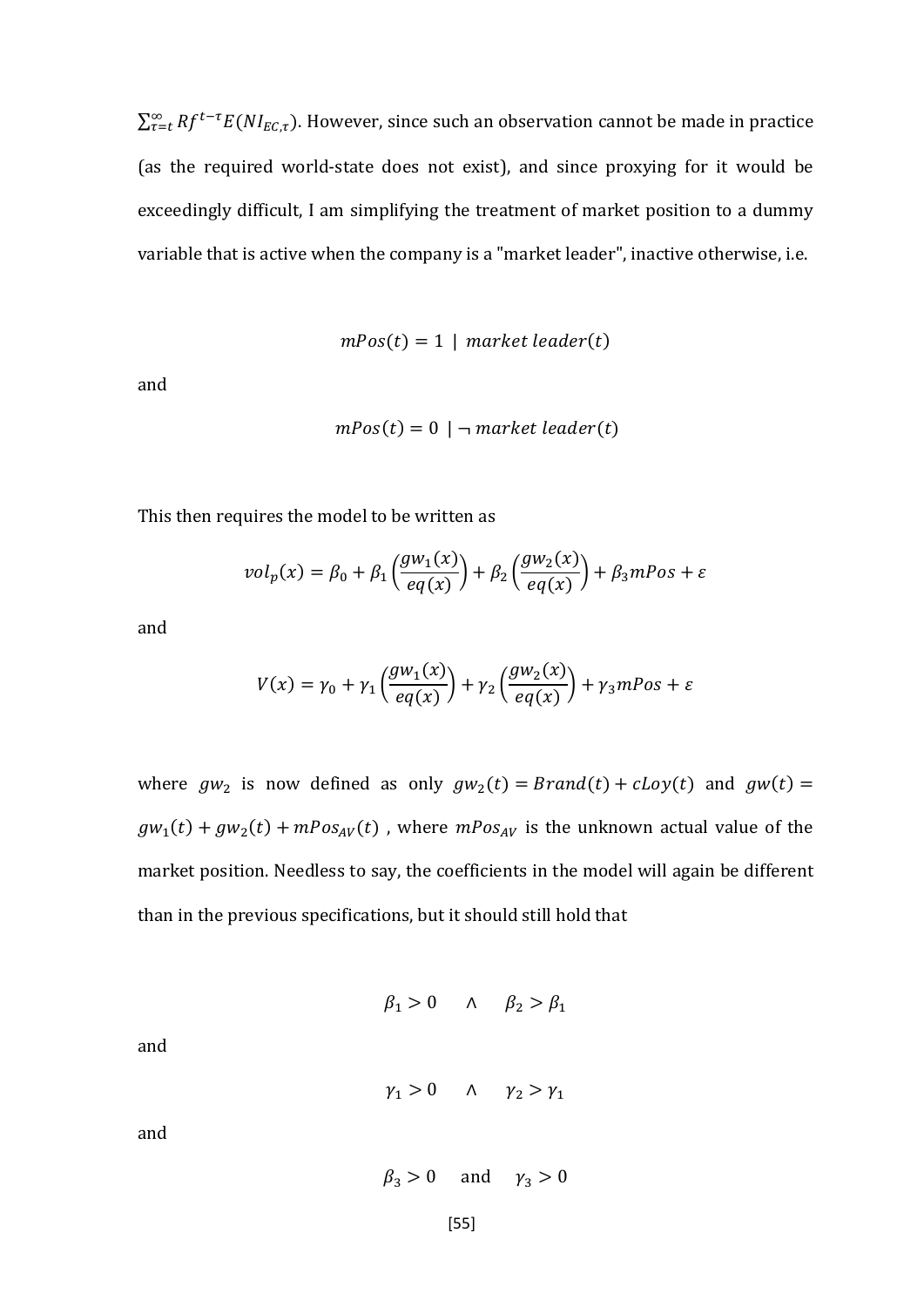I am defining "market leader" as a company for which a competitor of comparable size cannot be found in its market.

#### 4.2.DATA

I have built a theoretical model that can be tested, but before that can be done, it is necessary to consider the selection and availability of data, and the conditions imposed on that data by the model and by practical considerations. The model requires data to be collected on price, book equity, trading volume, and the various components of goodwill described above.

I am limiting myself on a single stock market, as doing so will remove many effects that could otherwise spoil the data, such as different currencies, different required returns, different legislations or accounting principles applicable (as the choice of a single market implies the choice of a signle country's laws and accounting standards), etc. I am choosing the New York Stock Exchange, as it is the largest in the world, with the most stocks listed, and with probably the highest likelihood that the assumption of efficient markets mentioned early in this paper will hold within reasonable tolerance.

I am excluding financial and utility companies from consideration, as financial companies follow significantly different rules than non-financial ones, and as the market for utilities tends to be distorted by natural monopoly and protection of public interest.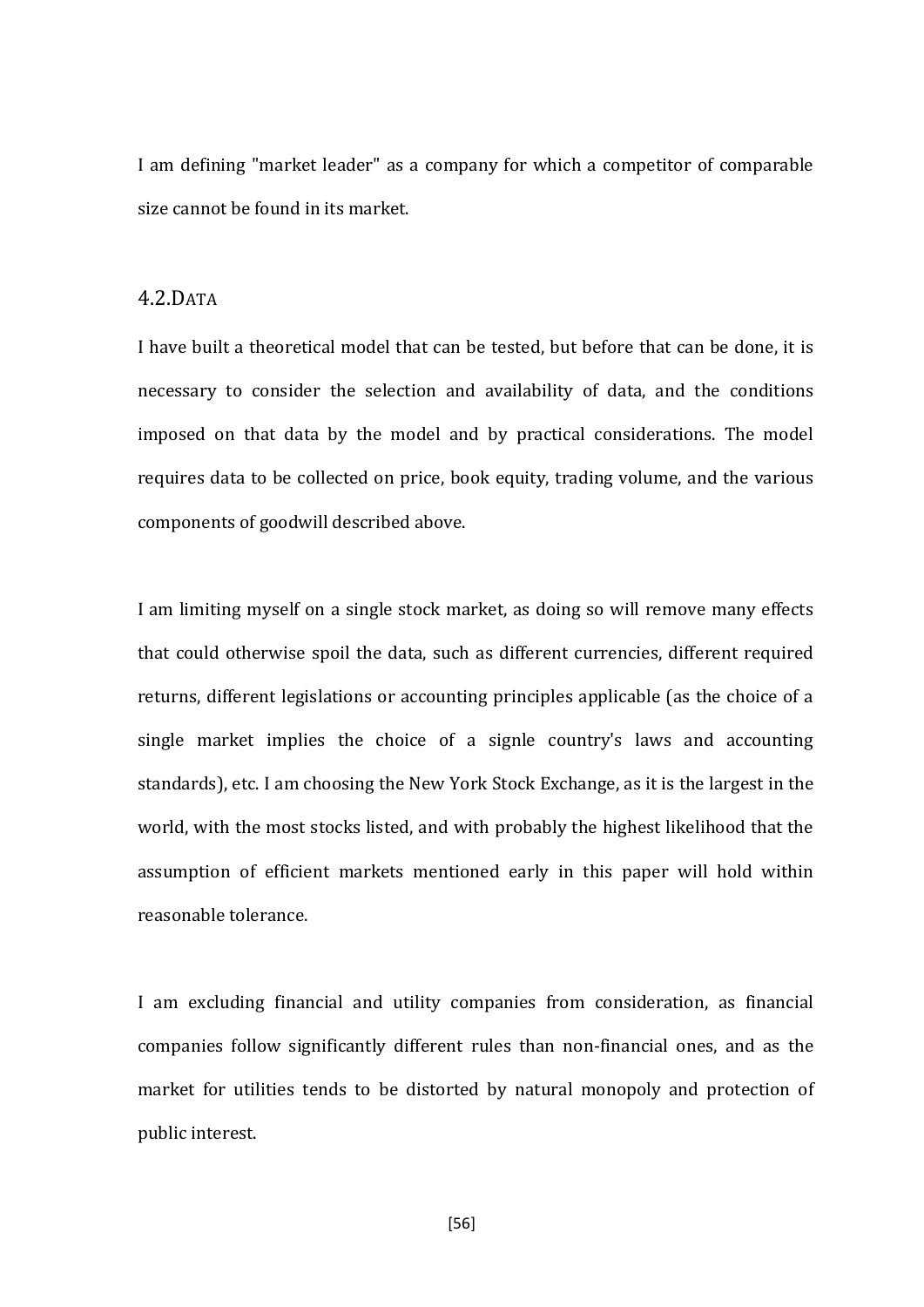I will collect data for years 2005 through 2007 (meaning the data regarding marketing and R&D expenditure will have to be collected starting 2004 and 2003, respectively). Even though panel evaluation is not going to be part of this paper, the separate results for the three years can be compared for additional insight. The reason I am not including more recent data is the likely presence of the effects of the recent global financial crisis in data for the years 2008 through 2010. Crises generally increase the pace and magnitude of the change of expectations, which would be compatible with the model, however, they also introduce shocks of uncertain origin and properties that may spoil the data and are almost impossible to control for.

The testing of my hypotheses requires cross-sectional data, and therefore issues of scale have to be considered. Namely, the response varibles of price variance and trading volume as defined in the Theory subsection above are scale-dependent, precluding effective comparison. I will use scaling by period mean for prices, as it does not, unlike the possible transformation of price into returns, cause the loss of information about trend. That said, *any* transformation of data comes at the cost of *some* information loss, in the case of mean scaling, it is the introduction of some slight nonlinearity. In mean-scaled price volatility, we are trying to measure the variance of a variable whose values are dependent on its mean. Since mean is also employed in the calculation of variance, the variance of the transformed data is not a linear function of the untransformed data. Formally,

$$
var(y) = var\left(\frac{x}{E(x)}\right) = E(y - E(y))^{2} = E\left(\frac{x}{E(x)} - E\left(\frac{x}{E(x)}\right)\right)^{2}
$$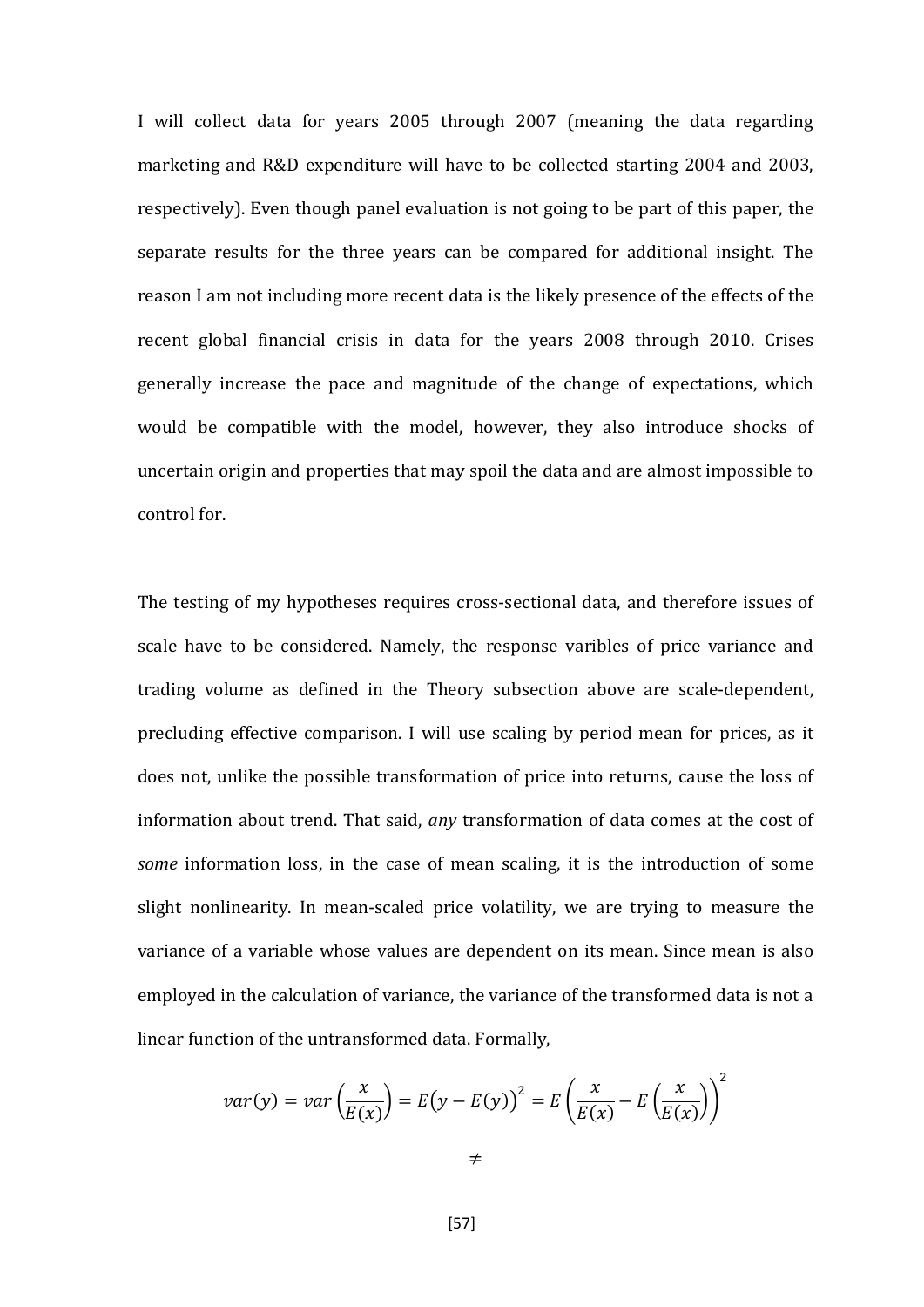$$
L\big(var(x)\big) = L\left(E\big(x - E(x)\big)^2\right)
$$

I.e. we can see that the variance of the data obtained by the transformation  $y = x/E(x)$  is not a linear combination of the variance of the plain data *x*. However, the functional relationship between the variances *is* monotone, and therefore should not affect the relationships implied in my hypotheses. The price type used will be the adjusted close price, which is the closing price adjusted for dividends and splits.

In the case of trading volume, the equivalent variable to variance of price consistent with Proposition 2 is average trading volume. The (necessary) use of average precludes the use of mean-scaling, as average is in this context equal to mean, and thus average scaled by mean is always unity. As trading volume is the number of shares that changed hands, I will use scaling by number of shares outstanding for the period. That scaling disregards splits, repurchases, and new issuances, but daily shares outstanding data is generally not publicly available. This scaling is likely to reduce fit of data to the model, as it disregards variables, and thus may be another of the possible reasons if the tests cannot confirm my hypotheses. However, the effect should be somewhat mitigated if we can assume that the biasing effect of this transformation is roughly the same for each stock.

The data frequency used for both response variables is daily for prices and volumes, annual for the variance of the mean-scaled price and for the shares-outstandingscaled average trading volume. The data frequency for the explanatory variables is annual. I believe it is possible that the assumption that the biasing effect of periodshares-outstanding scaling is similar for all companies, discussed above, is accurate for a year-long period, but I also believe that it is far from certain. Without further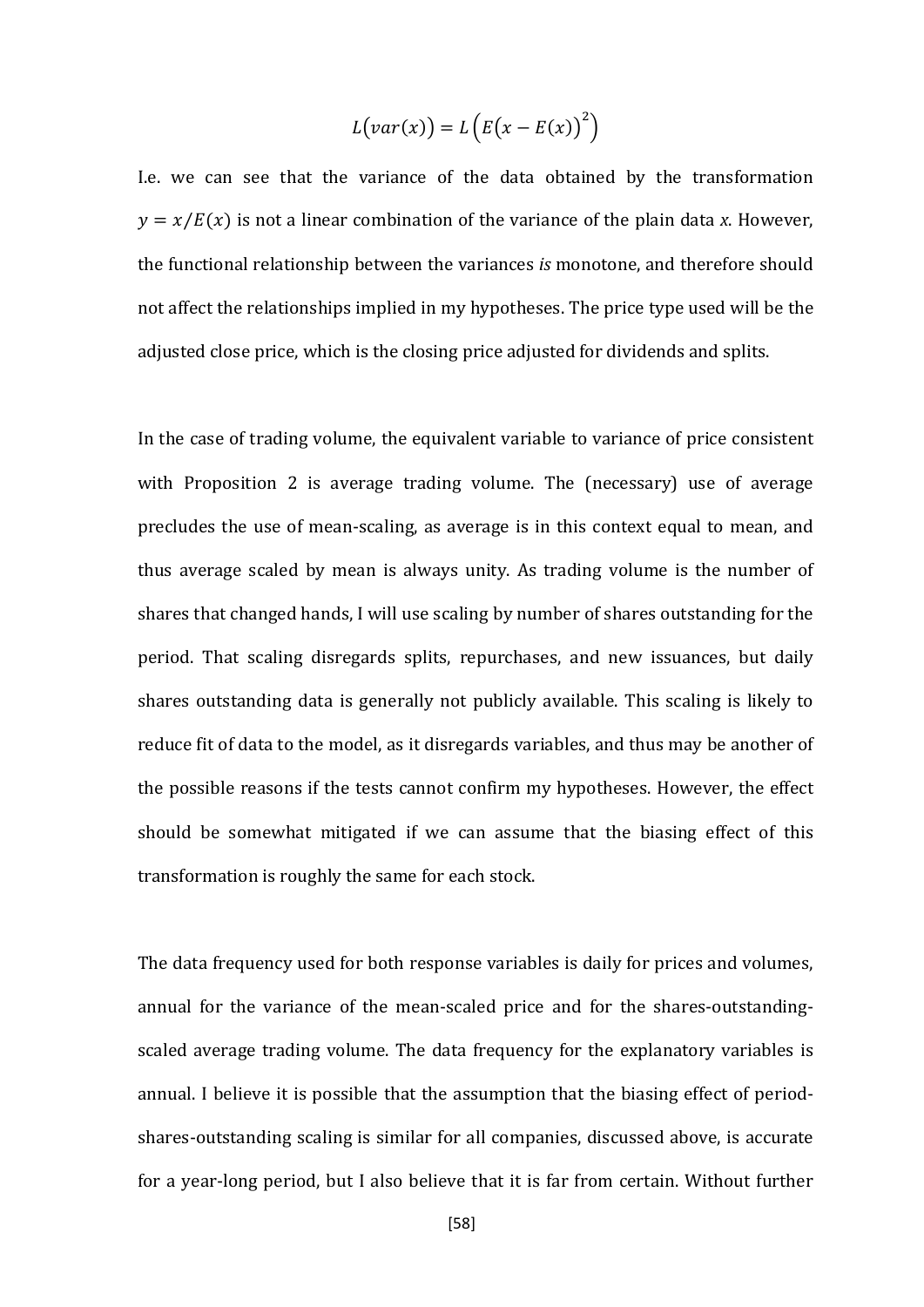tests, which I have no way of performing without the aforementioned daily shares outstanding data, I cannot say one way or the other.

Finally, I have not been able to acquire data for the PP&E reserve, as companies do not generally disclose the insurance value of their fixed assets, which is required to compute the reserve from book fixed assets. For this reason, the corresponding term must be left out from the definition of  $gw_1$  for testing.

# 5. RESULTS

#### 5.1.MATCHED SAMPLE TESTS

The results of a matched-sample test between 45 companies with high-goodwill, defined as those that made the Businessweek 100 Best Global Brands list for the given year, and a control sample of 45 companies considered low-goodwill, selected as the closest possible matches in terms of industry type and size that did *not* make said list for the year, are as follows:

The paired-sample test using Student's t for paired variables returns p-values of approximately 0.046 for 2007, 0.038 for 2006, and 0.59 for 2005 for the hypothesis that the means of the *variance of mean-scaled stock price* are not equal for companies with high and low unrecognized goodwill, on a sample of 45, 42, and 41 pairs of NYSE-listed non-financial non-utility publicly-traded companies. The same test for the hypothesis that the means of *average daily traded volume of shares expressed as a ratio of the total volume of shares outstanding* are not equal for high-goodwill and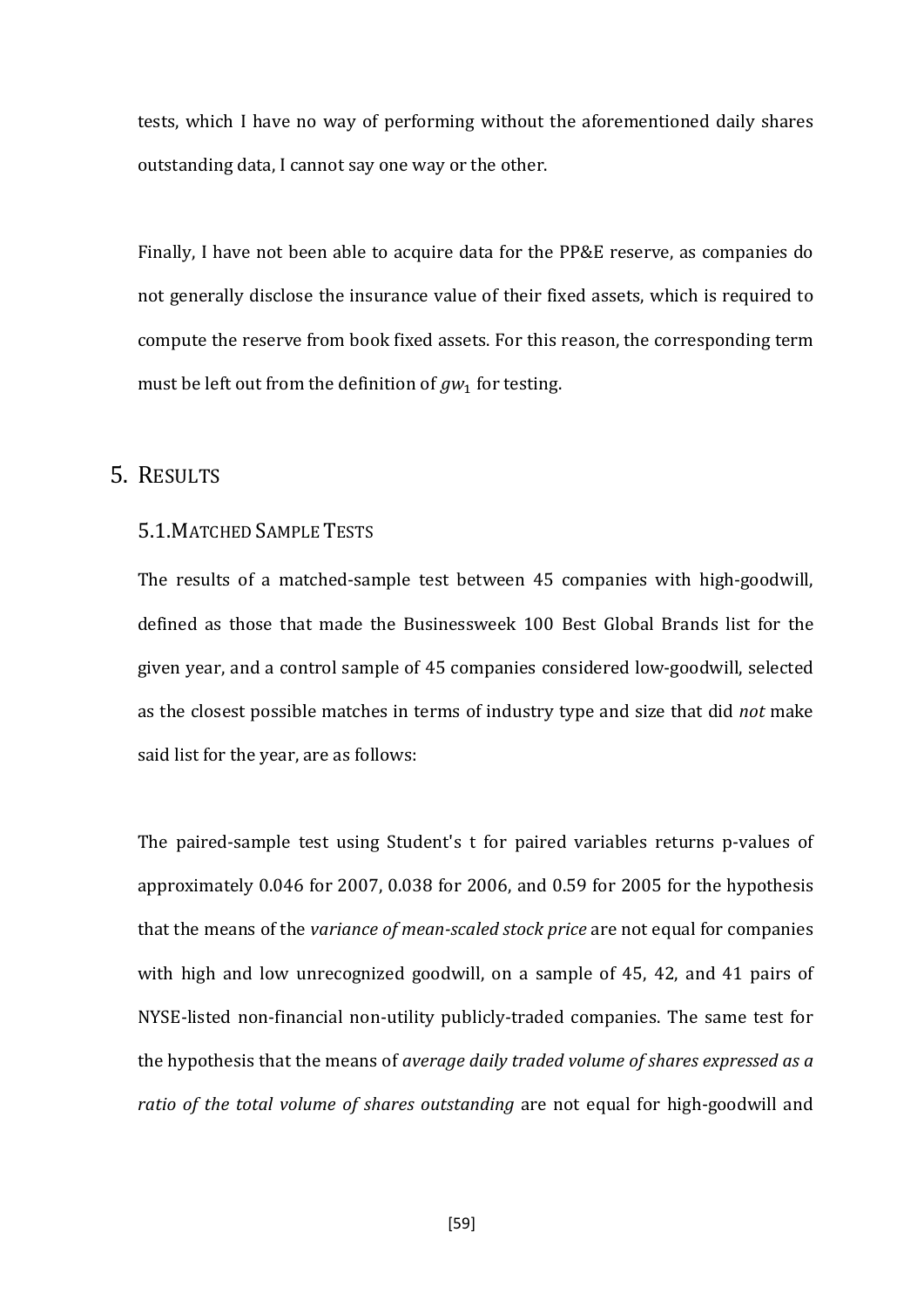low-goodwill companies, on the same sample, returns p-values of 0.97, 0.94, and 0.98 for the years 2007, 2006, and 2005, respectively.

|           | Results of matched-sample test: Student's t, paired |                           |                                            |                                                |
|-----------|-----------------------------------------------------|---------------------------|--------------------------------------------|------------------------------------------------|
|           |                                                     |                           |                                            |                                                |
| Variable: |                                                     |                           |                                            | variance of price, mean-scaled (Proposition 1) |
|           |                                                     |                           |                                            |                                                |
| Period    | mean of<br>differences                              | p-value                   | observations                               | means not equal at<br>significance level       |
|           |                                                     |                           |                                            |                                                |
| 2007      | $-0.0091$                                           | 0.0476                    | 45                                         | 5%                                             |
| 2006      | $-0.0056$                                           | 0.0377                    | 42                                         | 5%                                             |
| 2005      | 0.0038                                              | 0.5859                    | 41                                         | none                                           |
|           |                                                     |                           |                                            |                                                |
|           |                                                     |                           |                                            |                                                |
| Variable: |                                                     | outstanding (Corollary 2) | average traded volume as portion of shares |                                                |
|           |                                                     |                           |                                            |                                                |
| Period    | mean of<br>differences                              | p-value                   | observations                               | means not equal at<br>significance level       |
|           |                                                     |                           |                                            |                                                |
| 2007      | 0.0001                                              | 0.9735                    | 45                                         | none                                           |
| 2006      | $-0.0003$                                           | 0.9441                    | 42                                         | none                                           |
| 2005      | $-0.0001$                                           | 0.9788                    | 41                                         | none                                           |

**Figure 2: Results of paired Student's t-test**

While in all tests, the effect on trading volume is rejected, the effect on prices, when significant, has the wrong sign, i.e. the primary sample displays lower average variance than the control. Since the result is contrary to my hypothesis, and significant at the 5% level, I must try and find some rationale. As all of the theory employed by this paper suggests a positive relationship, I belive the fault lies with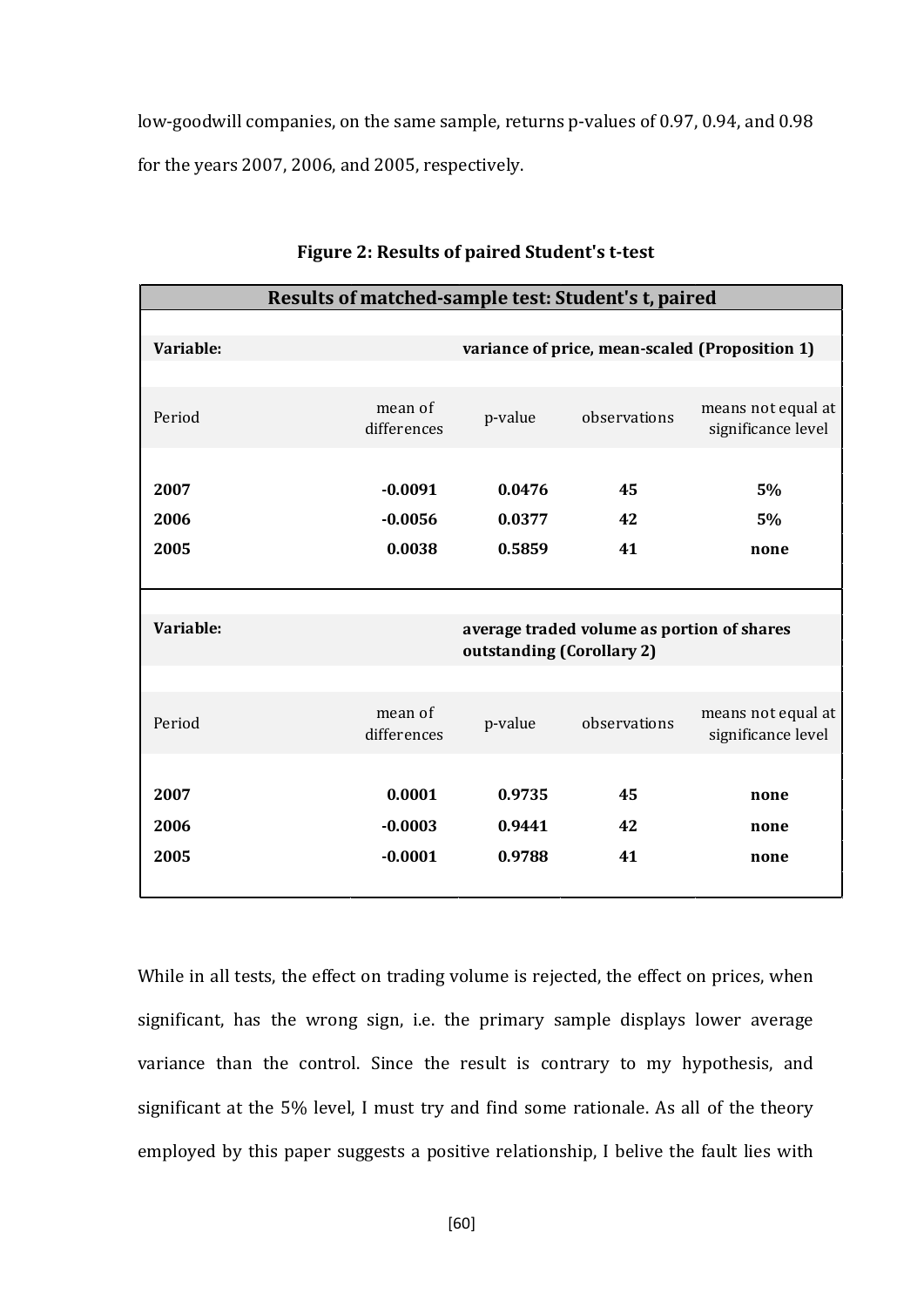the design of the test: the primary-control division is based solely on the absolute value of the company's brand, which is a poor proxy for the ratio of goodwill to book equity required by the theory. Also, the sample is of relatively small size, and outliers may have undue influence, which is a likely reason why the 2005 price volatility results are not significant at all.

| Results of matched-sample test: Student's t, unpaired |                    |                    |                           |                                            |                                                |  |  |  |  |
|-------------------------------------------------------|--------------------|--------------------|---------------------------|--------------------------------------------|------------------------------------------------|--|--|--|--|
| Variable:                                             |                    |                    |                           |                                            | variance of price, mean-scaled (Proposition 1) |  |  |  |  |
|                                                       |                    |                    |                           |                                            |                                                |  |  |  |  |
| Period                                                | mean of<br>primary | mean of<br>control | p-value                   | observations                               | means not equal at<br>significance level       |  |  |  |  |
| 2007                                                  | 0.0067             | 0.0157             | 0.1063                    | 45                                         | none                                           |  |  |  |  |
| 2006                                                  | 0.0057             | 0.0113             | 0.0468                    | 42                                         | 5%                                             |  |  |  |  |
| 2005                                                  | 0.0139             | 0.0102             | 0.5743                    | 41                                         | none                                           |  |  |  |  |
|                                                       |                    |                    |                           |                                            |                                                |  |  |  |  |
|                                                       |                    |                    |                           |                                            |                                                |  |  |  |  |
| Variable:                                             |                    |                    | outstanding (Corollary 2) | average traded volume as portion of shares |                                                |  |  |  |  |
|                                                       |                    |                    |                           |                                            |                                                |  |  |  |  |
| Period                                                | mean of<br>primary | mean of<br>control | p-value                   | observations                               | means not equal at<br>significance level       |  |  |  |  |
|                                                       |                    |                    |                           |                                            |                                                |  |  |  |  |
| 2007                                                  | 0.0094             | 0.0093             | 0.9736                    | 45                                         | none                                           |  |  |  |  |
| 2006                                                  | 0.0076             | 0.0079             | 0.9439                    | 42                                         | none                                           |  |  |  |  |
| 2005                                                  | 0.0070             | 0.0071             | 0.9785                    | 41                                         | none                                           |  |  |  |  |
|                                                       |                    |                    |                           |                                            |                                                |  |  |  |  |

**Figure 3: Results of unpaired Student's t-test**

The unpaired test yields approximately the same results, except that in 2007 the influence of goodwill on price variance is significant only slightly above the 10%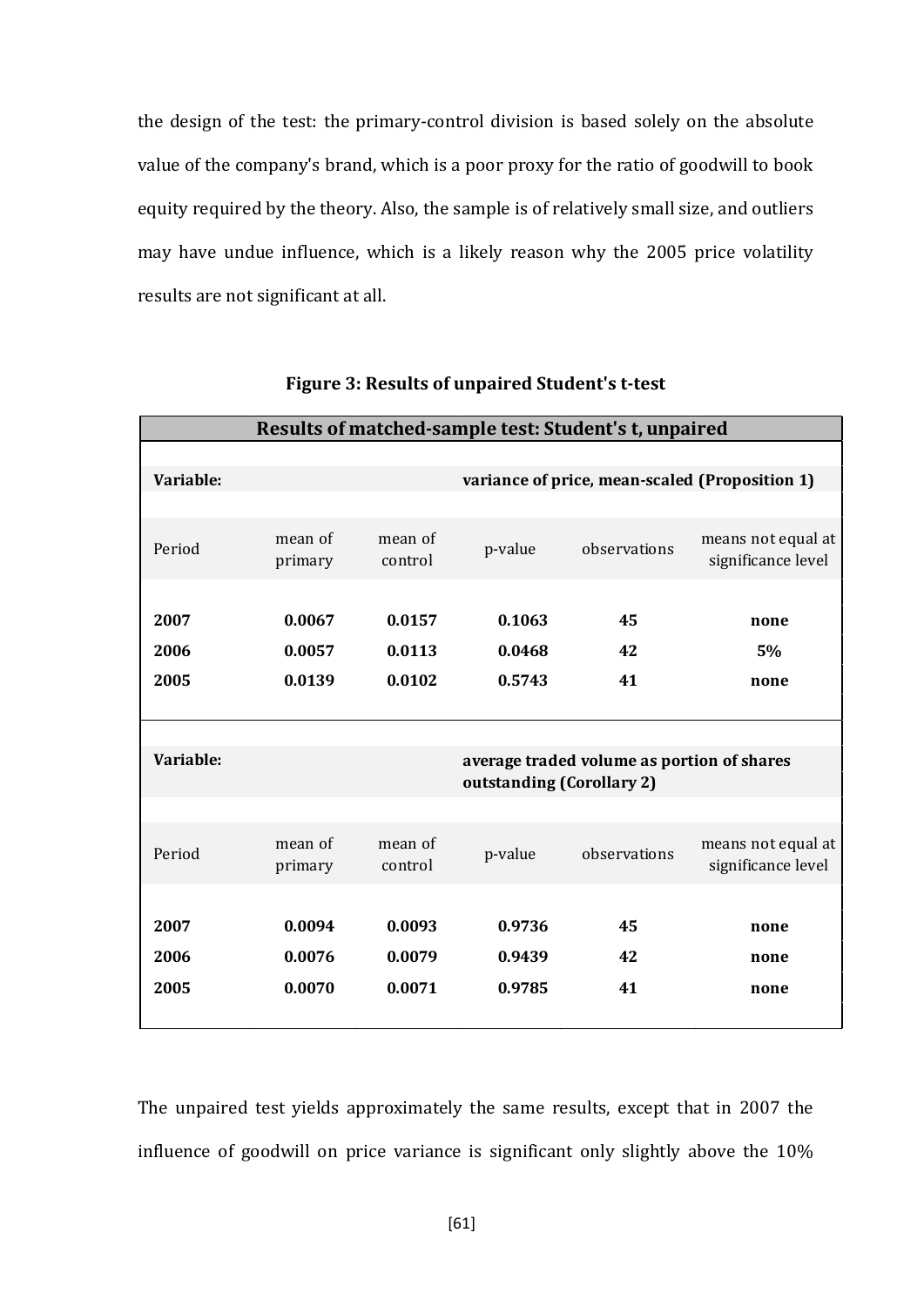level. The p-values of the rejected hypotheses were not significantly changed either way. As said earlier, the results on price variance are contrary to theory, and, based on my reservations to the pairing method, I consider bad test design to be to blame, at least until proven otherwise.

Finally, the pairing is not perfect, as due to database limitations I had to use current (May 2011) market cap as the pairing measure of size, and furthermore, despite my best efforts the paired sample contains 16 companies that are significantly smaller (three times or smaller market cap) than their primary-sample "partners" (none significantly larger) and 11 companies whose field of business differs substantially from their counterparts' (e.g. an agricultural products company being paired with a soft drinks company).

#### 5.2.LINEAR REGRESSION TESTS

Regression analysis was performed on the following two models:

$$
log\left(vol_p(x)\right) = \beta_0 + \beta_1 log\left(\frac{gw_1(x)}{eq(x)}\right) + \beta_2 log\left(\frac{gw_2(x)}{eq(x)}\right) + \beta_3 mPos + \varepsilon
$$
  
and

$$
log(V(x)) = \beta_0 + \beta_1 log\left(\frac{gw_1(x)}{eq(x)}\right) + \beta_2 log\left(\frac{gw_2(x)}{eq(x)}\right) + \beta_3 mPos + \varepsilon
$$

where *x* denotes individual observations. A logarithmic model was used because the original data showed significant heteroskedasticity. The sum of capitalized marketing expense and capitalized research and development expense was used as a proxy for  $gw_1$ , as discussed earlier. The proxy for  $gw_2$  was the Interbrand estimate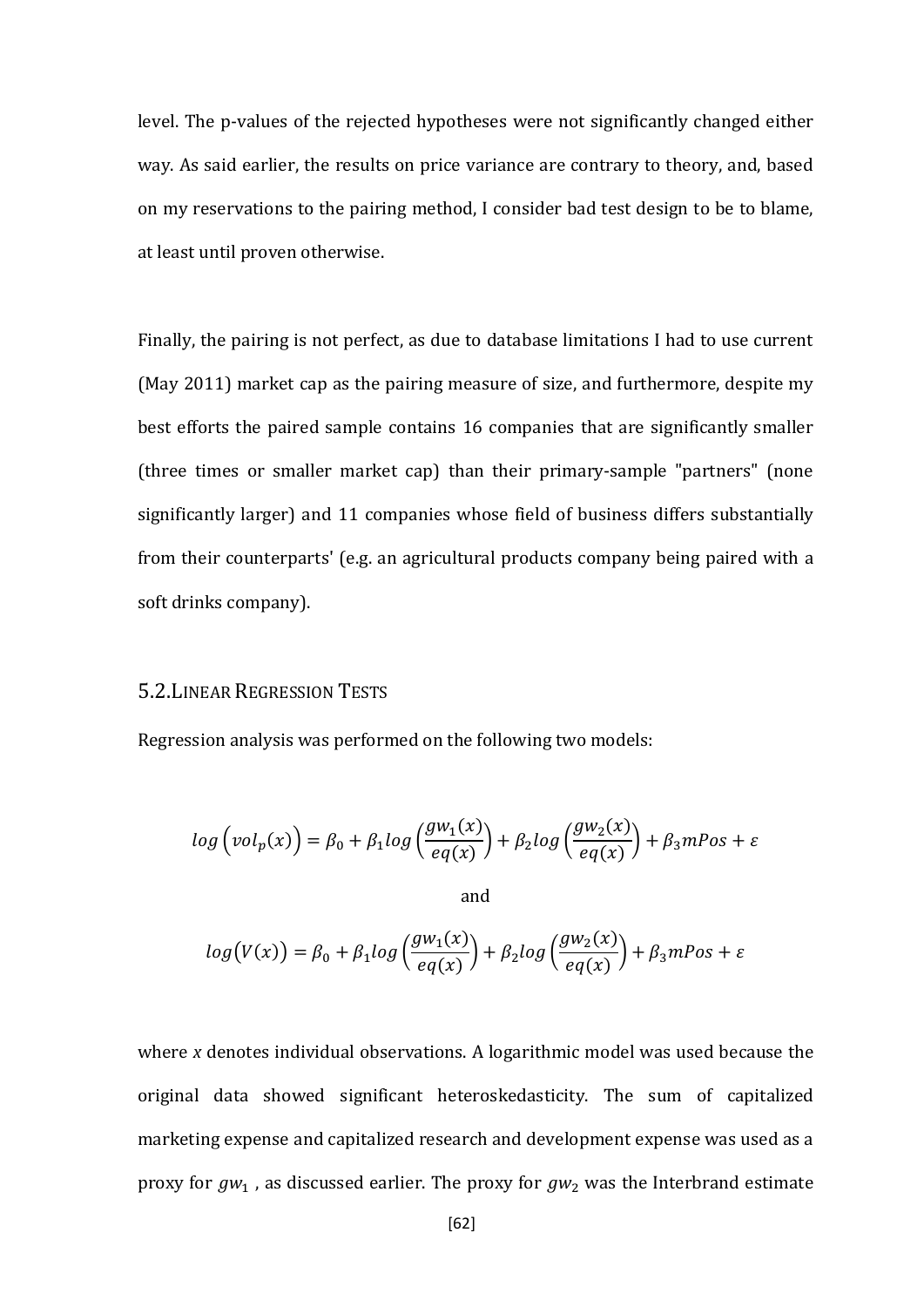of brand value also discussed earlier, and the market position dummy  $mPos$  was active for the 16 companies for which no firm of similar size could be found within the same industry, i.e. the members of the "badly matched" list from the preceding matched samples analysis.

The results were mostly inconclusive, as even in cases where the coefficient relationships implied by theory were present, the significance of the coefficient in question, and often the model as a whole, was very low, and so was overall model fit. Surprisingly, significance was generally better for regressions testing Corollary 2. This is probably due to the trading volume data showing a very low amount of heteroskedasticity (which was still rampant elsewhere despite the logarithmization). In fact, the second explanatory variable (the ratio of brand value to book equity) was found to be significant on the unrestricted sample of 46 companies at the 5% level in 2005 and 2006, and at the 10% level in 2007, in explaining average trading volume relative to shares outstanding, with a large positive coefficient. This constitutes solid evidence for Corollary 2, however, it is in direct conflict with the results of the preceding matched sample tests.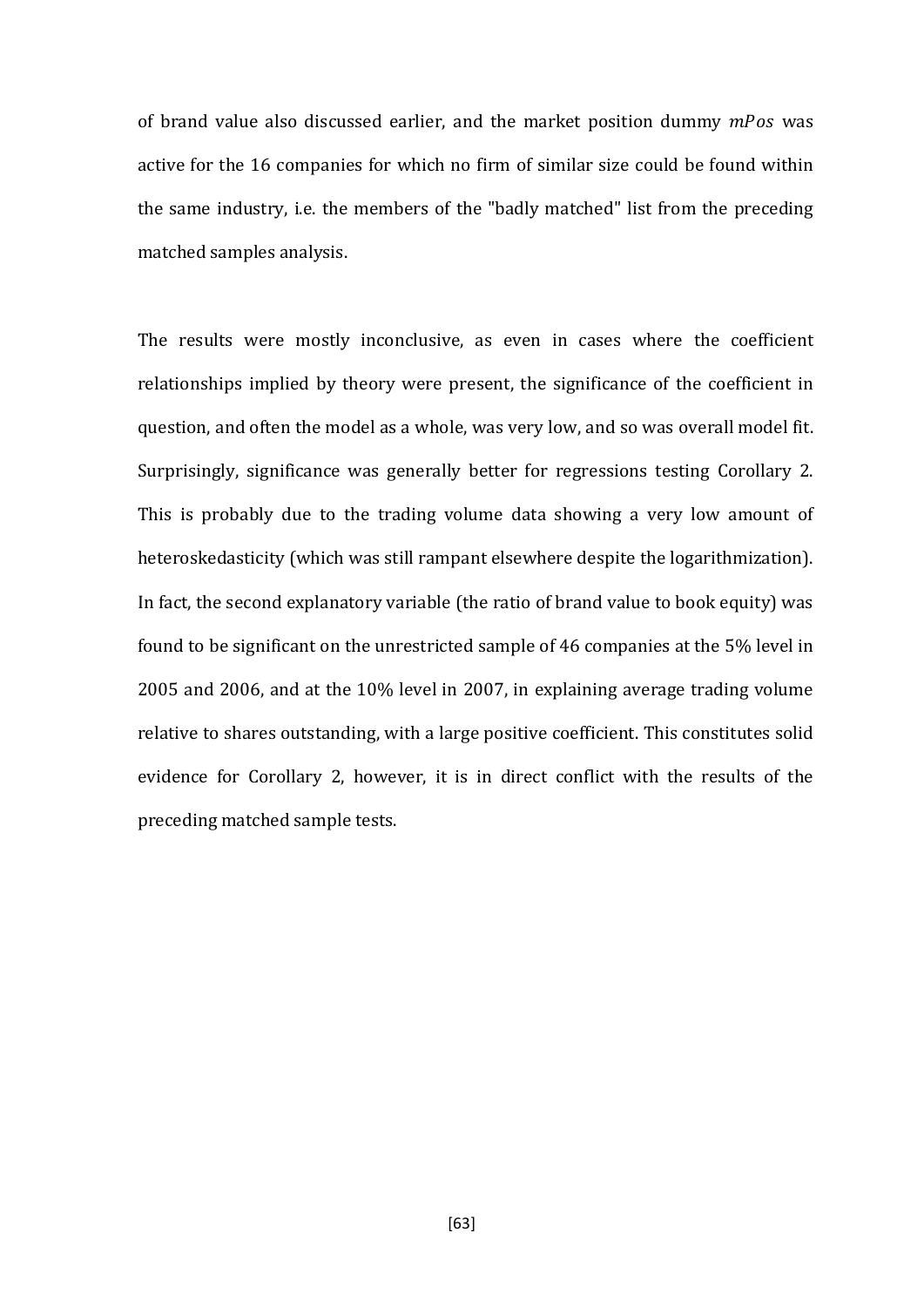| Results of Ordinary Least Squares regression: Unrestricted Sample, Proposition 1 |           |                                                                     |                |             |               |               |                 |  |
|----------------------------------------------------------------------------------|-----------|---------------------------------------------------------------------|----------------|-------------|---------------|---------------|-----------------|--|
|                                                                                  |           |                                                                     |                |             |               |               |                 |  |
| <b>Response variable:</b>                                                        |           | natural logarithm of variance of price, mean-scaled (Proposition 1) |                |             |               |               |                 |  |
|                                                                                  |           |                                                                     |                |             |               |               |                 |  |
| Period                                                                           | intercept | ln(gw1/eq)                                                          |                |             | ln(gw2/eq)    |               | market position |  |
|                                                                                  |           | coefficient                                                         | p-value        | coefficient | p-value       | coefficient   | p-value         |  |
|                                                                                  |           |                                                                     |                |             |               |               |                 |  |
| 2007                                                                             | $-5.6933$ | $-0.1329$                                                           | 0.3330         | 0.1360      | 0.3360        | $-0.0171$     | 0.9560          |  |
| 2006                                                                             | $-5.3476$ | $-0.1432$                                                           | 0.2790         | 0.2489      | 0.0633        | $-0.2303$     | 0.4494          |  |
| 2005                                                                             | $-5.2669$ | $-0.1088$                                                           | 0.5837         | $-0.1132$   | 0.5737        | $-0.9836$     | 0.0412          |  |
|                                                                                  |           |                                                                     |                |             |               |               |                 |  |
|                                                                                  |           |                                                                     |                |             |               |               |                 |  |
| <b>Model statistics</b>                                                          |           |                                                                     |                |             |               |               |                 |  |
|                                                                                  |           |                                                                     |                |             |               |               |                 |  |
| Period                                                                           |           |                                                                     | model          | Jarque-Bera | Breusch-Pagan | condition nr. | $\mathbf n$     |  |
|                                                                                  |           | adj. R squared                                                      | F-test p-value | p-value     | p-value       |               |                 |  |
|                                                                                  |           |                                                                     |                |             |               |               |                 |  |
| 2007                                                                             |           | $-0.0403$                                                           | 0.7404         | 0.7097      | 0.5474        | 5.14          | 46              |  |
| 2006                                                                             |           | 0.0287                                                              | 0.2437         | < 0.001     | 0.6859        | 5.26          | 46              |  |
| 2005                                                                             |           | 0.0509                                                              | 0.1611         | < 0.001     | 0.4278        | 5.21          | 46              |  |
|                                                                                  |           |                                                                     |                |             |               |               |                 |  |

# **Figure 4: Results of OLS, unrestricted sample**

| <b>Results of Ordinary Least Squares regression: Unrestricted Sample, Corollary 2</b>     |           |                         |                |                        |                          |               |                 |  |  |
|-------------------------------------------------------------------------------------------|-----------|-------------------------|----------------|------------------------|--------------------------|---------------|-----------------|--|--|
| natural logarithm of average traded volume as portion of shares outstanding (Corollary 2) |           |                         |                |                        |                          |               |                 |  |  |
| Response variable:                                                                        |           |                         |                |                        |                          |               |                 |  |  |
| Period<br>intercept                                                                       |           | ln(gw1/eq)              |                | ln(gw2/eq)             |                          |               | market position |  |  |
|                                                                                           |           | coefficient             | p-value        | coefficient            | p-value                  | coefficient   | p-value         |  |  |
| 2007                                                                                      | $-5.6736$ | $-0.0451$               | 0.8275         | 0.4228                 | 0.0523                   | $-0.4545$     | 0.3384          |  |  |
|                                                                                           | $-5.8754$ |                         |                | 0.5437                 | 0.0247                   | $-0.6524$     | 0.2335          |  |  |
| 2006                                                                                      |           | $-0.1336$               | 0.5706         |                        |                          |               |                 |  |  |
| 2005                                                                                      | $-6.0661$ | $-0.1142$               | 0.6419         | 0.6096                 | 0.0177                   | $-0.4837$     | 0.4072          |  |  |
|                                                                                           |           |                         |                |                        |                          |               |                 |  |  |
| <b>Model statstics</b>                                                                    |           |                         |                |                        |                          |               |                 |  |  |
|                                                                                           |           |                         |                |                        |                          |               |                 |  |  |
| Period                                                                                    |           | model<br>adj. R squared | F-test p-value | Jarque-Bera<br>p-value | Breusch-Pagan<br>p-value | condition nr. | $\mathbf n$     |  |  |
|                                                                                           |           |                         |                |                        |                          |               |                 |  |  |
| 2007                                                                                      |           | 0.0712                  | 0.1082         | < 0.001                | 0.0035                   | 5.14          | 46              |  |  |
| 2006                                                                                      |           | 0.0287                  | 0.0955         | < 0.001                | 0.0245                   | 5.26          | 46              |  |  |
| 2005                                                                                      |           | 0.0935                  | 0.0687         | < 0.001                | 0.0312                   | 5.21          | 46              |  |  |
|                                                                                           |           |                         |                |                        |                          |               |                 |  |  |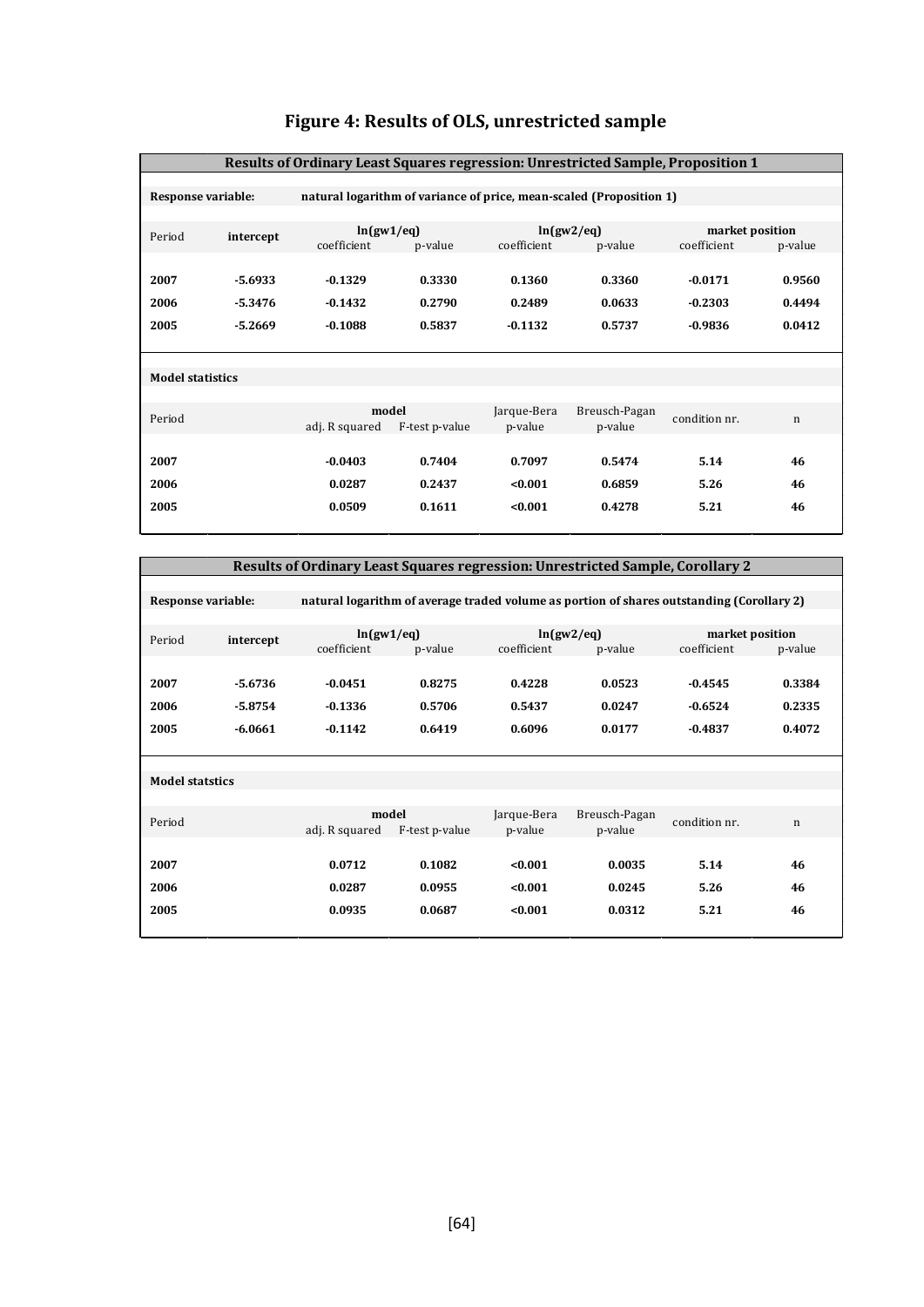| <b>Results of Ordinary Least Squares regression: Restricted Sample, Proposition 1</b> |           |                                                                     |                |             |               |               |                 |  |  |
|---------------------------------------------------------------------------------------|-----------|---------------------------------------------------------------------|----------------|-------------|---------------|---------------|-----------------|--|--|
|                                                                                       |           |                                                                     |                |             |               |               |                 |  |  |
| Response variable:                                                                    |           | natural logarithm of variance of price, mean-scaled (Proposition 1) |                |             |               |               |                 |  |  |
|                                                                                       |           |                                                                     |                |             |               |               |                 |  |  |
| Period                                                                                | intercept | ln(gw1/eq)                                                          |                | ln(gw2/eq)  |               |               | market position |  |  |
|                                                                                       |           | coefficient                                                         | p-value        | coefficient | p-value       | coefficient   | p-value         |  |  |
|                                                                                       |           |                                                                     |                |             |               |               |                 |  |  |
| 2007                                                                                  | $-5.3553$ | 0.1039                                                              | 0.5330         | 0.1465      | 0.2850        | $-0.1172$     | 0.6950          |  |  |
| 2006                                                                                  | $-5.0027$ | 0.0937                                                              | 0.3960         | $-0.0264$   | 0.7560        | $-0.3176$     | 0.1000          |  |  |
| 2005                                                                                  | $-5.0787$ | 0.0977                                                              | 0.7570         | $-0.1308$   | 0.5740        | $-0.5619$     | 0.2860          |  |  |
|                                                                                       |           |                                                                     |                |             |               |               |                 |  |  |
|                                                                                       |           |                                                                     |                |             |               |               |                 |  |  |
| <b>Model statistics</b>                                                               |           |                                                                     |                |             |               |               |                 |  |  |
|                                                                                       |           |                                                                     |                |             |               |               |                 |  |  |
| Period                                                                                |           |                                                                     | model          | Jarque-Bera | Breusch-Pagan | condition nr. | $\mathbf n$     |  |  |
|                                                                                       |           | adj. R squared                                                      | F-test p-value | p-value     | p-value       |               |                 |  |  |
|                                                                                       |           |                                                                     |                |             |               |               |                 |  |  |
| 2007                                                                                  |           | 0.0244                                                              | 0.3342         | < 0.001     | 0.5397        | 3.92          | 25              |  |  |
| 2006                                                                                  |           | 0.0309                                                              | 0.3153         | 0.8913      | 0.9020        | 4.00          | 25              |  |  |
| 2005                                                                                  |           | $-0.0785$                                                           | 0.7419         | 0.6205      | 0.3542        | 3.82          | 25              |  |  |
|                                                                                       |           |                                                                     |                |             |               |               |                 |  |  |

# **Figure 5: Results of OLS, restricted sample**

| <b>Results of Ordinary Least Squares regression: Restricted Sample, Corollary 2</b>                                    |           |                |                |             |               |                 |             |  |  |
|------------------------------------------------------------------------------------------------------------------------|-----------|----------------|----------------|-------------|---------------|-----------------|-------------|--|--|
|                                                                                                                        |           |                |                |             |               |                 |             |  |  |
| <b>Response variable:</b><br>natural logarithm of average traded volume as portion of shares outstanding (Corollary 2) |           |                |                |             |               |                 |             |  |  |
|                                                                                                                        |           |                |                |             |               |                 |             |  |  |
| Period                                                                                                                 | intercept | ln(gw1/eq)     |                | ln(gw2/eq)  |               | market position |             |  |  |
|                                                                                                                        |           | coefficient    | p-value        | coefficient | p-value       | coefficient     | p-value     |  |  |
|                                                                                                                        |           |                |                |             |               |                 |             |  |  |
| 2007                                                                                                                   | $-5.2312$ | 0.3187         | 0.3301         | 0.4743      | 0.0827        | $-0.3184$       | 0.5856      |  |  |
| 2006                                                                                                                   | $-5.4458$ | 0.4124         | 0.2139         | 0.5080      | 0.0542        | $-0.1830$       | 0.7426      |  |  |
|                                                                                                                        |           |                |                |             |               |                 |             |  |  |
| 2005                                                                                                                   | $-5.5293$ | 0.4960         | 0.1511         | 0.6481      | 0.0149        | 0.0072          | 0.9896      |  |  |
|                                                                                                                        |           |                |                |             |               |                 |             |  |  |
|                                                                                                                        |           |                |                |             |               |                 |             |  |  |
| <b>Model statstics</b>                                                                                                 |           |                |                |             |               |                 |             |  |  |
|                                                                                                                        |           |                |                |             |               |                 |             |  |  |
| Period                                                                                                                 |           | model          |                | Jarque-Bera | Breusch-Pagan | condition nr.   | $\mathbf n$ |  |  |
|                                                                                                                        |           | adj. R squared | F-test p-value | p-value     | p-value       |                 |             |  |  |
|                                                                                                                        |           |                |                |             |               |                 |             |  |  |
| 2007                                                                                                                   |           | 0.2095         | 0.0478         | 0.5109      | 0.0121        | 3.92            | 25          |  |  |
| 2006                                                                                                                   |           | 0.2803         |                | 0.4468      | 0.0138        | 4.00            | 25          |  |  |
|                                                                                                                        |           |                | 0.0192         |             |               |                 |             |  |  |
| 2005                                                                                                                   |           | 0.3617         | 0.0058         | 0.7132      | 0.0063        | 3.82            | 25          |  |  |
|                                                                                                                        |           |                |                |             |               |                 |             |  |  |

On the restricted sample, which numbered only 25 companies, and which was the result of the exclusion of all observations for which any part of the data was missing, significance was generally improved, showing that the missing data is probably spoiling the unrestricted regression, however, most of these improvements were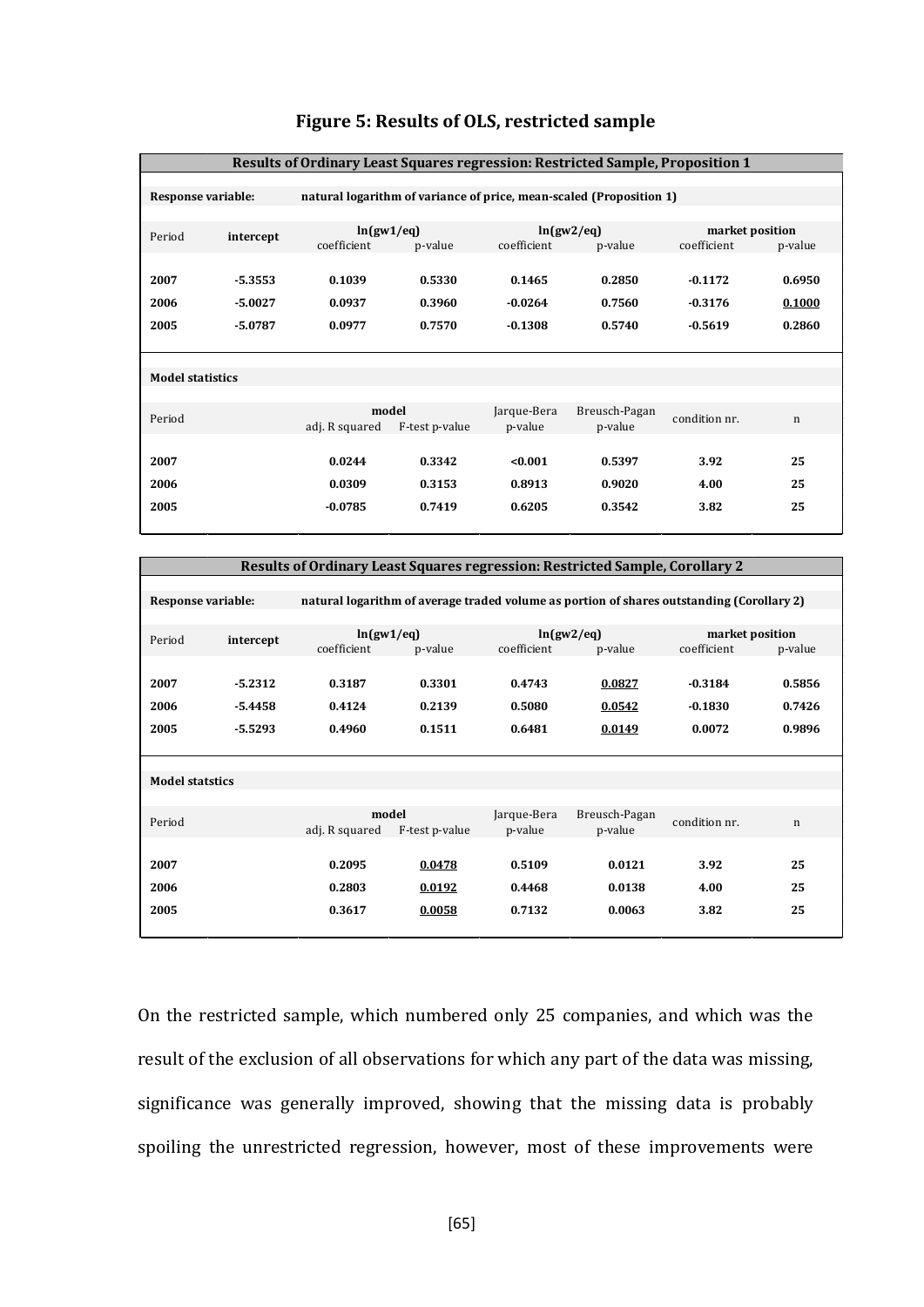insufficient to reach acceptable significance levels. Tests of Proposition 1 on the restricted sample failed completely in terms of significance, as well as by gross violations of OLS assumptions (which are to be expected, as sample size is below the generally-accepted threshold of 30 for samplings from continuous distributions). Tests of Corollary 2 repeated the result of significance of brand value for trading volume, with even smaller p-values.

As for OLS assumptions, normality of disturbances generally held on the unrestricted sample, but was almost always rejected on the restricted sample. Heteroskedasticity was present throughout all tests of Proposition 1, but was not detected in tests of Corollary 2. Condition numbers in the range of 3-6 for all relevant design matrices suggest little to no multicollinearity. Autocorrelation was not checked, as the regression employs cross-sectional data.

The regression analysis cannot support or reject Proposition 1 on account of heteroskedastic data. The analysis supports, at the 5% significance level, Corollary 2, but cannot reject or support Proposition 3 and Corollary 4, as the joint significance of coefficients on both types of goodwill would be required to meaningfully establish order relations between them.

Regarding possible explanations for the contradictory results of the paired sample test (which rejects an effect of goodwill on trading volume) and of the linear regression (which supports it), I believe at this point that the most likely one is that the samples were badly matched: The primary sample, composed of "the world's 100 most valuable brands" contains large and successful companies. The market cap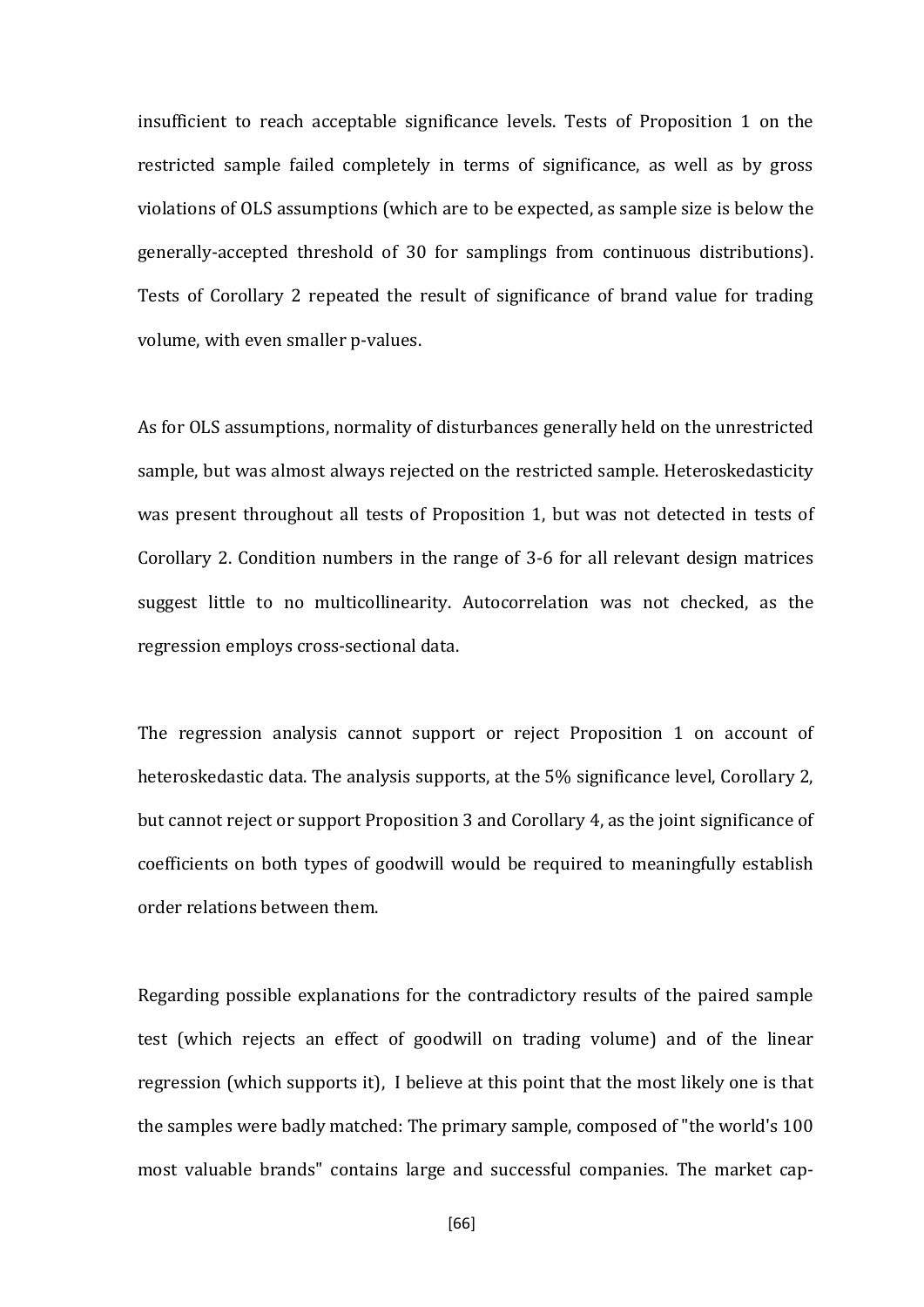oriented matching therefore favours equally large and successful companies, or the closest equivalent, whose only qualification for the control sample is that they didn't make the brand value list. It is impossible to tell from available data if the matchedsample counterpart is the 101st, or the 1001st most valuable brand in the world. Further, the explanatory variables in the regression are defined in relation to book equity, whereas the sole qualification for the matched sample testing is the absolute value of a company's brand. It is completely possible that many of the companies in the control sample would exhibit comparable or even larger ratios of brand value to equity than their primary-sample counterparts.

For that reason, I believe that the contradiction of the tests lies in incompatible variable selection, and not in fundamental reasons. In any case, linear regression is the more robust method, and therefore its results should be given precedence, especially since for this particular result, all performed assumption tests (normality, homoskedasticity, non-collinearity, joint significance) held.

# 6. CONCLUSION

This paper has derived from the theory of residual income valuation and the Feltham-Ohlson model, and subsequently tested, the hypothesis that a larger amount of goodwill in relation to book equity leads to higher volatility of stock price and to higher average trading volume, and that this effect is stronger when the sources of the goodwill cannot be recorded in accounting. The main argument for this hypothesis has been the higher uncertainty about the value of goodwill, stemming from the fact that goodwill is equal to the present value of expected future abnormal earnings, and thus cannot be determined exactly at time of valuation, and further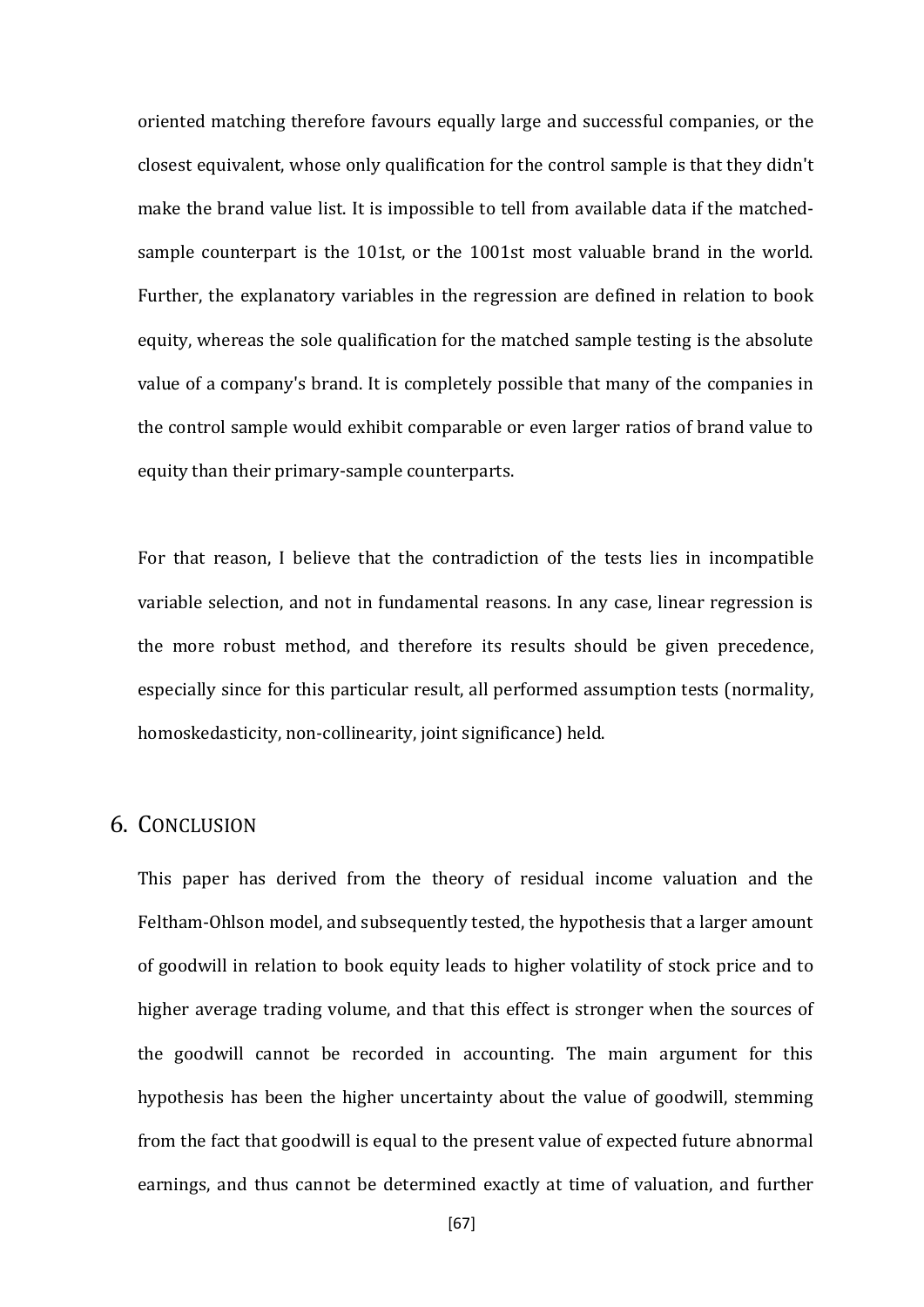that if even the sources of that goodwill cannot be recorded in accounting, such goodwill lacks an observable basis for estimation, making its present value more uncertain than that of goodwill that can be sourced to recognized accounting items. These arguments directly rest on the theory of residual income valuation and the Feltham-Ohlson model, and would lack solid foundation if this theory were not used as a starting point.

Empirical tests by means of matched samples and linear regressions have yielded mixed results: while there is no conclusive evidence that any of the hypotheses are invalid, only partial support may be found for them. Namely, an equality-of-means test on a matched sample of 45 and 45 companies finds that at the 5% level, goodwill decreases price volatility in two of the three observed years, and cannot prove any effect on trading volume in any observed year. However, the result is in contradiction to theory, and I have reason to believe that the reson is poor design of the matched-sample tests.

Tests by linear regression show that on a sample of 46 companies across three years, brand value in relation to book equity increases trading volume, and the result is robust with regard to assumptions of OLS, but can neither support nor reject any other hypotheses or parts thereof, mainly because of low variable significance and bad model fit, assumed due to heteroskedasticity of parts of the data.

Overall, the results of the tests warrant further research, which should mainly concentrate on the improvement of sample size, the removing of heteroskedasticity, finding more exhaustive measures of unrecognized goodwill, and testing whether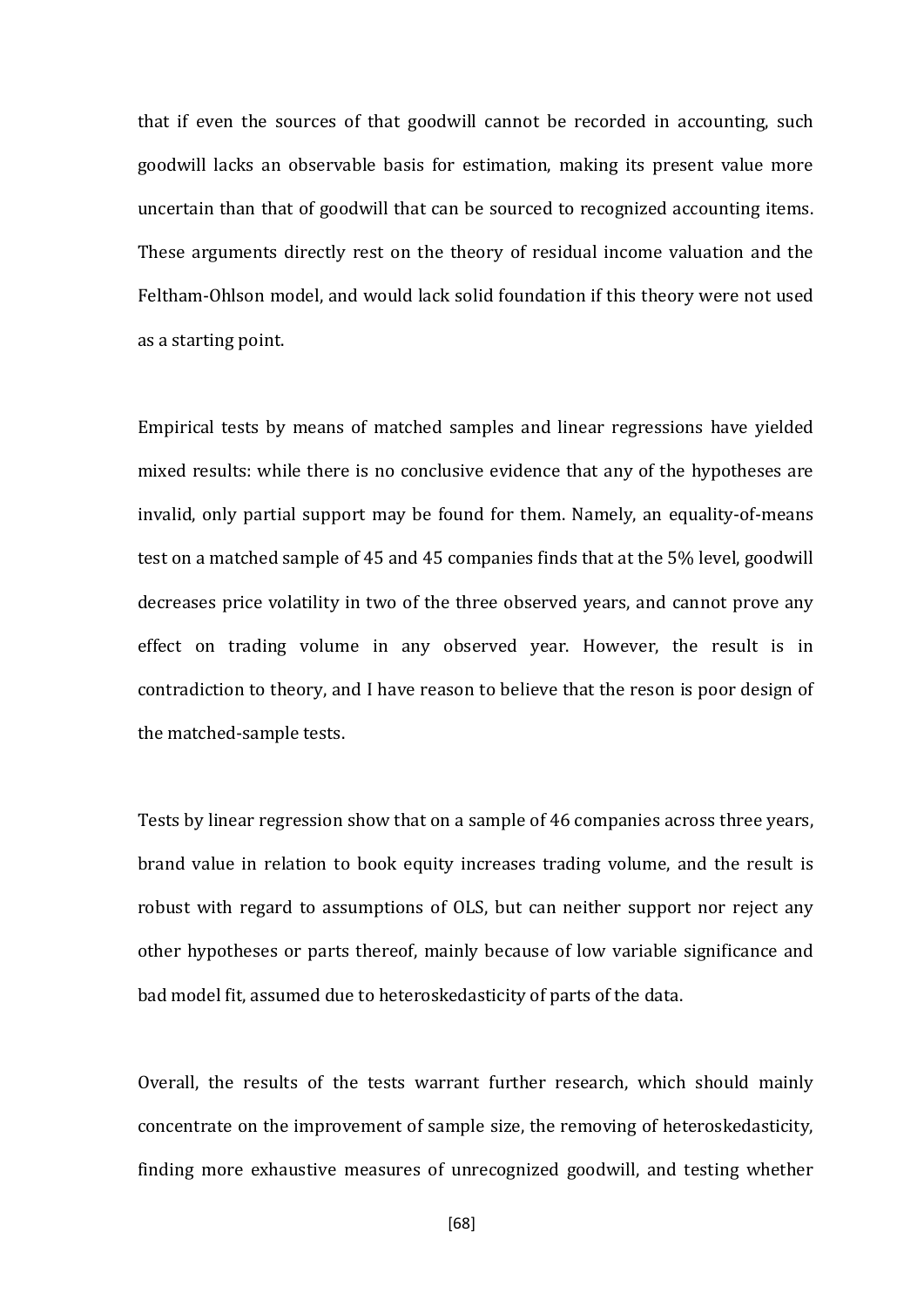unrecognized goodwill is stastically independent of the book value of equity, which is an untested hypothesis assumed to hold throughout this paper.

# ZÁVĚR

Tato práce odvozuje z teorie oceňování residuálních zisků a Feltham-Ohlsonova modelu a posléze testuje hypotézu, že větší poměr hodnoty dobrého jména firmy k účetní hodnotě vlastního jmění zvyšuje volatilitu ceny akcií a průměrný objem obchodování, a že tento vliv je silnější, nelze-li původ dobrého jména spojit s žádnými účetními položkami. Hlavním argumentem pro tuto hypotézu je vyšší nejistota ohledně hodnoty dobrého jména firmy v porovnání s účetní hodnotou vlastního jmění, která vyplývá z vyjádření hodnoty dobrého jména firmy jako současné hodnoty očekávaných abnormálních zisků. To znamená, že tato hodnota nemůže být zjištěna přesně v době oceňování, a pokud navíc ani zdroje této hodnoty nemohou být zaneseny do účetnictví, pozbývá dobré jméno jakéhokoli pozorovatelného základu pro odhadování, což činí současnou hodnotu dobrého jména takového původu méně jistou, než je hodnota dobrého jména, jehož zdroje lze vysledovat v účetních záznamech. Tyto argumenty se přímo opírají o teorii oceňování residuálních zisků a Feltham-Ohlsonova modelu, bez jejichž použití jako výchozího bodu by ztratily pevný základ.

Empirické testy metodou párových dat a metodou lineární regrese přinesly smíšené výsledky: ačkoliv nepodávají jasné důkazy proti platnosti hypotéz, důkazy v jejich prospěch jsou pouze částečné. Konkrétně, test shody středních hodnot na párovém souboru 45 a 45 společností shledal, že na 5% hladině významnosti dobré jméno firmy snižuje volatilitu ceny akcií ve dvou ze tří sledovaných let, a v žádném z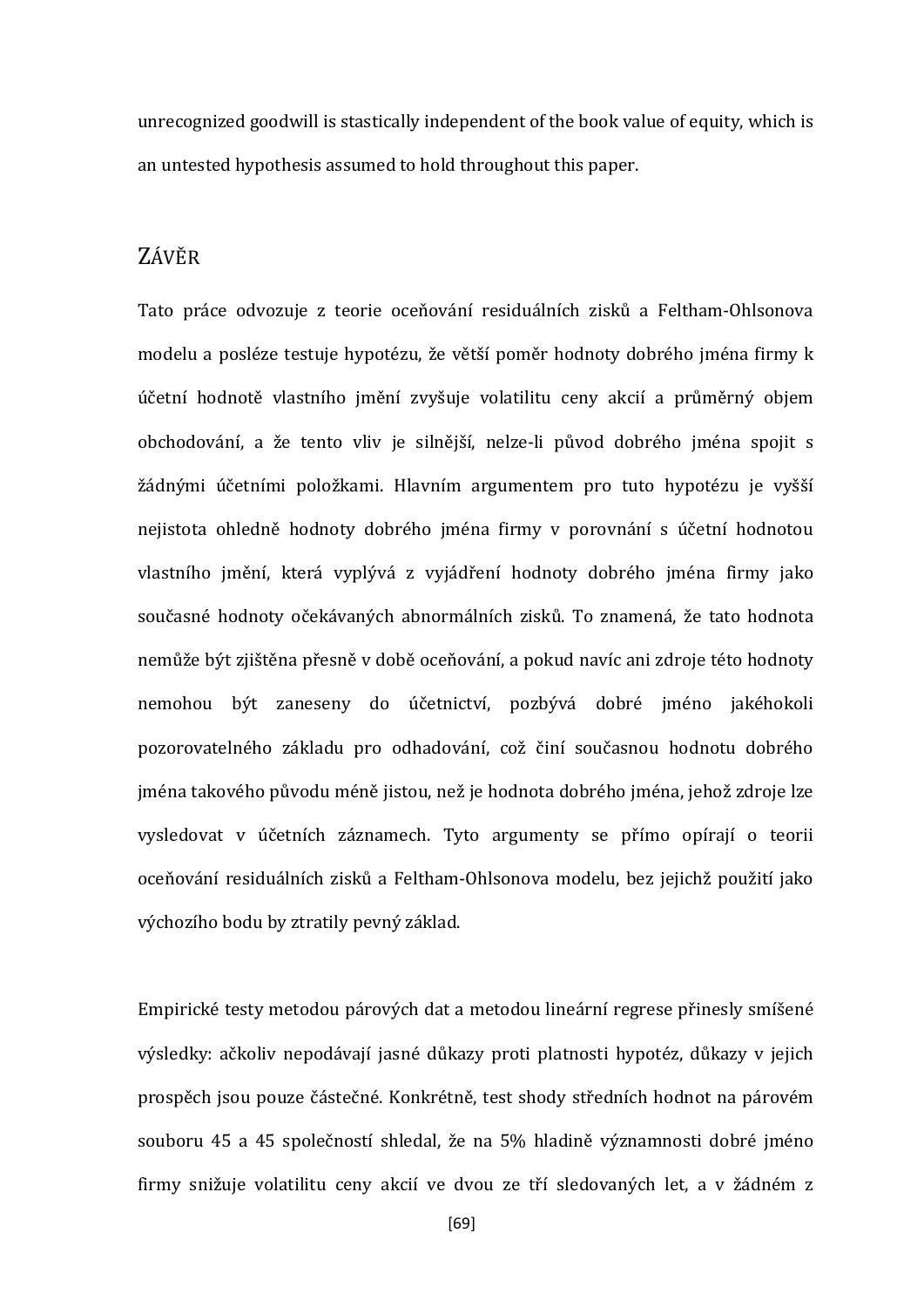pozorovaných let nemůže prokázat žádný efekt na objem obchodování. Výsledky ohdledně volatility cen jsou ovšem v rozporu s teorií, a mám důvod se domnívat, že důvodem je špatný design párového testu.

Testy lineární regresí ukazují, že na vzorku 46 společností během tří sledovaných let zvyšuje hodnota značky objem obchodování, kterýžto výsledek je robustní s ohledem na předpoklady OLS, ale nemohou potvrdit ani vyvrátit žádné další hypotézy ani jejich části, a to hlavně kvůli nízké signifikanci proměnných a špatné shodě modelu s daty, která má pravděpodobně původ v heteroskedasticitě části dat.

V souhrnu výsledky testů ospravedlňují další výzkum, který by se měl především soustředit na zvýšení velikosti vzorku, odstranění heteroskedasticity, nalezení úplnějších měřítek dobrého jména, a testování hypotézy, že hodnota dobrého jména firmy je statisticky nezávislá na účetní hodnotě vlastního jmění, jejíž platnost je bez ověření předpokládána touto prací.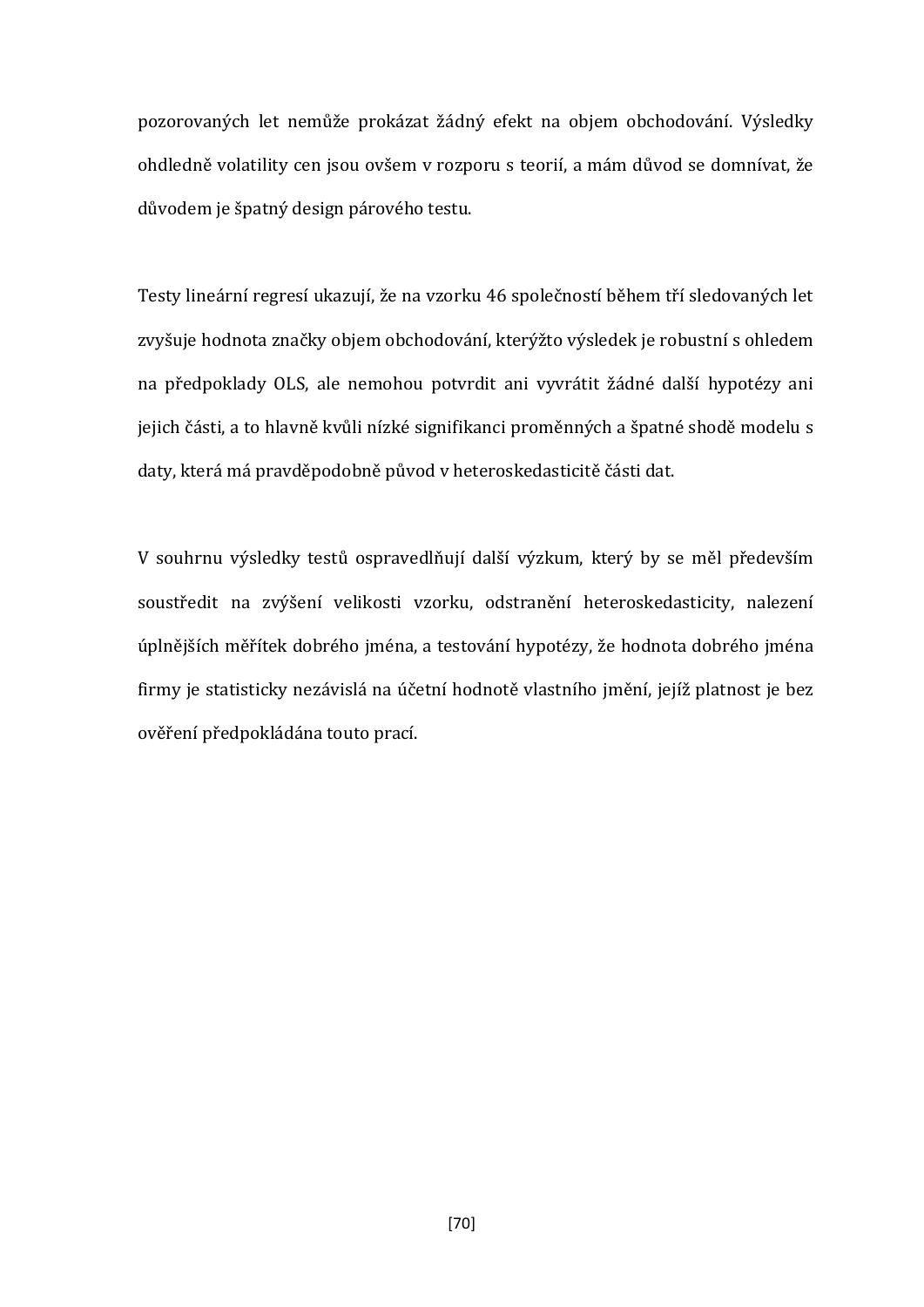# REFERENCES

- 1. Ahmed, A. S. & Morton, R. M (1998) 'Accounting Conservatism and the Valuation of Accounting Numbers: Evidence on the Feltham-Ohlson (1996) Model', *working paper*.
- 2. Ang, A. & Liu, J. (2001) 'A general affine earnings valuation model', *Review of Accounting Studies*, vol. 6, no. 4, pp. 397–425.
- 3. Begley, J. & Feltham, G.A (2002) 'The Relation Between Market Values, Earnings Forecasts, and Reported Earnings', *Contemporary Accounting Research*.
- 4. Bernard, V. L. (1995) 'The Feltham-Ohlson framework: implications for empricists', *Contemporary accounting research*, vol. 11, no. 2, pp. 733-746.
- 5. Bugeja, M. & Gallery, N. (1996) 'Is older goodwill value relevant?', *Accounting and Finance*, vol. 46, no. 4, pp. 519-535, December 2006.
- 6. Callen, J. L. & Segal, D. (2005) 'Empirical tests of the Feltham–Ohlson (1995) model', *Review of Accounting Studies*, vol. 10, no. 4, pp. 409–429.
- 7. Comiskey, E. E. et al. (2010) 'Is Negative Goodwill Valued by Investors?', *Accounting Horizons*, vol. 24, pp. 333–353.
- 8. Dechow, P. M., Hutton, A. P. & Sloan, R. G. (1999) 'An empirical assessment of the residual income valuation model', *Journal of Accounting and Economics*, vol. 26, no. 1-3, pp. 1–34.
- 9. Edey, H. C. (1957) 'Business valuation, goodwill and the super-profit method', *Studies in Accounting Theory*.
- 10. Edwards, E. O. & Bell, P. W. (1961) 'The Theory of and Measurement of Business Income', *University of Califomia Press*.
- 11. Falk H. & Gordon L. A. (1977) 'Imperfect markets and the nature of goodwill', *Journal of Business Finance & Accounting*, vol. 4, no. 4, pp. 443–462, December 1977.
- 12. Feltham, G. A. & Ohlson, J. A. (1995) 'Valuation and Clean Surplus Accounting for Operating and Financial Activities', *Contemporary Accounting Research*, vol. 11, no. 2, pp. 689–731.
- 13. Feltham, G. A. & Ohlson, J. A. (1996) 'Uncertainty Resolution and the Theory of Depreciation Measurement', *Journal of Accounting Research*.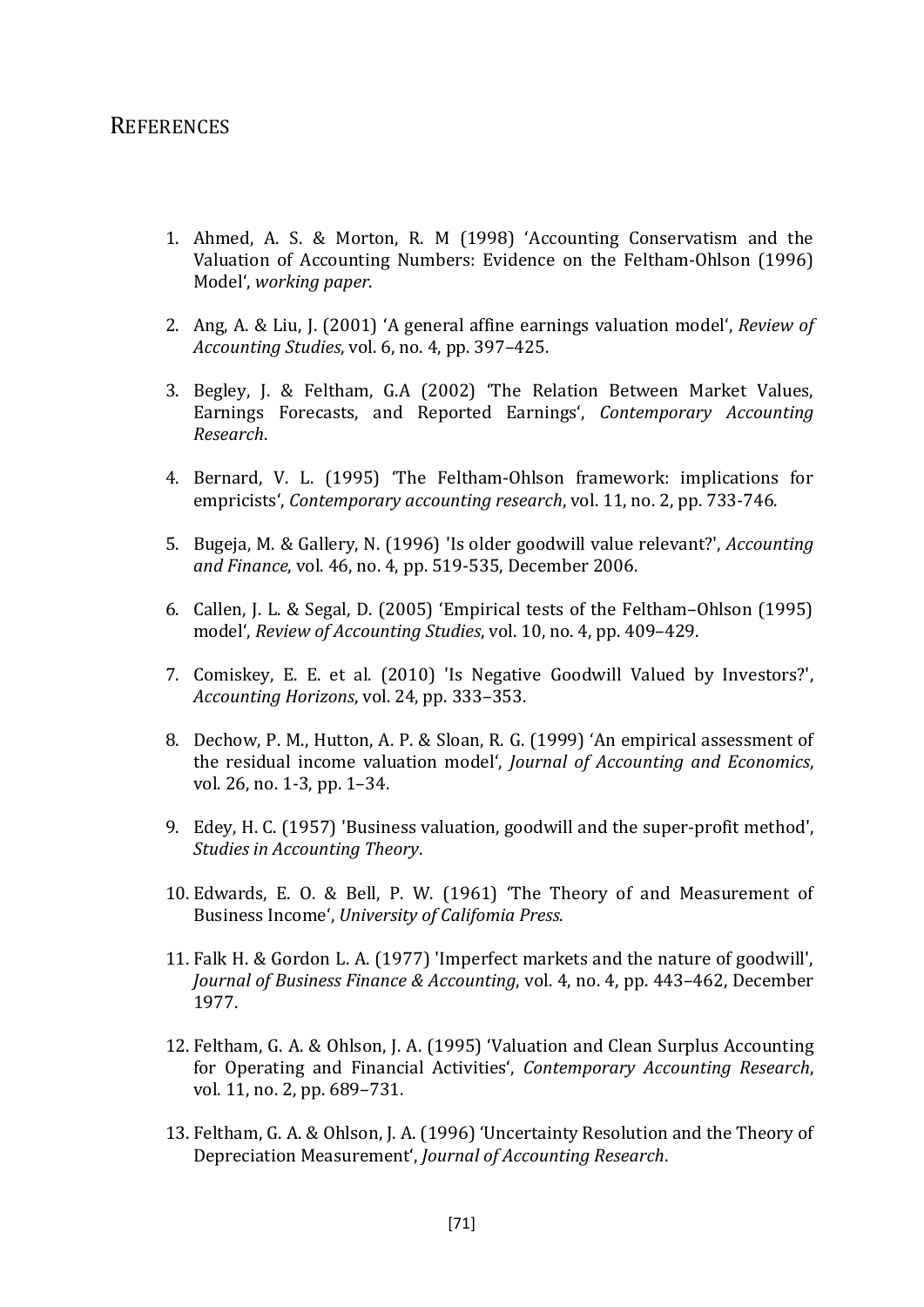- 14. Feltham, G. A. & Ohlson, J. A. (1999) 'Residual earnings valuation with risk and stochastic interest rates', *Accounting Review*, vol. 74, no. 2, pp. 165–183.
- 15. Garman, M. & Ohlson, J. A. (1980) 'Information and the Sequential Valuation of Assets in Arbitrage-Free Economies', *Joumal of Accounting Research*, Autumn, pp. 420-440.
- 16. Hand, J. & Landsman W. R. (1998) 'Testing the Ohlson Model: v or not v, that is the Question', *working paper*.
- 17. Henning S. L., Lewis B. L. & Shaw W. H. (2000) 'Valuation of the Components of Purchased Goodwill', *Journal of Accounting Research*, vol. 38, no. 2, pp. 375– 386, Autumn.
- 18. Chauvin, K. W. & Hirschey, M. (1994) 'Goodwill, Profitability, and the Market Value of a Firm', *Journal of Accounting and Public Policy*, vol. 13, no. 2, pp. 159–180.
- 19. Chewning, E. G. & Churyk, N. T. (2000) 'Goodwill and Amortization: Are they value relevant?', *Academy of Accounting and Financial Studies Journal*, vol. 4, no. 1, pp. 57–70.
- 20. Jennings, R. et al. (1996) 'The relation between accounting goodwill numbers and equity values', *Journal of Business Finance & Accounting*, vol. 23, no. 4, pp. 513–533.
- 21. Johansson, S. E. et al. (2010) 'Goodwill components and impairment tests under conservative accounting: A theoretical evaluation', *unfinished paper*.
- 22. Lintner, J. (1965) 'The valuation of risk assets and the selection of risky investments in stock portfolios and capital budgets', *The Review of Economics and Statistics*, vol. 47, no. 1, February, pp. 13-37.
- 23. Liu, J. & Ohlson, J. A. (2000) 'The Feltham-Ohlson (1995) model: empirical implications', *Journal of Accounting, Auditing and Finance*.
- 24. Lo, K. & Lys, T. Z. (2000) 'The Ohlson model: contribution to valuation theory, limitations, and empirical applications', *Journal of Accounting, Auditing and Finance*.
- 25. Ma, R. & Hopkins, R. (1988) 'Goodwill An Example of Puzzle-Solving in Accounting', *Abacus*, vol. 24, no. 1, pp. 75–85, March 1988.
- 26. Massoud, M. F. & Raiborn, C. A. (2003) 'Accounting for Goodwill: Are We Better Off?', *Review of Business*, vol. 24., pp. 26-32.
- 27. Miller, M. H. & Modigliani, F. (1958) 'The cost of capital, corporation finance and the theory of investment', *The American Economic Review*.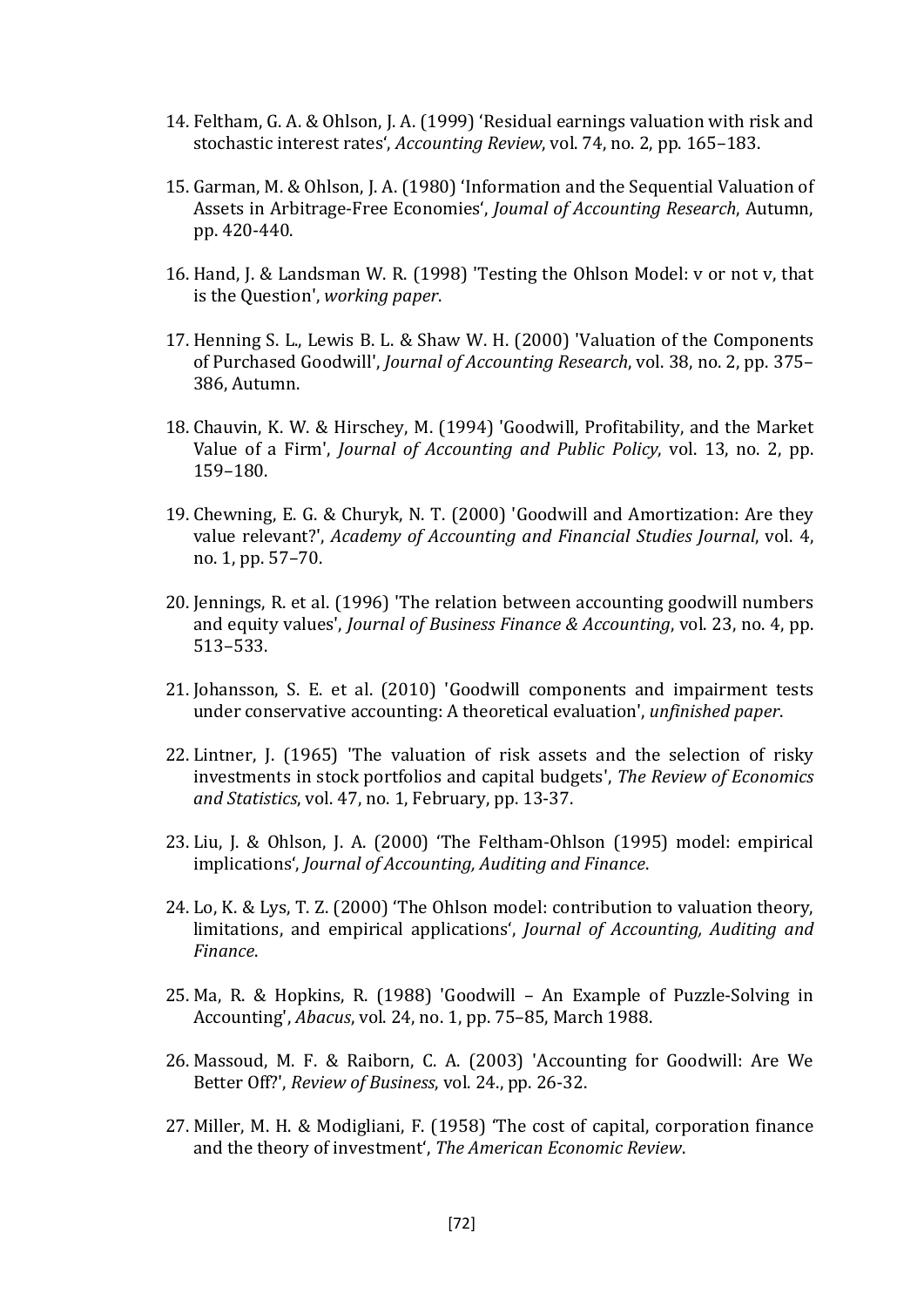- 28. Miller, M. H. & Modigliani, F. (1961) 'Dividend policy, growth, and the valuation of shares', *Journal of Business.*
- 29. Nobes, C. & Norton, J. (1996) 'International variations in the accounting and tax treatments of goodwill and the implications for research', *Journal of International Accounting, Auditing and Taxation*, vol. 5, no. 2, pp. 179–196.
- 30. Nwogugu, M. (2009) 'Goodwill/Intangibles Rules, Earnings Management and Competition', *working paper*.
- 31. Ohlson, J. A. (1995) 'Earnings, Book Values, and Dividends in Equity Valuation', *Contemporary Accounting Research*, vol. 11, no. 2, pp. 661–687.
- 32. Ohlson, J. A. (2000) 'Residual Income Valuation: The Problems', *working paper*.
- 33. Ota, K. (2002) 'A test of the Ohlson (1995) model: Empirical evidence from Japan', *The International Journal of Accounting*, vol. 37, no. 2, pp. 157–182.
- 34. Peasnell, K. V. (1981) 'On Capital Budgeting and Income Measurement', *Abacus*, June, pp. 52-67.
- 35. Preinreich, G. (1938) 'Annual survey of economic theory: the theory of depreciation', *Econometrica: Journal of the Econometric Society*.
- 36. Preinreich, G. (1939) 'Economic theories of goodwill', *Journal of Accountancy*.
- 37. Richardson, G. & Tinaikar, S. (2004) 'Accounting based valuation models: what have we learned?', *Accounting & Finance*, vol. 44, no. 2, pp. 223–255.
- 38. Sharpe, W. F. (1964) 'Capital asset prices: A theory of market equilibrium under conditions of risk', *The Journal of Finance*, vol. 19, no. 3, September, pp. 425-442.
- 39. Triest, S. P. van et al. (2008) 'What is goodwill?', *Financieel management in de praktijk - Liber Amicorum voor prof. dr. Jan Bilderbeek*, pp. 142–156.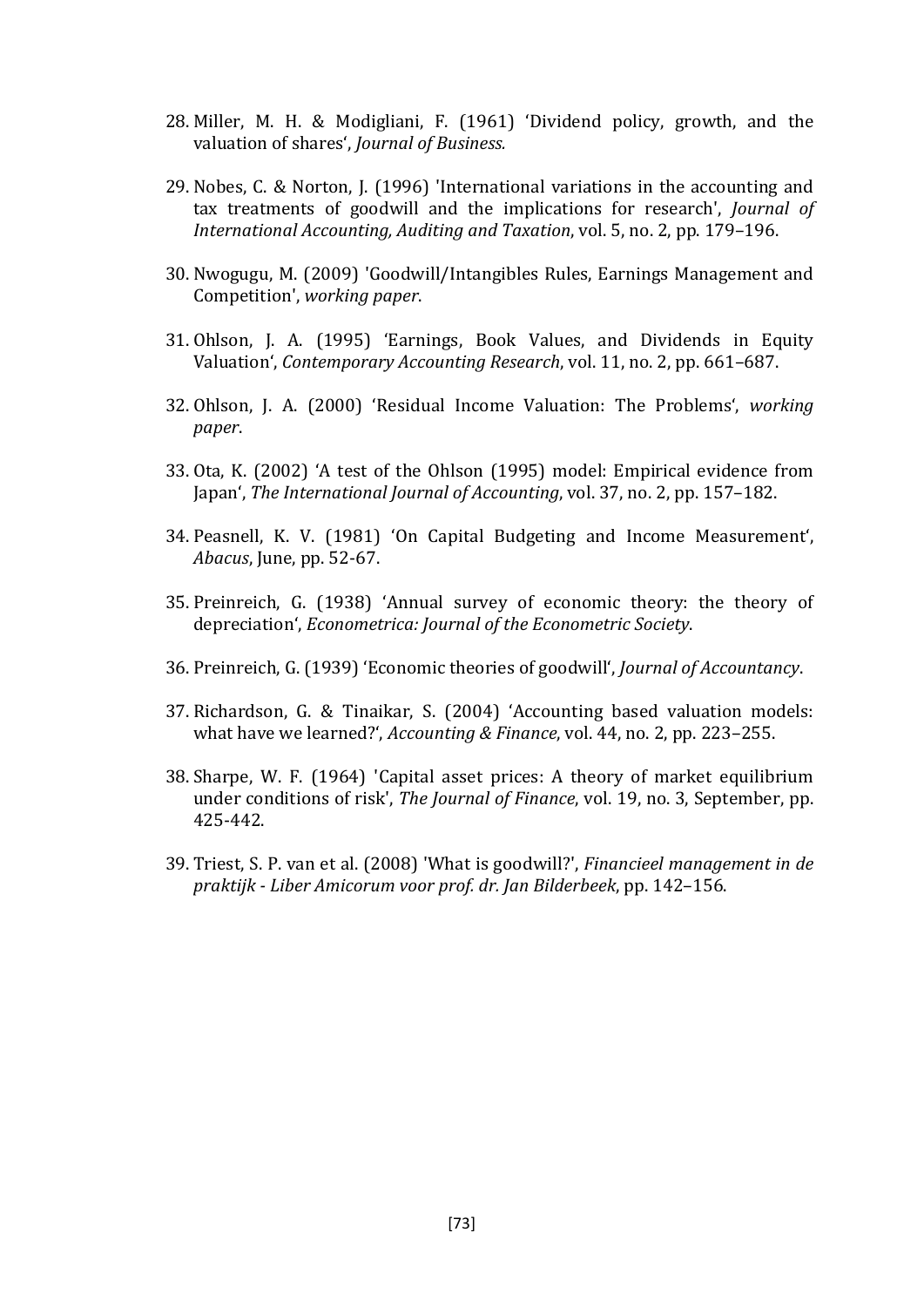# LIST OF APPENDICES

- 1. ON THE REVIEWED LITERATURE (TEXT)
- 2. ON TRANSITORY EARNINGS (TEXT)
- 3. ON TAX (TEXT)
- 4. ZERO NET PRESENT VALUE OF RECOGNIZED GOODWILL (TEXT)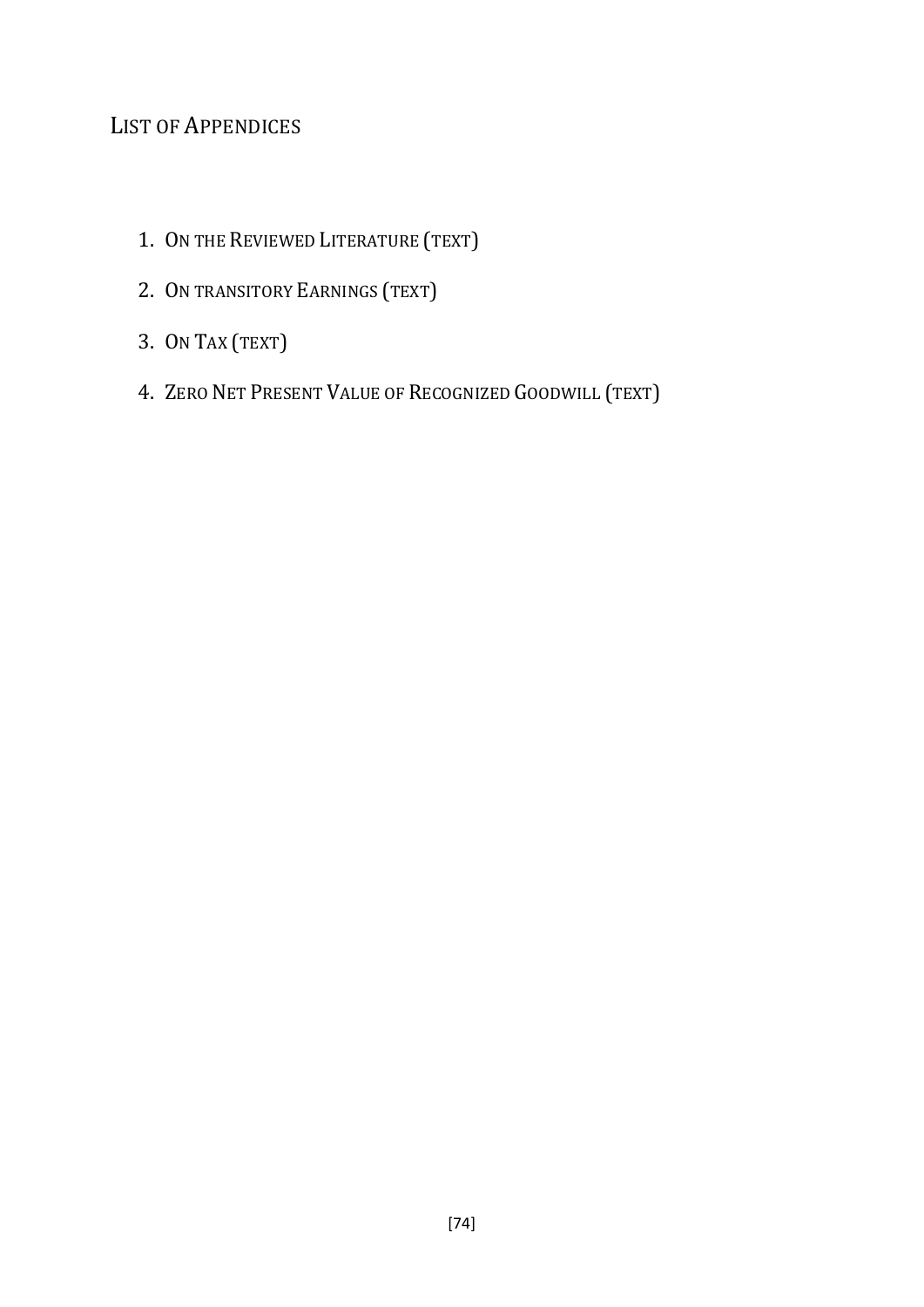## APPENDIX 1

#### ON THE REVIEWED LITERATURE

The paper statistics for the FO literature are as follows: Theory papers – 6, empirical papers – 6, review papers – 6. The oldest paper is from 1995, the most recent from 2005. The most cited has currently 2152 citations, the least cited has 25 citations (in Google Scholar). In an effort to identify the most influential papers, as well as keep the review in manageable proportions, I set an arbitrary cutoff at 10 citations.

I am aware that citation counts are but a proxy for a paper's scientific worth, however, the platform of a bachelor thesis does not afford the space required for a *full* review of relevant literature, if one wishes to discuss articles in any detail.

There are a further 14 papers on the subject of goodwill reviewed to a lesser extent in this paper, as well as 7 more papers for supplementary reference, for a total of 39 papers reviewed or cited.

# APPENDIX 2

## ON TRANSITORY EARNINGS

The Feltham-Ohlson model does not address the issue of transitory earnings, i.e. earnings that are the results of once-only effects and either unpredictable, unrepeatable, or both. In fact, we may conveniently define transitory earnings within the Feltham-Ohlson framework as any earnings that could not have been expected, and thus could not have been included in the expectation term of the valuation equation  $V_t = bv_t + \sum_{\tau=1}^{\infty} R_F^{-\tau} E_t [o\tilde{x}_{t+\tau}^a]$ . This not only eliminates unrepeatable, but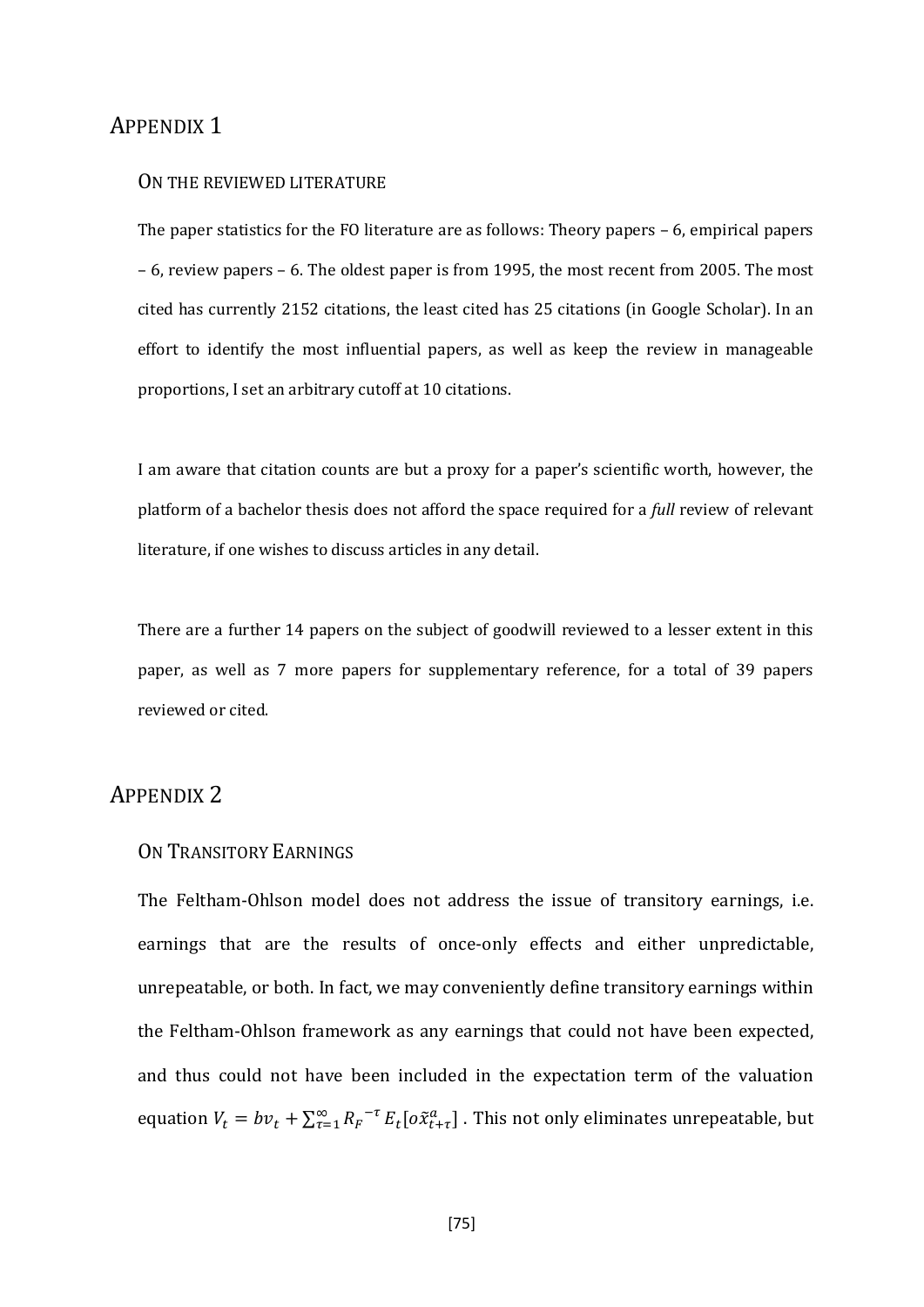predictable effects from the definition, but also allows for the valuation equation to be extended to

$$
V_t = bv_t + \sum_{\tau=1}^{\infty} R_F^{-\tau} E_t [o\tilde{x}_{t+\tau}^a] + ox_{tr}
$$

where  $ox_{tr}$  is the value of transitory operating earnings, entered when they materialize. otherwise left blank. Notice that financial transitory earnings do not enter valuation, as, transitory or not, they are still subject to the same principles that make financial activities irrelevant for valuation. However, one could notice that such an equation can be rewritten as

$$
V_t = (bv_t + ox_{tr}) + \sum_{\tau=1}^{\infty} R_F^{-\tau} E_t [o\tilde{x}_{t+\tau}^a]
$$

and since the financial aspects of the company have been taken care of through the FAR (see the exposition on the FO model in Section 2, and the paper by Feltham and Ohlson (1995) for more details), in the next period we can write

$$
V_{t+1} = bv_{t+1} + \sum_{\tau=1}^{\infty} R_r^{-\tau} E_{t+1} [o\tilde{x}_{t+1+\tau}^a]
$$

where

$$
bv_{t+1} = bv_t + \Delta bv_{t,t+1} + ox_{tr}
$$

i.e. these earnings "have nowhere to go" and for the next period become part of book equity. The term  $\Delta bv_{t,t+1}$  is the change in equity between these two periods due to other sources than the transitory operating earnings, i.e. the change that "would have happened anyway" (had the transitory earnings not been realized).

This formalism shows that (i) transitory earnings only affect value onwards from the moment they are realized (which is consistent with their being defined as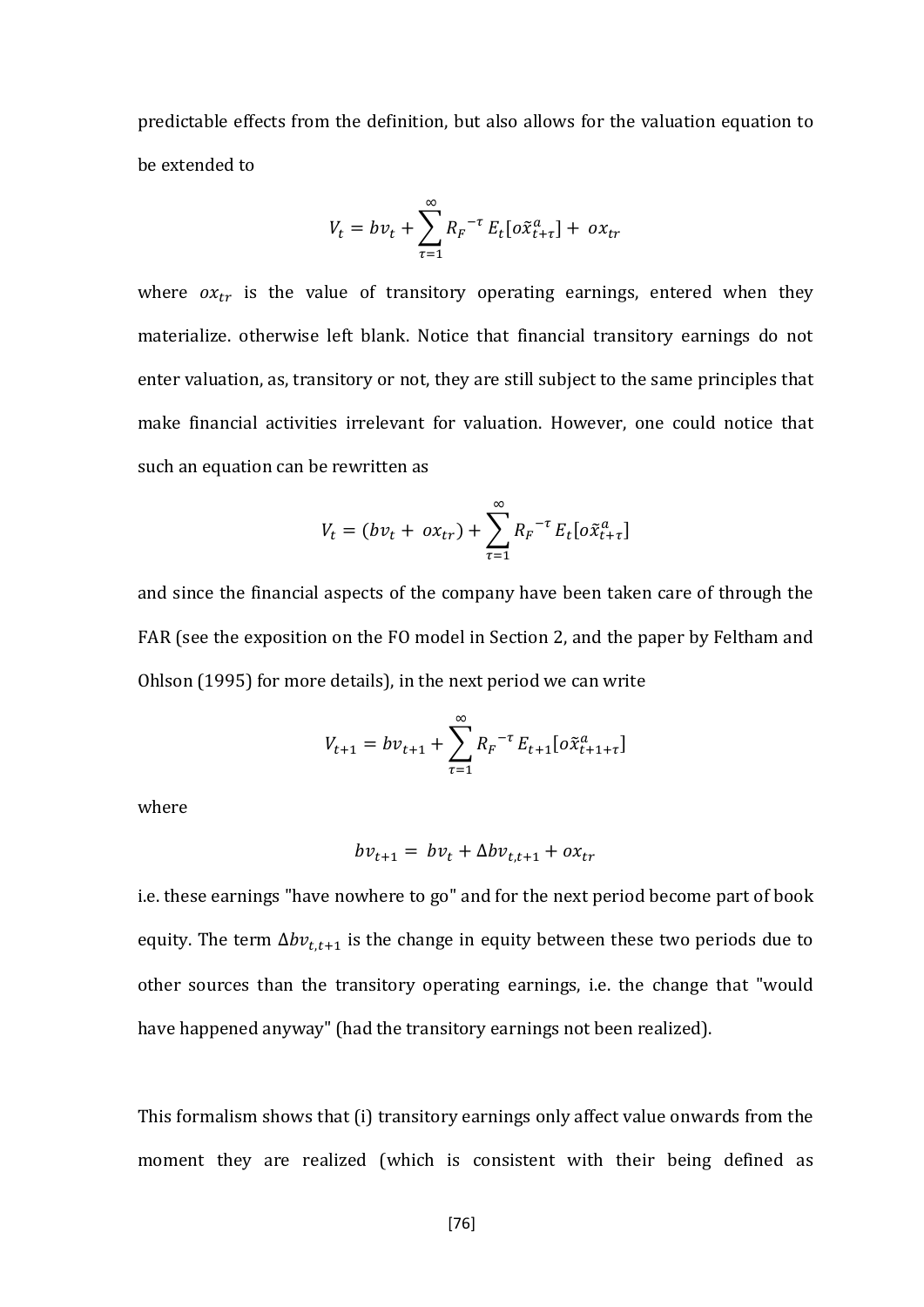unexpectable), that (ii) they do so by affecting the book value of equity for the current and all future periods (changing the value of the firm for all future *t* by  $o x_{tr}$ ) and that (iii) because of (i) and (ii) they do not affect the present value of future expected abnormal operating earnings, i.e. they do not affect goodwill. Because of this, transitory earnings do not factor in any way into the contribution of goodwill to price and volume volatility. They do, however, influence it in another way: they dilute the effect of goodwill by increasing equity, i.e. increasing the denominator of the variable by the goodwill coefficient in  $vol_p = \alpha + \beta_p(gw/bv) + \varepsilon_p$ , as well as in  $vol_V = \gamma + \beta_V(gw/bv) + \varepsilon_V$  (price and volume volatilities).

That is, according to this model transitory earnings should (i) already be included in valuation if they are expected (expectable) and therefore be of no consequence for my hypotheses, or (ii) ex post dilute the effect of the proportion of goodwill to equity on stock price and trading volume volatility, simply by reducing that proportion. However, we should not forget the simple fact that if these earnings are completely unexpected (indeed unexpectable, as we assume), the shock to value they cause upon materialization will, again assuming the logic upon which my hypotheses are based actually holds, cause an increase in price and volume volatility proportional to the volume of the transitory earnings in question, and possibly even larger due to being unexpected than the same increase in value would were it the result of "normal", i.e. nontransitory circumstances.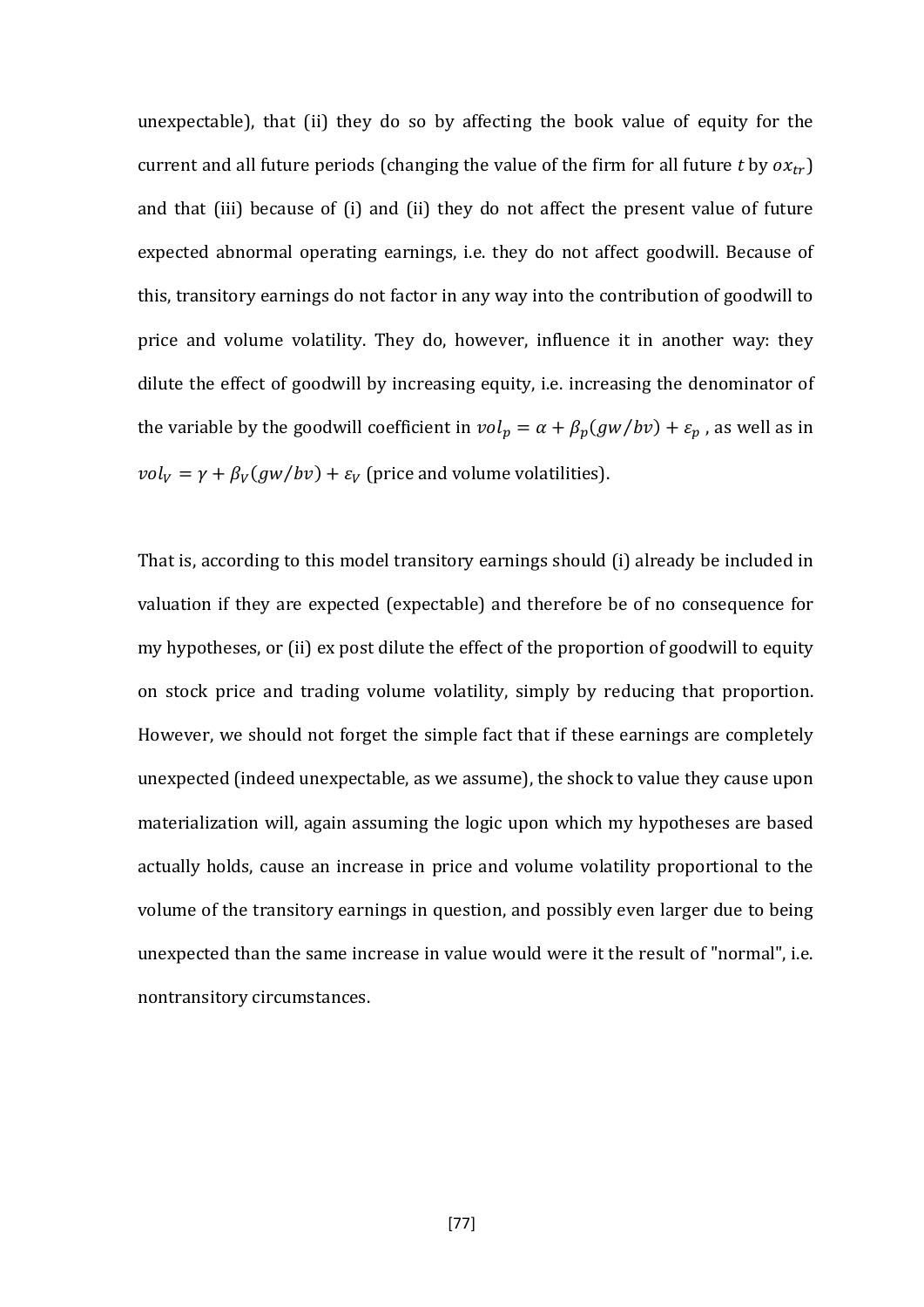#### APPENDIX 3

## ON TAX

One could ask if the goodwill used in the research should not be cleared of tax (the components that can be, anyway), as the abnormal earnings it generates will be taxed. However, upon closer scrutiny it is revealed that tax is really not an issue. The taxation is already built into the expectation operator on abnormal operating earnings: very simply, expected abnormal operating earnings equal expected gross abnormal operating earnings net of expected tax. Of course, changing expectations of taxation are one of the parameters that imply a change in value when we use the FO valuation equation, but a parameter like any other in all respects. Indeed, trying to tax the goodwill that generates the earnings would be a significant error, as it would mean double taxation – once of the goodwill, then again in the transformation of goodwill into  $\alpha x^a$ , which already incorporates taxation as any other relationship of an asset and its associated income would.

## APPENDIX 4

## ZERO NET PRESENT VALUE OF RECOGNIZED GOODWILL

It is discussed in Section 2 that recognized goodwill is the asset that arises in a business combination (a merger or an acquisition, M&A) as a balancing item on the balance sheet of the acquirer. Recognized goodwill is always recorded at the difference between the price paid for the target upon acquisition, and the fair value of the target's book assets, which equals their market value in perfect markets. The market value of an asset is defined as the present value of future earnings expected from the asset. By paying more than this value, the acquirer (assuming he is rational)